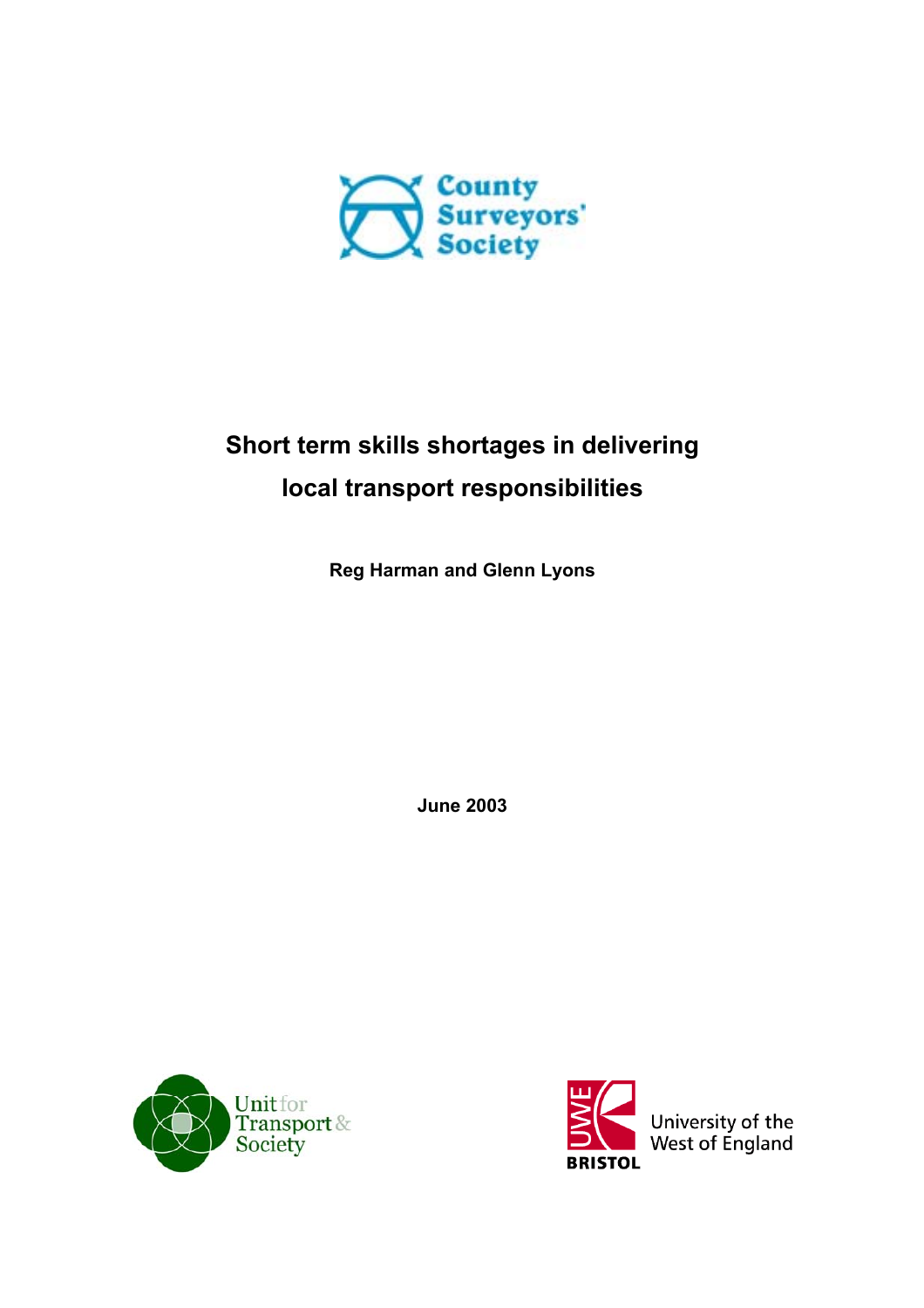# **Contents**

| 1. |                                                                             |  |  |  |
|----|-----------------------------------------------------------------------------|--|--|--|
| 2. |                                                                             |  |  |  |
| 3. | The form and scale of CSS members' transport activities 13                  |  |  |  |
| 4. | Delivering transport responsibilities: staff skills problems and issues 16  |  |  |  |
| 5. |                                                                             |  |  |  |
| 6. | 6.4 Improve entry to the industry and support for education and training 33 |  |  |  |
| 7. | 7.4 The relevance of other European experience should be explored 37        |  |  |  |
|    |                                                                             |  |  |  |
|    | Appendix 2: The survey documents – covering letter and questionnaire  41    |  |  |  |
|    |                                                                             |  |  |  |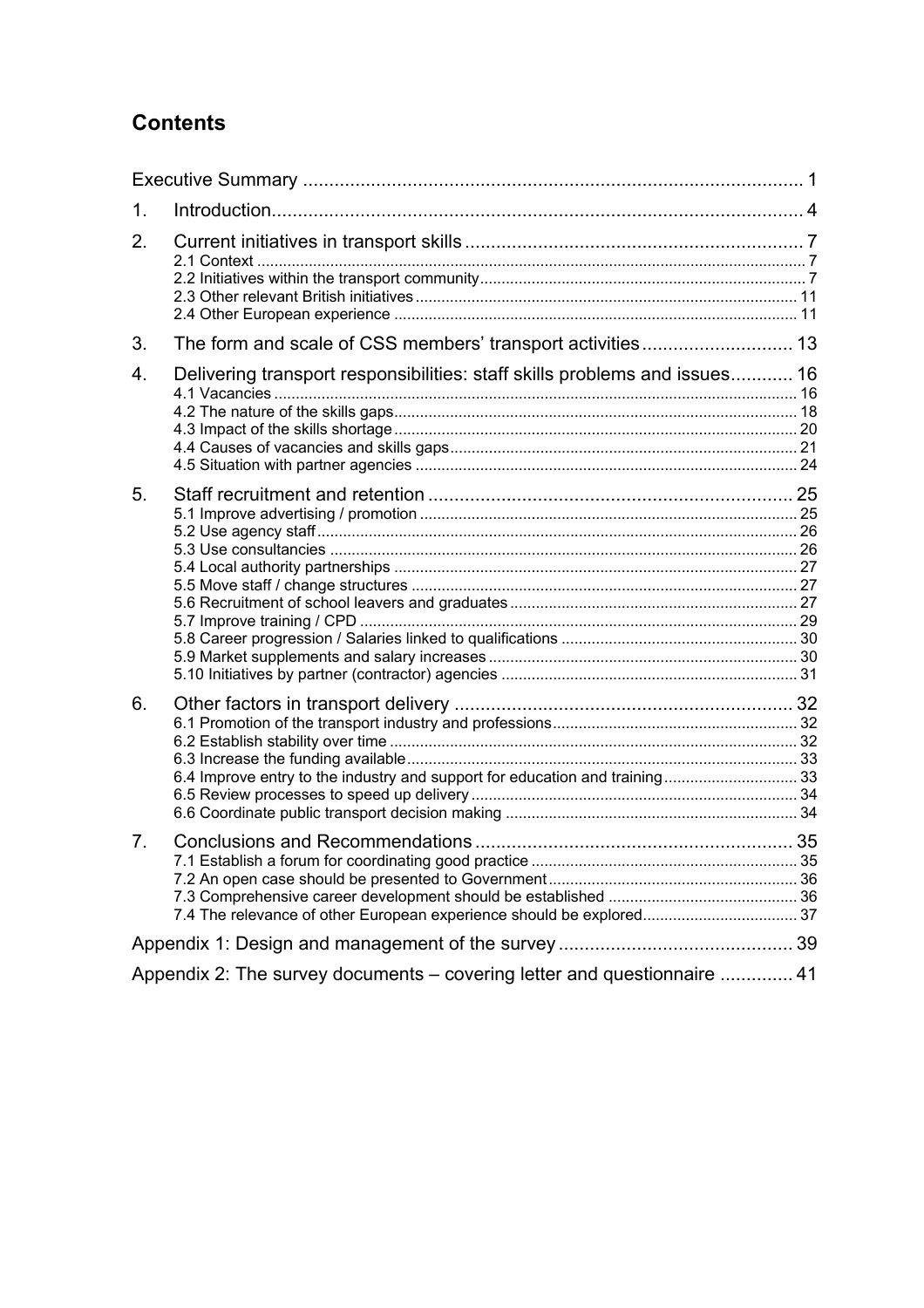# **Executive Summary**

The past five years have seen a significant change of emphasis and scale in transport delivery. A different policy agenda, new legislation and devolution of responsibility for delivery have placed substantial requirements and expectations on local authorities. From this has arisen a major concern that local authorities in England, Scotland, Wales and Northern Ireland may not be adequately resourced in terms of staffing levels and skills to deliver. In light of this concern the County Surveyors Society commissioned a survey of its member authorities to identify the nature and extent of skills problems facing local authorities and to draw out possible measures for addressing these problems. This report presents the findings of this study.

Separate to this CSS study, the profession-wide Transport Planning Skills Initiative has been assessing specific concerns for transport planning across public and private sector employers. It too has conducted an employers' survey. The findings from the CSS survey reinforce its value as a complementary exercise to the TPSI activities, which focuses only on transport planning. Across the transport delivery functions in local authorities, transport policy and planning accounts for about 9 per cent of staffing; highways management and maintenance accounts for well over half. Nearly one in every twelve local authority posts associated with transport delivery is vacant. Staff shortages in transport policy and planning are significant but vacancies among highways staff exceed the total of vacancies in all other functions.

Across functions it is felt that, since the introduction of Local Transport Plans (or equivalent), the number of vacancies has increased alongside problems of staff retention, with concern that in some cases overall abilities of staff have deteriorated in relation to the range of tasks now facing them. Since the change of regime it is not generally considered that the range of technical skills required for transport delivery has changed. However, in contrast there is widespread agreement that the expansion in the scale and breadth of activities required for delivery of local transport has increased significantly the need for transferable skills; these are generally needed by staff in technical areas as well as those in transport planning and management. Demands for both technical and transferable skills are heightened by the growing number of small but sometimes complex and even controversial local schemes which require careful design and management to deliver. While the relevant professional institutes maintain valuable programmes of activities for personal development and accreditation, none of them are directly addressing the immediate problems identified.

These shortages have had a significant impact on the ability of CSS member authorities to actually deliver transport schemes, their principal effects falling on the development of plans and projects and on the implementation of projects. The causes are complex but essentially reflect pressures to meet deadlines, so that 'silo working' (focusing on individual job outputs) becomes more common, reducing the strategic thinking that current policies call for. Team work suffers and non priority work gets left out. A further consequence of the skills shortage is evidence of some overall decline in staff morale. This too reflects increased pressures on existing staff from a larger programme, and also questions over personal worth; this is frequently linked to perceptions of individual salary levels, both in absolute terms and also in relation to colleagues and those in equivalent positions in the private sector.

Private sector consultancy work is also seen as more flexible and varied and includes a much higher element of 'flagship' schemes that can attract especially the better graduates. In contrast new graduates, and many school leavers, often look on local authorities as staid organisations, with a poor image, where there is much less opportunity for interesting work, personal development or staff training. The private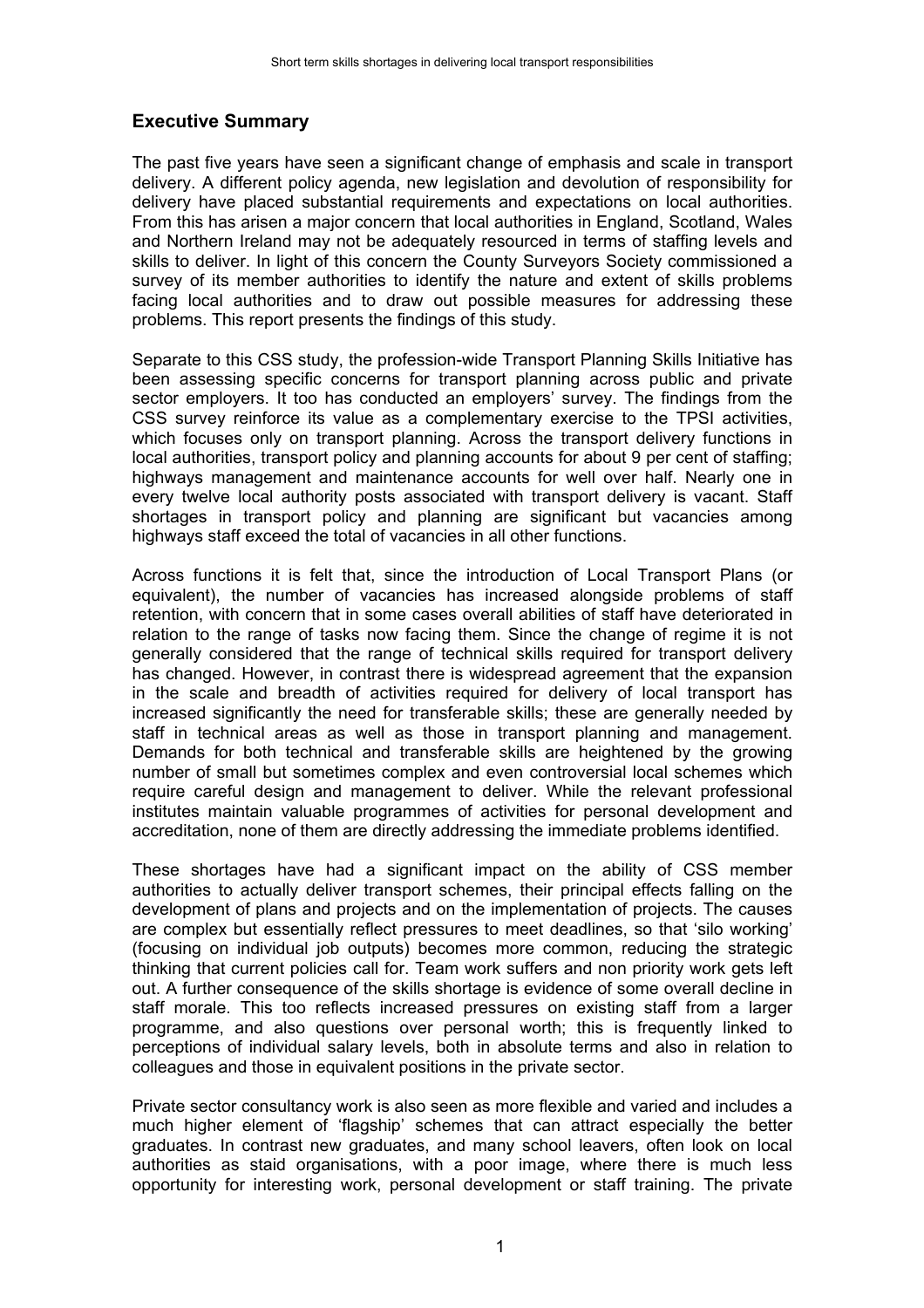sector is able to back up salaries with flexible employment packages, which may include company cars, health and other insurance schemes, profit sharing and support for professional institute fees and activities. Local authorities are generally not in a position to compete with this on anything like equal terms. Generally local authority salary levels are judged to be 10-15% below the industry norms.

The short term skills problem is added to by anticipated longer term problems. Many local authorities have a higher proportion of older staff – a combined effect of constraints, until recently, on recruiting younger staff plus the tendency of many middle aged staff with family commitments to be less mobile. This pattern means that authorities face a potentially significant loss of staff over the coming years, and most of these, whatever their status, will have considerable experience which cannot easily be replaced.

A range of initiatives across local authorities to address problems of staff recruitment and retention is evident:

- − A third of authorities are reviewing their advertising of vacancies both to address the issue of poor local authorities' image and to target prospective candidates more effectively.
- − A quarter of authorities make use of consultancies to fill significant vacancies. While these can offer real benefits in a good partnership, concern exists that employing consultants to address the short term problem could further strengthen their ability to offer attractive and well-paid jobs, thus adding to the longer term staffing and skills problems for local authorities. Additionally, many private sector agencies supporting local authorities are identified as themselves having significant problems of skills shortage, despite their more flexible position. Concern is also expressed that consultants' work can vary in quality and that in-house staff time is still required for effective monitoring.
- − A quarter of authorities also make use of agency staff, usually as a stopgap measure, but in general agency staff tend to offer lower quality and commitment and do not add to the permanent skills pool.
- − Most authorities recognise the importance of training and about half of them have identified specific initiatives to improve training and continuing professional development for staff. These initiatives tend to be linked to programmes to recruit young people (school leavers as much as graduates) and develop them along a broadly guided career path. Such programmes appear to be particularly rewarding; but they do require commitment of resources (staff time and funding) over the medium term to prove fruitful.
- − Some authorities are investigating or pursuing payment of market supplements in various forms in relation to both new and existing staff. However, there is some concern that use of supplementary payments in certain cases can cause a general loss of morale among other staff.

Some of these initiatives have provided a useful measure of success at the local level, and they justify further development across local transport authorities. However, as even the successful authorities recognise, such initiatives on their own fall far short of solving the very serious problems which local transport authorities face in recruiting and retaining enough skilled staff to carry out their transport delivery responsibilities.

Authorities stress that, in spite of the welcome increase in funding for transport delivery, this has created a demand for more staff resources and hence much higher staff costs – something that Government has not addressed. The poor or non-existent image of the transport profession is seen as a major constraint on gaining new staff and the Government's "wavering commitment to transport" is considered to be reducing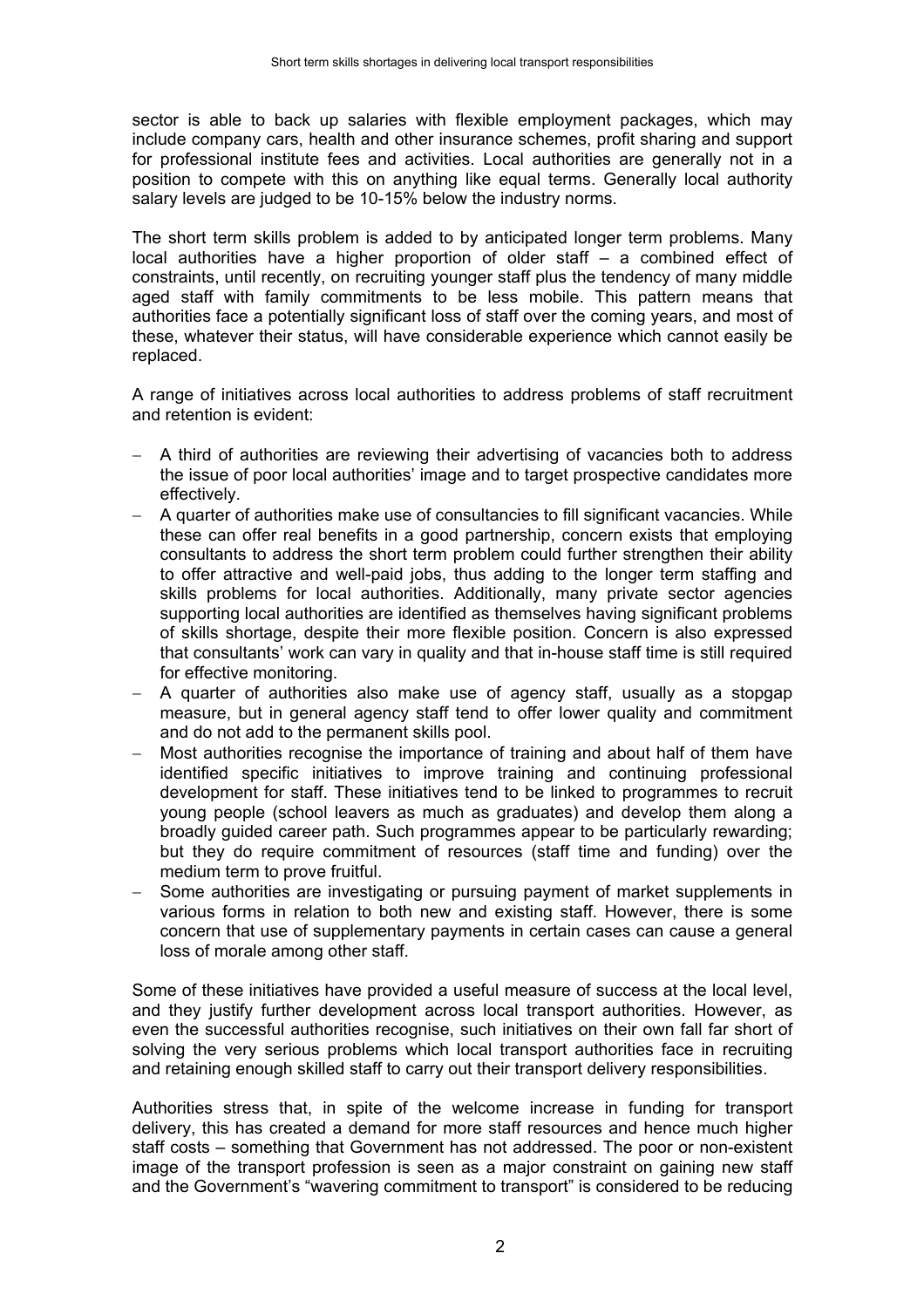confidence in the profession and hence reducing potential interest in entry. There is a general view that the real benefits of careers in transport should be promoted on a national basis, especially among young people, on similar lines to the campaigns to bring people into nursing and teaching.

The study reveals overall that the skills problems facing local authorities are serious and immediate. Effective delivery of integrated transport is being significantly compromised. The very nature of the problems limits the time, energy and resource that can be committed to addressing them. Consequently, while a number of examples of initiatives to address the problems have been identified, collectively they are falling short of achieving a satisfactory level of impact.

A number of recommendations are put forward. The first is for the establishment of a local authorities' forum to coordinate good practice in relation to staff recruitment, development and retention. This might include common actions such as a centralised job advertisements/applications website for all local authorities in a given region. The second recommendation is that a strong case should be presented to central Government for real changes in the regulatory, planning and funding regimes within which local authorities undertake their transport responsibilities: Government backing and support is essential to the successful resolution of the skills problem. A further recommendation is that comprehensive system of career development should be established throughout local authorities, perhaps in partnership with other bodies involved in transport delivery, as well as academic and professional bodies. The final recommendation is that other European experience should be reviewed for possible alternative means of addressing the skills problem, perhaps including exchanges of staff.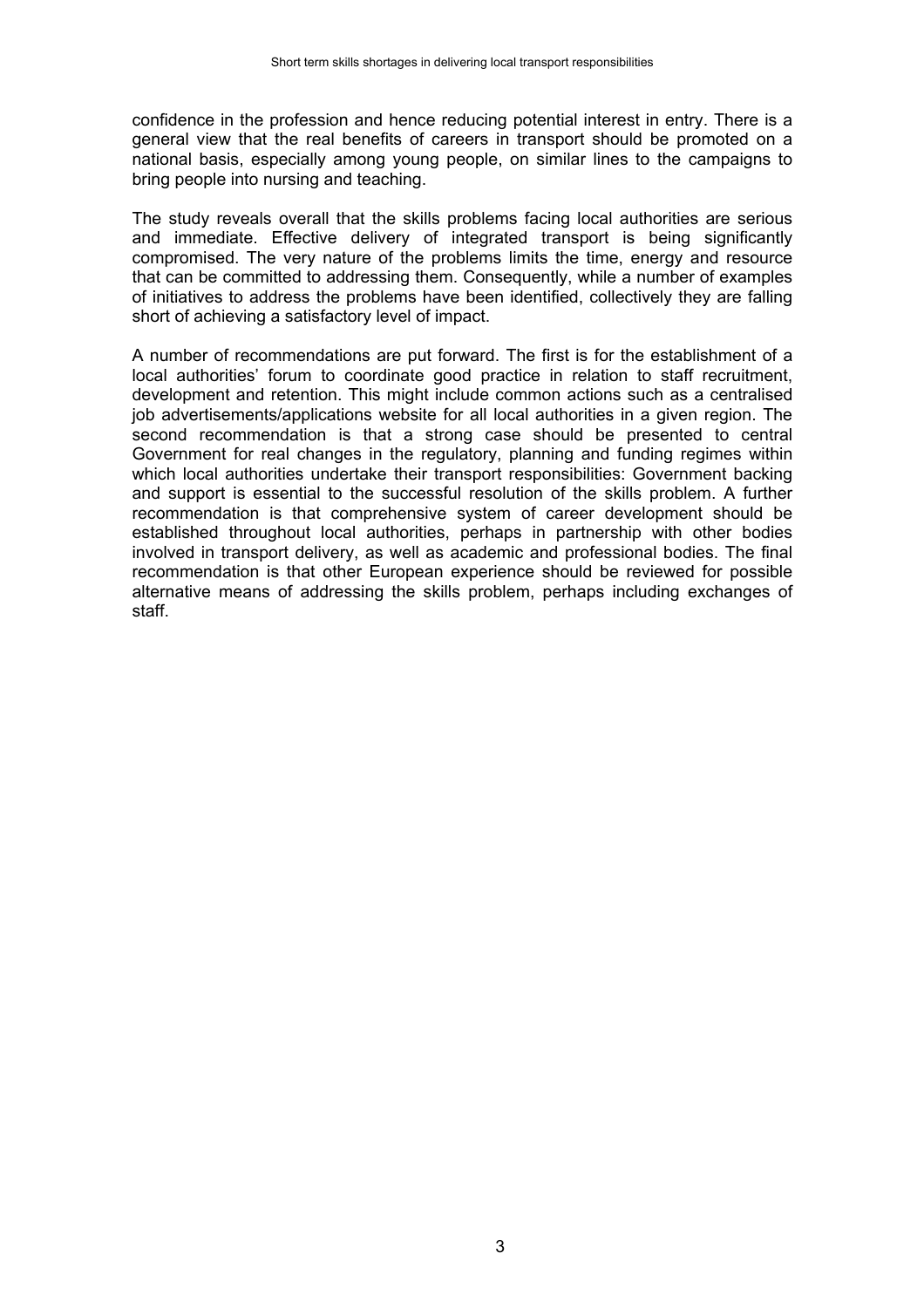# **1. Introduction**

Five Years ago in its 1998 UK White Paper on transport<sup>1</sup> (complemented by a separate White Paper for Scotland<sup>2</sup>), the Government set out a new policy framework for the delivery of a better transport system. This framework remains the basis for the Government's approach to transport. In the White Paper a major role was identified for local authorities, to whom Government delegated responsibility for implementing many of the measures and new initiatives proposed. This was supported by a raft of changes in regulations and guidance, in particular through the Transport Act 2000 (for England and Wales) and the Transport Scotland Act 2001 (for Scotland).

For authorities in England and Wales, outside London, Government established the Local Transport Plan (LTP) as a formal mechanism for development of specific plans and five year programmes for their implementation<sup>3</sup>, with production of an Annual Progress report (APR) each year. Funding for these is awarded to each local transport authority by Government each year, albeit with a three-year indicative budget. In Scotland the non-statutory Local Transport Strategy plays a similar role. Government accepted that increased funding was needed over a consistent longer term period, with clear aims for its allocation, and this was set out (for England) in the 10-year Plan.<sup>45</sup>

In parallel significant changes were made to the spatial planning regime, especially through substantial revisions of Planning Policy Guidance Notes (PPG) 11<sup>6</sup>, 12<sup>7</sup> and 13<sup>8</sup> (for England, with broadly similar changes for Scottish and Welsh planning guidance), which contain substantial sections on transport policies and procedures. Further change will almost certainly follow from the new spatial planning structures proposed in the Planning & Compulsory Purchase Bill.

The Government's aims were necessarily geared to real change only in the long term. However, there has been growing public concern over perceived failures to achieve any real change over the period during which the present Government has been in office. In addition, local projects involving a change in approach have on occasion proved controversial, leading to delay in their implementation and hence problems for achieving change in a coordinated fashion. In autumn 2002 the current Secretary of State for Transport responded to this by stressing (in press interviews and a statement to Parliament) that he expected local transport authorities to deliver their responsibilities.

While the local authorities welcomed generally the new opportunities for dealing with transport issues, they also realised that this substantial change of emphasis could raise significant problems in practice: especially if they did not gain the resources to meet the

**Plans** Department of the Environment, Transport & the Regions, London <sup>4</sup>

 Department for the Environment, Transport & the Regions (2000) **Transport 2010 – the 10 year Plan** Department for the Environment, Transport & the Regions, London

 $\overline{a}$ 1 Department for the Environment, Transport & the Regions (1998) **A New Deal for Transport: Better for Everyone** The Stationery Office, London

Secretary of State for Scotland (1998) **Travel Choices for Scotland** The Stationery Office, London <sup>3</sup> <sup>3</sup> Department of the Environment, Transport & the Regions (2000) **Guidance on Full Local Transport** 

<sup>&</sup>lt;sup>5</sup> In February 2003 news emerged that the requirement on local authorities to produce LTPs was likely to be repealed. This is now confirmed as the case for the 14 local authorities outside London judged to be 'excellent' performers in the Audit Commission's Comprehensive Performance Assessment. (LTT 20/2/2003)

<sup>6</sup> Department of the Environment, Transport & the Regions (2000) **Planning Policy Guidance Note 11 Regional Planning** Department of the Environment, Transport & the Regions, London <sup>7</sup> Department of the Environment, Transport & the Regions (2000) **Planning Policy Guidance Note 12**

**Development Plans** Department of the Environment, Transport & the Regions, London<br><sup>8</sup> Department of the Environment, Transport & the Regions (2001) **Planning Policy Guidance Note 13** 

**Transport** Department of the Environment, Transport & the Regions, London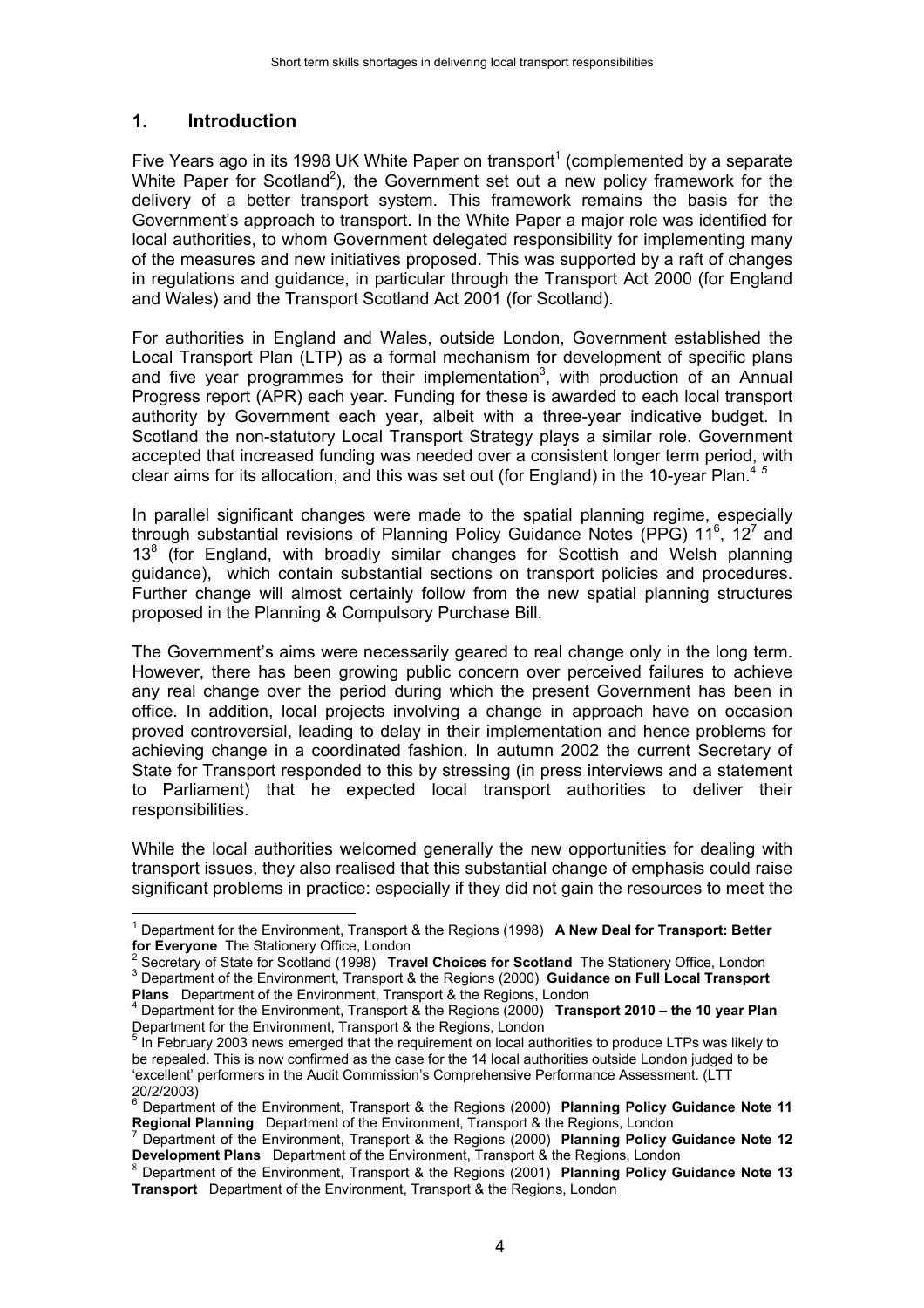increased responsibilities. As the new system came into effect during 2000 and 2001, it became clear that this broad issue was one of real concern. In particular, authorities identified a potentially grave problem over staffing to plan, implement and manage workloads that have increased in both scale and breadth. Not only were shortfalls in staff numbers often a problem, but the new approach required existing experienced staff to have a broader range of personal and professional skills than they had previously needed.

In consequence the County Surveyors Society  $(CSS)^9$  decided to undertake a study into the issue among its member authorities. The study's aim was twofold – to identify the nature and extent of skills problems facing local authorities in delivering strategies for improved transport and to draw out possible measures for addressing these problems. In October 2002 the CSS Strategic Planning and Regeneration Committee (SPARC) commissioned the University of the West of England's Unit for Transport & Society to carry out the work. The central focus of this was to be a survey among CSS member authorities, complemented by a review of related initiatives and issues. An emailback questionnaire survey was carried out during January and early February 2003. Non-responding authorities were subsequently followed up by telephone, leading to further questionnaires being completed. These were complemented by short telephone interviews in some cases. Appendix 1 describes the development and operation of the survey in more detail. Appendix 2 contains the survey documents, i.e. the covering letter and the questionnaire itself. Overall 41% of member authorities returned a completed questionnaire, and a further 16% provided information by telephone in a short structured interview, giving a total return of 57%.

An initial draft report was presented to the SPARC Committee meeting at Wells on 5 March 2003, and comments on this by members of the Committee were taken account of in the final phase of work. The draft final report was circulated to SPARC Committee members in May 2003 and then presented to the CSS Annual General Meeting in London on 10 June 2003, and feedback from these incorporated into this final report.

Two other surveys covering local authority transport staffing and skills were carried out in autumn 2002. Both, however, focused specifically on staff responsible for transport planning, in contrast to the CSS aim of covering the entire spectrum of local authority responsibility for delivering transport policies. They were carried out by the Transport Planning Skills Initiative and the Commission for Integrated Transport; their context and aims are reviewed in Chapter 2.

This report sets out the findings from the CSS study. Its overall structure and contents are as follows:

- − Chapter 2 sets out a review of current initiatives in transport skills, looking at activities by professional institutes, Government and industry bodies, and the Transport Planning Skills Initiative.
- − Chapter 3 looks at the pattern of local authority transport responsibilities in Great Britain, and outlines the form and scale of transport activities by CSS members, based on principally the factual part of the survey.
- Chapter 4 considers the problems being encountered by local authorities in delivery of transport policies, based on the results of the questionnaire and telephone

 $\overline{a}$ 

 $^9$  The CSS aims to represent the interests of its members, drawn from Strategic Transportation and Waste Disposal authorities throughout the United Kingdom, by responding to European and Central Government initiatives and consultations, by promoting initiatives aimed at influencing government policy, and through the development and dissemination of best practices.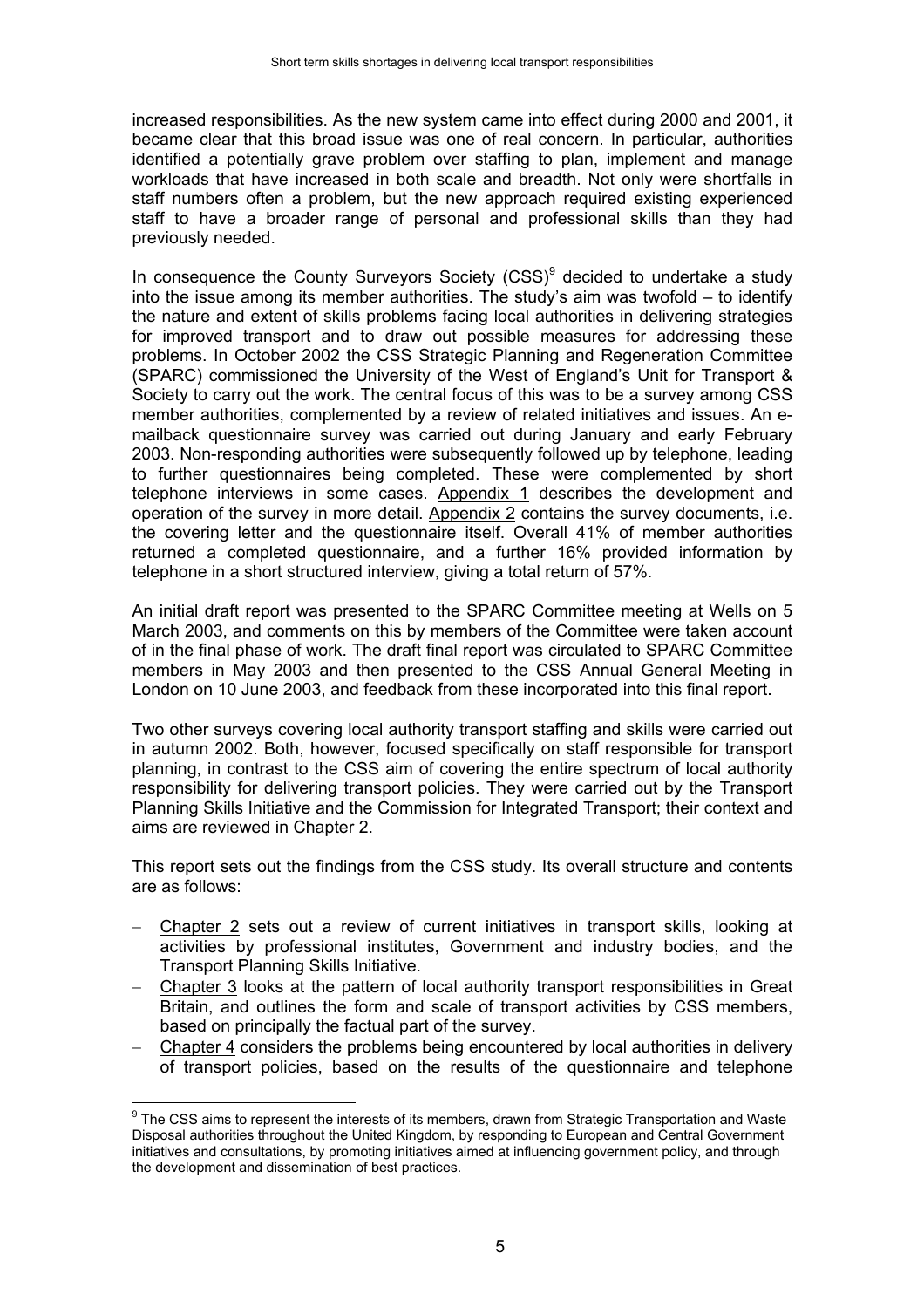surveys. The major part of this looks in depth at the problems and issues over staff numbers and skills.

- − Chapter 5 reviews the various way in which the problems identified have been addressed by CSS members, reflecting information given in the questionnaire and telephone surveys. It offers some practice based guidance on what can be done, and the effects (good and not so good).
- − Chapter 6 addresses other and wider topics which CSS members raised in the survey in relation to staff numbers and skills.
- − Chapter 7 sets out some recommendations for measures, both short and medium term, which CSS might take to address the skills problems that persist.

*A note of thanks is due to all those officers of CSS member authorities who took the trouble to complete and return questionnaires, discuss relevant issues on the telephone, or do both. Without them the material in this report would not exist, nor would the commentary and recommendations based on it.*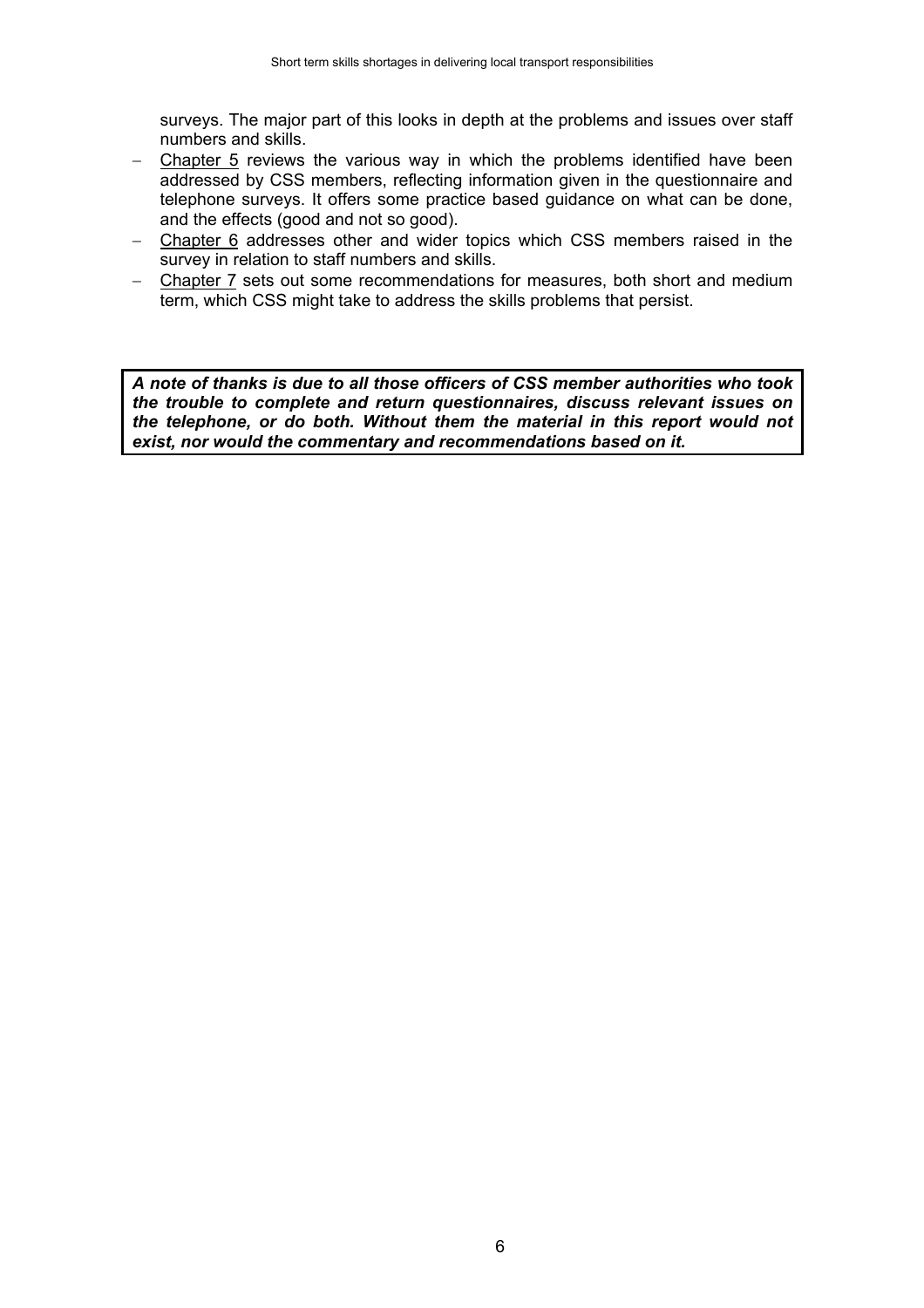# **2. Current initiatives in transport skills**

#### **2.1 Context**

Education and training have always been seen as of considerable importance in the transport and related professions, as in other fields. In recent years there has been a growing emphasis on Continuing Professional Development (CPD) throughout professional communities, under which encouragement is given to all practitioners to undertake activities on a regular basis which will update and especially widen their knowledge. This complements the Government's aims of "lifelong learning"10, under which it is a national aim that everyone, whatever their occupation or formal educational level, should be encouraged to develop continually their knowledge and their capabilities.

The same concerns over education, training and skills appear to exist across most other countries in Europe, and are being addressed within relevant programmes of the European Union (such as LEONARDO $11$ ).

"Lifelong learning" is in part aimed at personal development of each individual, in terms of their quality of life and citizenship. But it has a particular focus on developing "job skills" in the broadest sense, so that the individual becomes more employable and the economy benefits from a workforce of adequate size and expertise. This objective has been complemented by Government's creation of numerous sector skills councils<sup>12</sup>. These are aimed at coordinating both longer term development and addressing more immediate problems.

Government recognised the issue of transport in its December 2002 review of the 10 year Plan<sup>13</sup>. Paragraph 7.70 states

"Many years of under-investment and short-term planning have left the transport industry short of many of the skills we now need. Recruitment difficulties and skill shortages are therefore a significant risk factor in the successful delivery of the 10 Year Plan. "

The scale of staffing needed, across planners, managers, engineers and especially operating staff is identified, and a number of current initiatives within the transport field are set out. These are outlined in the following paragraphs, together with some wider initiatives which address transport. Available material on experiences elsewhere in Europe is also noted as of interest.

#### **2.2 Initiatives within the transport community**

Four major professional institutes have a substantial membership within the transport community: the Institution of Civil Engineers (ICE), the Institution of Highways & Transportation (IHT), the Institute of Logistics & Transport (ILT) and the Royal Town Planning Institute (RTPI). All of them have established processes for gaining full professional (chartered) membership, which involve courses of education and periods of identifiable experience. All now require members to have a career plan and to undertake a certain level of CPD activities; although the extent to which this is a formal

 $\overline{a}$ 

<sup>10</sup> Department for Education & Skills (2002) **Delivering Results: A Strategy to 2006** Department for Education & Skills, London<br><sup>11</sup> http://www.europa.eu.int/comm/education/leonardo/compacc.html

<sup>11</sup> *http://www.europa.eu.int/comm/education/leonardo/compacc.html* 12 Department for Education & Skills (2001) **Meeting the Sector Skills and Productivity Challenge** Department for Education & Skills, London

<sup>13</sup> Department for Transport (2002) Delivering **Better Transport: Progress Report** Department for Transport, London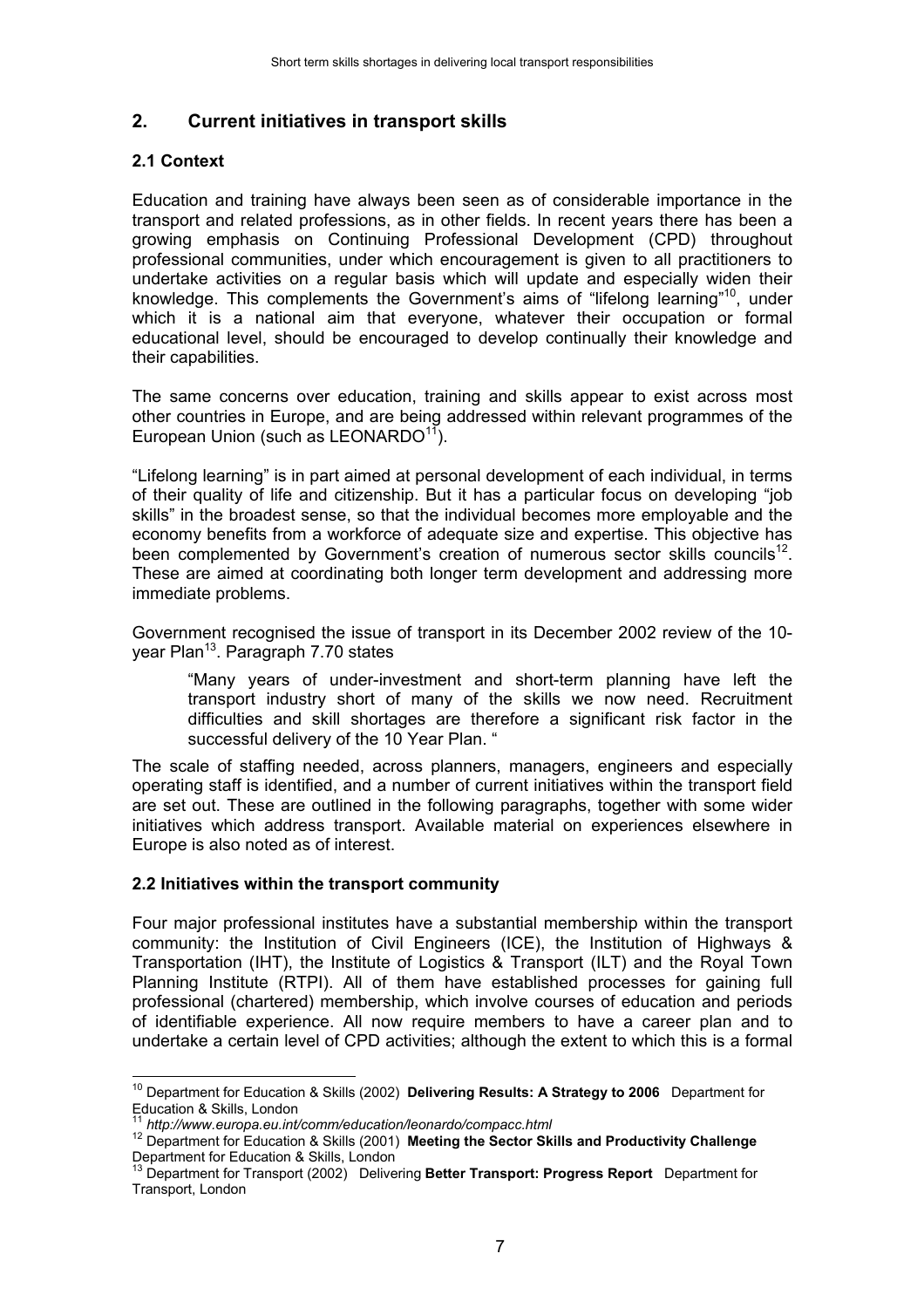requirement differs between them. They all run, at both national and local level, regular programmes of lectures, discussion seminars, visits, publications, and other activities designed to bring members together and to disseminate current policies and practices. Furthermore, the institutes all promote the value of their field and the benefits of working in it.

These all have an important part to play in improving the numbers and skills of professional staff in transport and related fields. The institutes are also taking an increasing interest in technicians and support staff. However, none of them have specific work in hand to directly address the present short term skills gap in transport delivery. Discussions with senior managers of the institutes identified their positions as follows:

Institution of Civil Engineers (ICE) The ICE has an active programme in the transport field, including a journal, lectures and seminars. Employment in transport engineering and planning is a valid basis for proceeding to Chartered Engineer status for those with a suitable qualification. However, the focus remains on civil engineering and related technical processes. The ICE has no specific initiative aimed at addressing short term skills shortages in transport delivery. It is a founder member of the Transport Planning Society (TPS), for which it provides the administration, and plays an active role within the Transport Planning Skills Initiative (TPSI).<sup>14</sup>

Institution of Highways & Transportation (IHT) Previously the Institution of Highway Engineers, the IHT has broadened significantly its coverage, but membership and activities remain strongly focused on highways infrastructure, technical analysis and related processes. It has no specific initiatives aimed at addressing short term skills shortages in transport delivery. IHT is a founder member of TPS and plays an active role within the TPSI.<sup>15</sup>

Institute of Logistics & Transport (ILT) The ILT is currently in the course of a major reorganisation, covering its approach to education and training, CPD, and activities. Following the merger between the former Chartered Institute of Transport in the UK (CIT.UK) and the Institute of Logistics (IoL), ILT has focused rather more on logistics and on technical elements of transport, and in practice the overall focus on transport management and development has declined. It does have a Forum (formerly Special Interest Group) in Transport Planning. It has no specific initiatives aimed at addressing short term skills shortages in transport delivery. ILT is a founder member of TPS and plays an active role within the TPSI.  $16$ 

Royal Town Planning Institute (RTPI) The principal focus of RTPI membership qualifications and activities is in the field of land use planning, effectively involving a significant focus also on related areas, such as economic and social planning. Transport is an area which is seen as of increasing importance. RTPI is currently in the course of a major reorganisation, following its merger with the National Housing & Town Planning Council (ROOM), aiming to broaden its focus. This includes a review of its approach to education and training, CPD, and activities. It has no specific initiatives aimed at addressing short term skills shortages in transport delivery. RTPI is a founder member of TPS and plays an active role within the TPSI.<sup>17</sup>

 $\overline{a}$ 

<sup>14</sup> *http://www.ice.org.uk* <sup>15</sup> *http://www.iht.org.uk* <sup>16</sup> *http://www.iolt.org.uk* <sup>17</sup> *http://www.rtpi.org.uk*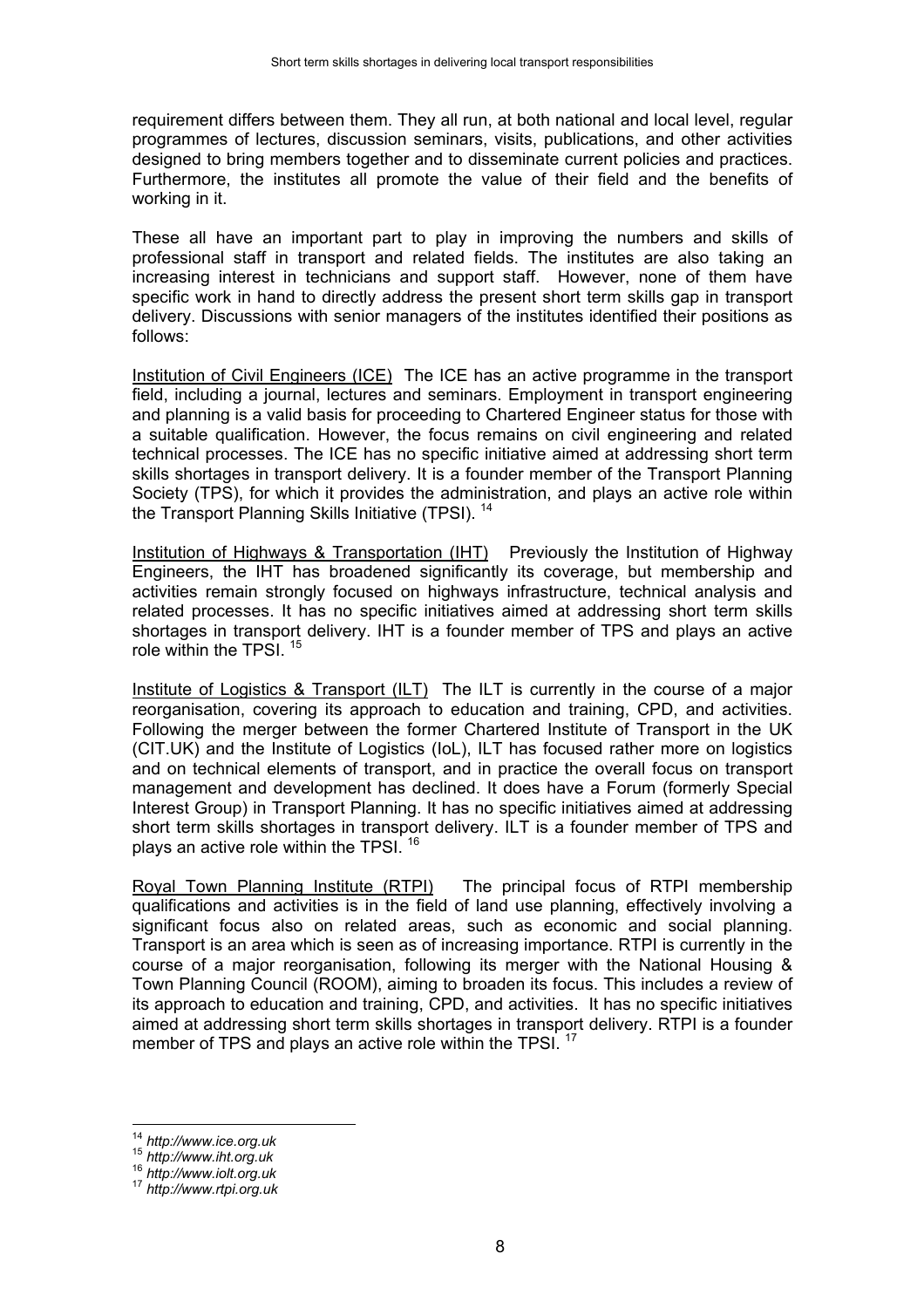In 2002 the ICE published a report<sup>18</sup> on skills shortages and the needs for development across all the built environment fields, prepared in cooperation with other major institutes. Transport was seen as an important component in this. The report identified the need for action in six main fields:

- 1. Coordination between the Institutions
- 2. Promotion of the professions in schools
- 3. Targeted professional development for quality professionals
- 4. Best working practices
- 5. Project procurement practices
- 6. Regular monitoring of trends

It emphasized the need for effective cooperation between Government, employers and professional bodies and the importance of adequate resources for the tasks.

During the 1990s concern grew that the professional bodies did not fully cater for the interests of (younger) professionals working especially in transport planning. This led to the foundations of the Transport Planning Society (TPS) in 1997, with the support of ICE, IHT, ILT and RTPI; its administration is carried out, under an agreement, by the ICE. TPS aims to provide activities and networking for everyone who works in the development of transport, through regular meetings, primarily in London, a young professionals' bursary scheme and other activities. It does not provide qualifications of any kind. TPS at present remains small – it has about 500 individual members and two dozen corporate members – but it is seeking to expand its membership and activities significantly. It has increased membership, and developed regional centres of activity outside London, but its ability to pursue initiatives is constrained by its very limited budget and lack of paid officers. The TPS Committee initiated, launched and now coordinates the TPSI. <sup>19</sup>

Transport Planning Skills Initiative (TPSI) The TPSI<sup>20</sup> was launched in April 2002, with support from Government, the four main transport institutes, and a range of other bodies, including several universities and larger consultancies. Its principal aim is to provide a clear focus for a programme of action to increase the number of transport planners, with the range and depth of skills essential for the effective delivery of the Government's Ten Year Transport Plan, and its implementation locally through Local Transport Plans, regional strategies and individual modal agencies. Its work, scheduled to finish in summer 2003, is set within a ten point action plan, as follows:

- 1. Diagnosis and review
- 2. Quantification of needs
- 3. Publicity and communication
- 4. Careers advice for new entrants
- 5. New training needs
- 6. Work experience
- 7. Financial support for students
- 8. Career development and training
- 9. Qualifications
- 10. Action plan management

For nine of the ten areas a task force has been established to develop the components of the work – objectives, target groups, participating organisations, proposed actions,

 $\overline{1}$ 

<sup>18</sup> **Skills for the Built Environment: Team Effort** Institution of Civil Engineering, London <sup>19</sup> *http://www.tps.org.uk* <sup>20</sup> *http://www.tps.org.uk/activities/tpsi.htm*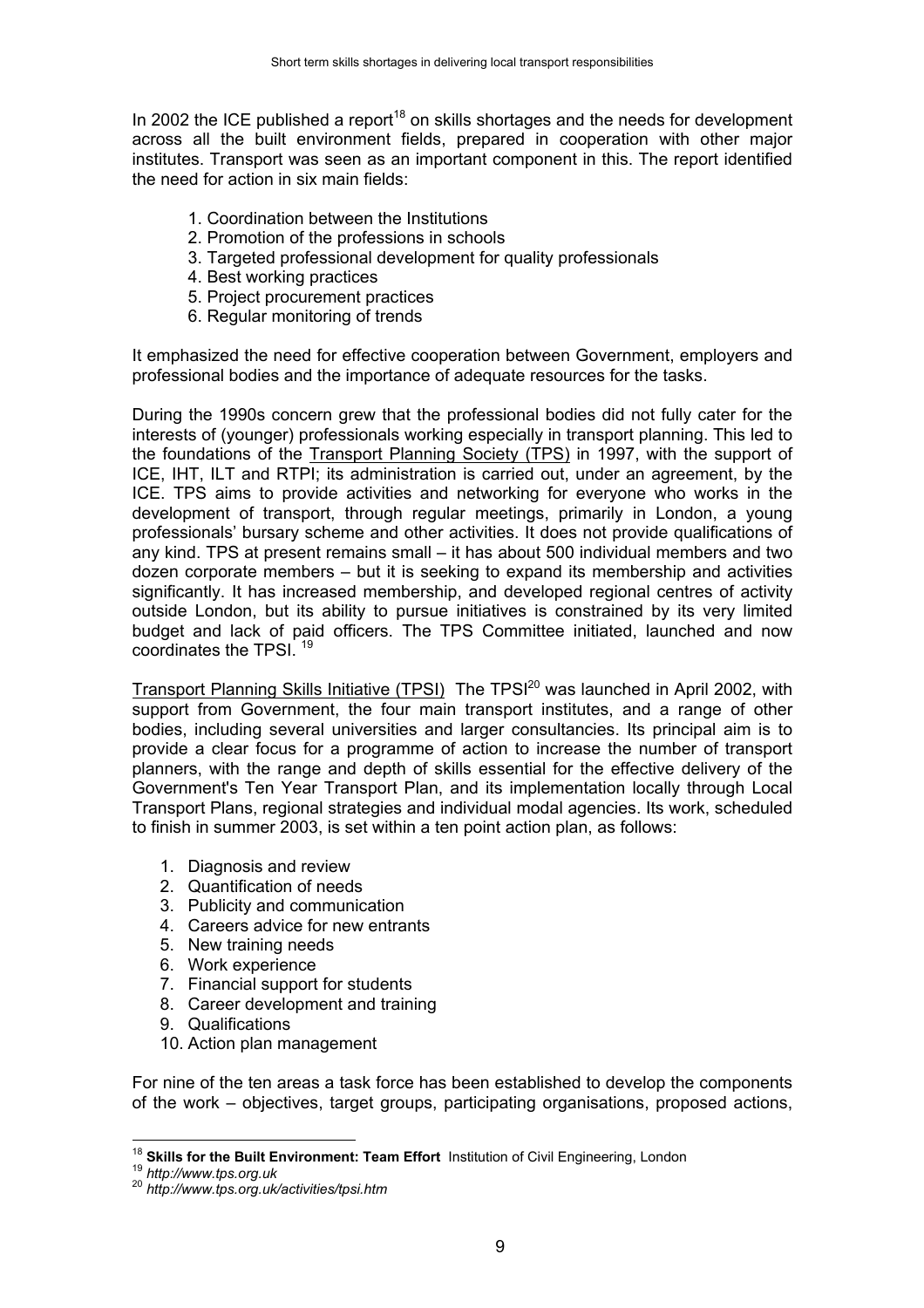timetable, resources required, financial support needed – and to undertake the agreed work. (The tenth task is led by the project manager.)

TPSI expects to achieve a comprehensive review of the numbers and shortfall of those employed in transport planning, their qualifications and skills levels. Its recommendations are likely to focus primarily on the needs for additions and changes in qualifications, education and CPD programmes among transport planners. Its focus has been specifically on those professionals responsible for developing and managing programmes for transport development, notably within regional and local transport strategies, and for implementing those programmes. It does not cover those in fields such as engineering design and transport operation (a point specifically identified in the introduction to its employers' survey). During October to December 2002 TPSI carried out (as part of task 2 of its Action Plan) a survey of employers, addressed to the transport planning managers of both consultancies and local transport authorities. There was close liaison between the TPSI Management Committee and the UTS study team over this, and both agreed that the two surveys were complementary. The results of the TPIS employers' survey are not yet available.

In March 2003 the Commission for Integrated Transport (CfIT) published the report on its Local Authority Survey, carried out in autumn  $2002<sup>21</sup>$ . This survey consisted of self completion questionnaires sent both to members with a transport portfolio and to officers responsible for transport planning in 148 English authorities. Responses were received from 72 members (49%) and 67 officers (45%). The main part of the survey and report is concerned with policy and regulatory frameworks, funding, progress in implementing plans, and political and public attitudes. However, the report also covers (in its chapter 6) staffing and skills. Three main aspects are considered:

- Staffing shortfalls Widespread shortfalls are identified, especially of senior staff (over a third of respondents estimating shortfalls of 30%) and among staff skilled in consultation and marketing. These are particularly hindering development and implementation of new schemes.
- Recruitment and retention Authorities are finding it hard to recruit staff, because of constraints on salary levels, poor image, and competition from consultants. Some recruitment and training programmes are in hand to address this. Retention of staff is also a problem: especially for new grant supported initiatives, where staff are often on short term contracts.
- Use of consultants Many authorities are using consultants, especially for operational services. The use of consultants seems likely to increase, especially for scheme implementation and also for public consultation.

Proposals are in hand by transport operating groups to create two Sector Skills Councils in transport operations, for the passenger transport and road haulage industries respectively. Both would focus primarily on providing training and development of front line staff, including drivers; but they would also cover management and planning staff interests. The passenger transport proposal, being put forward by Transfed, has now been lodged as an Expression of Interest, and could lead to creation of a Sector Skills Council by the end of 2003 if approved by the Sector Skills Development Board. The road haulage proposal is being developed by the Road Haulage & Distribution Training Council.

 $\overline{a}$ <sup>21</sup> *http://www.cfit.gov.uk*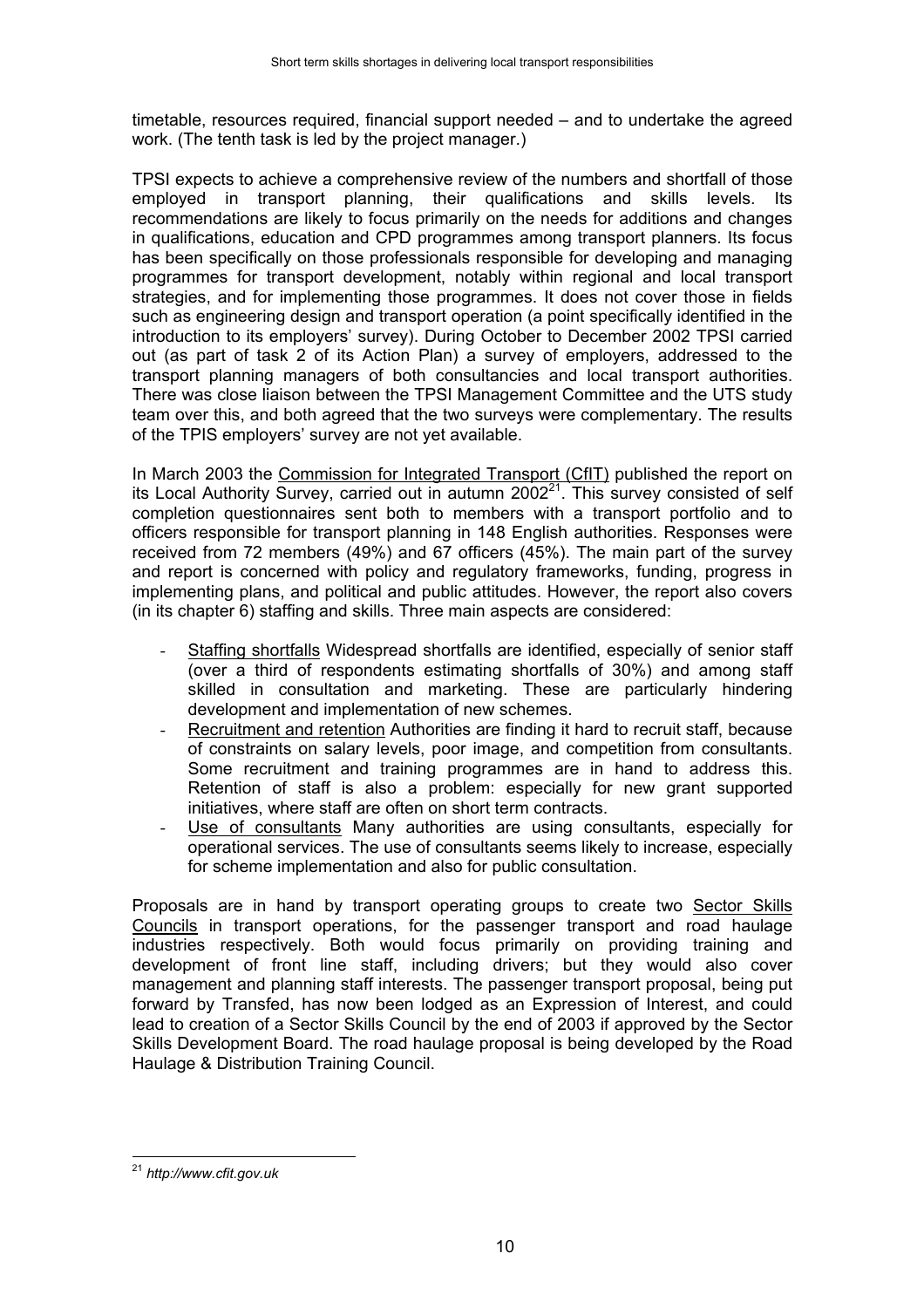#### **2.3 Other relevant British initiatives**

No other body has focused specifically on transport. There are a few initiatives which have addressed skills shortages in wider fields which have some relevance for transport development.

The Construction Industries Council (CIC), which represents the interests of all construction industries, has reviewed training needs for the industry as a whole but has not considered the needs of local authorities or any specific sector. CIC does consider that the overall needs of the local authority transport sector should be examined fully. It is currently (mid 2003) consulting on possible revisions to NVQs in Transportation at |Levels 3, 4 and 5.

The related Construction Industry Training Board (CITB) has also not looked specifically at the transport sector, but it has examined in some depth the technical skills needs, both short and medium term, for the construction industry as a whole. Its last report  $22$  set out five year forecasts of additional numbers, based on a low economic growth rate, for the whole range of skills in construction, from semi skilled and trade skills up to professionals. These foresaw the need to increase the numbers of professionals and technicians by about 2% per annum each year. The report saw the need to raise overall skills levels, pointing out that, in terms of trade skills at least, other European countries had higher levels of skills across the workforce. Although the emphasis was on overall construction, the analysis of regional skills needs identified a significant numbers of major transport projects, in hand or planned, as contributing to the total demand for construction.

Shortages of experienced staff, especially engineers, has also caused serious problems for the railway industry in recent years (as evidenced for example in various editions of MODERN RAILWAYS<sup>23</sup>). This is also discussed in Network Rail's Business Plan Summary of 2003<sup>24</sup>. However, it is a matter of possible concern that the latter document identifies one of the two main initiatives in this field for Network Rail as:

".. recruiting engineers from other industries, such as highway engineering, and providing them with appropriate skills through conversion programmes."

#### **2.4 Other European experience**

The European Union is also addressing the questions of staffing levels and especially skills, through relevant programmes such as  $LEONARDO<sup>25</sup>$  (vocational training, including transport). However, the powers and responsibilities of local authorities in other European countries reflect a situation which differs notably from that in the UK. Despite wide differences between the various countries, there are some marked commonalities between the main countries of continental western Europe, including:

- firm national strategies for both transport and spatial (land use) planning, subject to approval and review by the parliament
- far higher spending on transport, especially investment in infrastructure, guided by national and regional strategies
- − strong and sometimes directive city and regional planning

<sup>&</sup>lt;sup>22</sup> CITB Skills Foresight Report - February 2002

<sup>&</sup>lt;sup>23</sup> MODERN RAILWAYS Ian Allan Group, Hersham<br><sup>24</sup> Network Rail (2003) Business Plan Summary Network Rail, London<br><sup>25</sup> http://www.europa.eu.int/comm/education/leonardo/compacc.html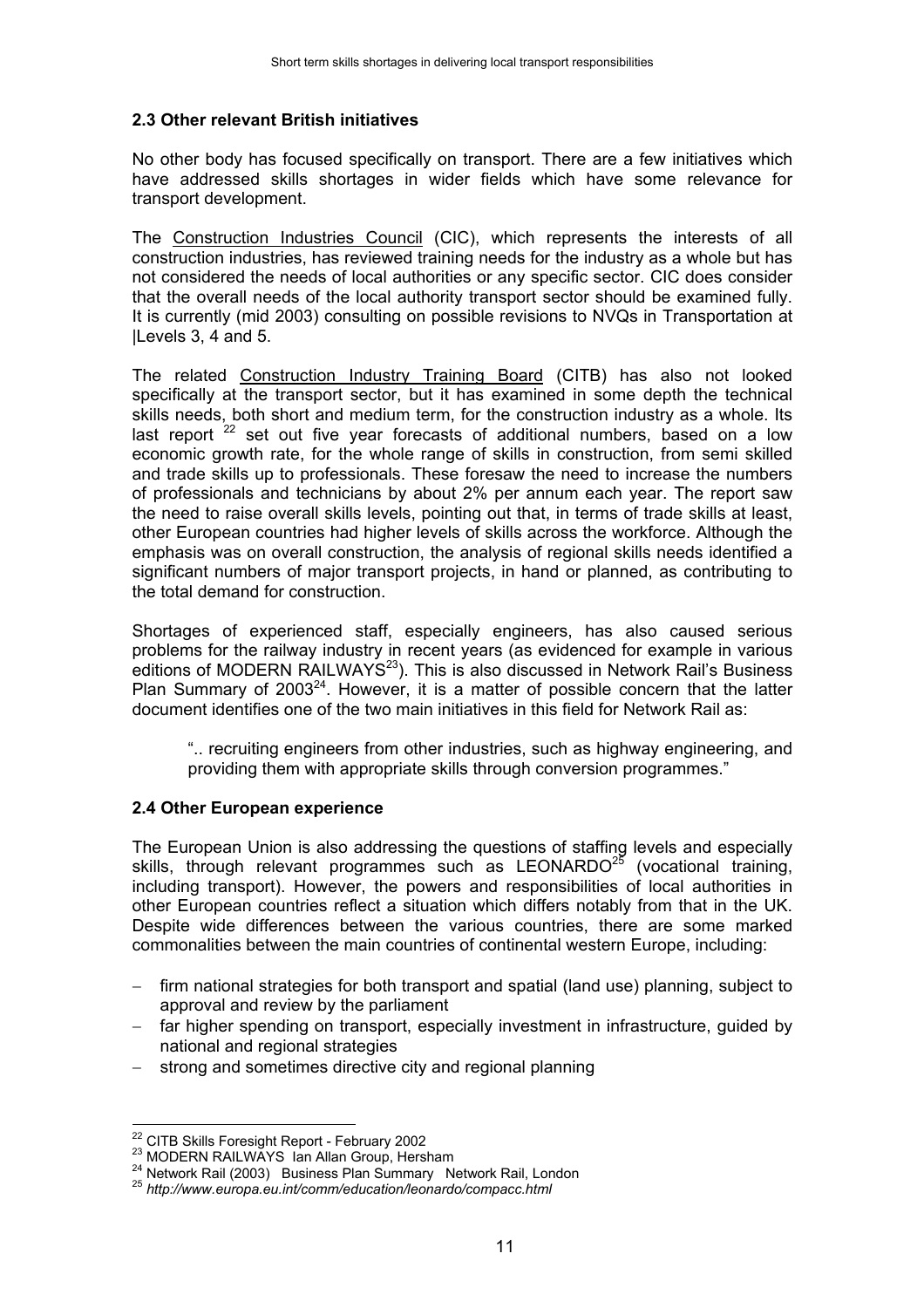substantial autonomy for city and regional authorities in policy development and especially in implementation, albeit often secured by medium term contract agreements between national, regional and local public authorities

In contrast, a Dutch government report of  $2000^{26}$  described the UK as having the most centralised system of public administration in western Europe.

Discussion with Dutch contacts, in both central government and provincial services, indicates that the Netherlands has no serious problems with staffing and skills shortages in development and implementation of transport policy. No information has so far been obtained on other countries, but the broad impression exists that the main countries likewise have no real problems of this nature.

 $\overline{a}$ 

<sup>&</sup>lt;sup>26</sup> A thematic comparison of transport policy approaches in Europe Transport Research Centre, Ministry of transport, Public Works & Water Management, Rotterdam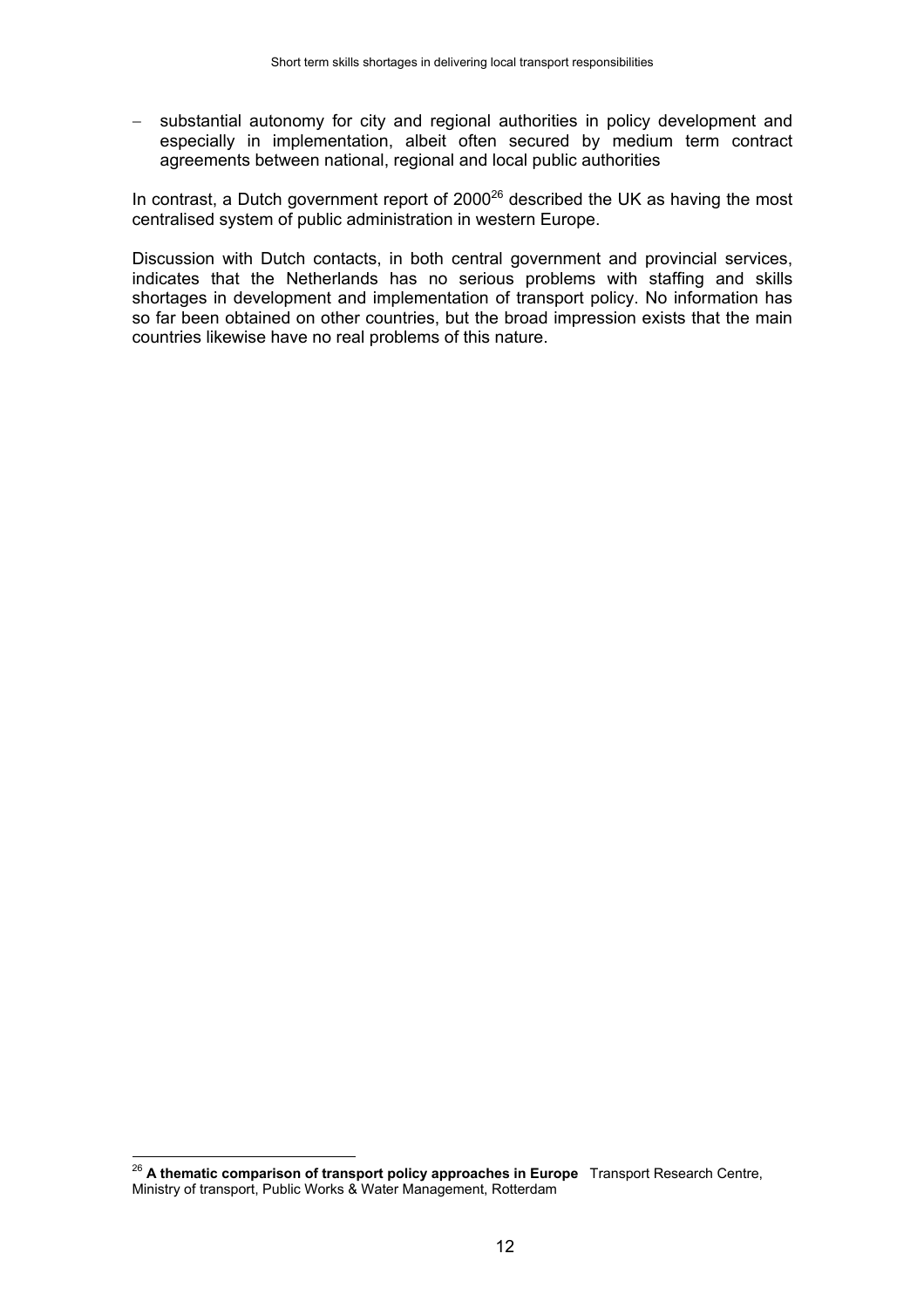# **3. The form and scale of CSS members' transport activities**

The pattern of transport and related responsibilities across Great Britain is something of a patchwork quilt:

- Within London the major responsibilities lie with the Mayor, Greater London Authority and Transport for London, with the London borough councils carrying out local highway and transport functions within their own area.
- − In the five metropolitan city regions of England, a passenger transport authority on which all the metropolitan district councils are represented, plans and manages public transport (under the management of its passenger transport executive), but highway functions remain the responsibility of the metropolitan districts.
- For the rest of Great Britain, one local authority is responsible for transport and related functions in each geographical area:
	- In England some non-metropolitan areas have a unitary authority, but the majority are two-tier, and the upper tier county council acts as the transport authority (some public transport and local highway functions may be shared with district councils, but former joint agency arrangements are mostly being withdrawn).
	- In Wales there are single tier unitary district councils.
	- In Scotland there are single tier unitary district councils except that passenger transport planning and management in the Strathclyde region is in the hands of a passenger transport authority.

While local transport authorities are now responsible for preparing transport strategies and spending programmes through the Local Transport Plan<sup>27</sup> (Local Transport Strategy in Scotland), decisions on priorities and especially funding are made annually by the relevant national authority (Secretary of State for Transport in England, Welsh Assembly, Scottish Parliament).

CSS members are for the most part drawn from the non-metropolitan authorities across England, Wales and Scotland. (Transport for London and two metropolitan districts are also members.)

In Northern Ireland transport and related functions are the responsibility of the Northern Ireland Department of Regional Development's Roads Service, and are carried out through divisional offices in the main counties. The offices are members of CSS.  $^{28}$ 

Indicator figures from responding CSS authorities show a wide range of authority sizes:

- The average area encompassed is about 270,000 hectares. Averages by country are England (counties) 270,000; Scotland 470,000; Wales 100,000. There is a wide range of sizes; some authorities (one English county, two Scottish authorities) are twice this size, while others (urban unitaries such as Bristol and Cardiff) are very small. Northern Ireland has a total area of 1,335,400 hectares.
- The average population is about 420,000. Averages by country are England (counties) 410,000; Scotland and Wales 165,000. The range runs from around 100,000, for some Welsh and Scottish unitary authorities, up to 1,000,000 for some English counties. The total population of Northern Ireland is 1,685,000.
- − On average responding authorities in Great Britain are responsible for about 3900 kilometres of road network. The range is between 1000 kilometres, for the

 $27$  This is now set to change – see previous footnote 5

<sup>&</sup>lt;sup>28</sup> Because of the different status and size of the Roads Service, statistics from it have not been included in data analyses and summaries, but they are reported with other results.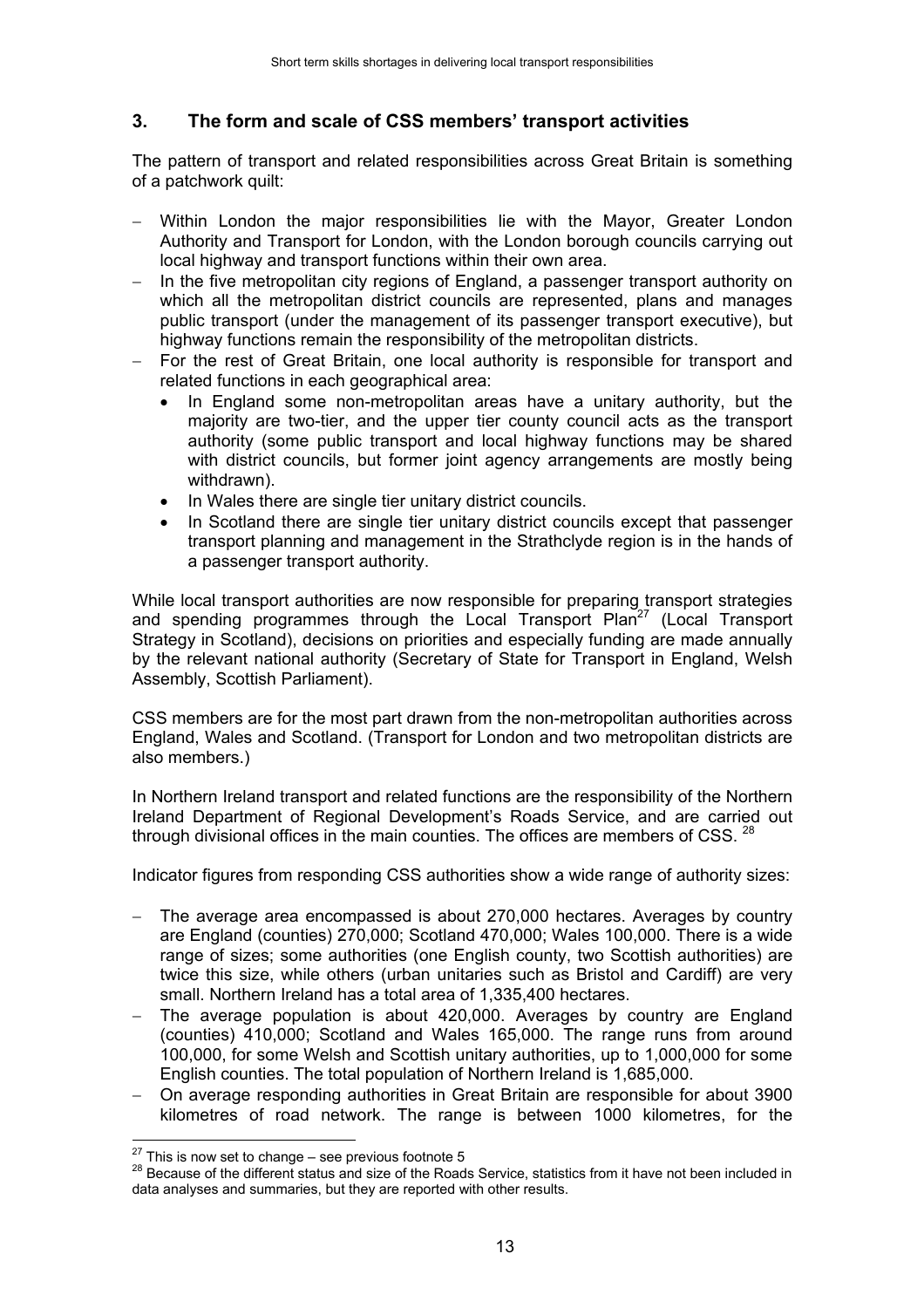geographically small unitary authorities, up to around 8000 for county councils (and, exceptionally, 12,000 for Devon). By country it averages about 3900 kilometres for English counties, 2200 kilometres for Scottish authorities, 2000 kilometres for Welsh authorities. (Published national data show the overall average length of roads as England 2500, Scotland 1550, Wales 1450; the CSS authorities have longer road lengths because they are larger than urban authorities.) The Northern Ireland Roads Service is responsible for 25,000 kilometres of roads, including trunk roads.

These figures, which are thought to be broadly representative of the pattern of CSS member authorities as a whole, indicate that all local transport authorities have very significant responsibilities. Four hundred thousand citizens, who are also clients for services, and four thousand kilometres of core infrastructure form substantial permanent commitments.

This is reflected in spending. Because of the complexity of local authority accounting, and possibly different bases of responding, precise figures are not available, but some useful indicators have emerged from the responses:

- − Annual staffing costs for the departments responsible for transport and related functions average over £4 million, with a range between about £1 million and £8 million. English counties spend over £4 million, Scottish and Welsh authorities about £2 million each.
- − Current (revenue) expenditure averages about £15 million per annum, and capital expenditure averages about £12 million. In both cases the figures are dominated by spending on highways, both maintenance (especially revenue expenditure) and capital; other functions receive relatively small portions of spending.

Capital spending relates mostly to new projects. Taking the typical figure of current expenditure on highways for each responding authority as about £12 million, and allocating this across the typical figure of 3900 kilometres of highway, the average spending per kilometre of highway is about £3000 per year.

The significance of highways management and maintenance is reflected in staffing levels. The responding authorities differ, sometimes substantially, in the structure of their relevant departments, but broadly indicative authority averages emerge and are shown in Table 3.1.

The main feature that stands out from Table 3.1 is the dominance within transport delivery of staff in highways functions (management and maintenance). Overall they account for 60% of the total, whereas transport policy and planning staff and public transport staff each amount only to 9% of the total. A similar pattern holds for the English counties and Wales, but for Scottish authorities highway staff account for an even higher proportion, 75%. In the Northern Ireland Roads Service, highways staff similarly account for 59% of the total.

Most authorities in England and Wales make use of partner organisations for some services. Effectively this is out-sourcing. The costs of the services are covered by the revenue budget, and this will also include the staffing element provided by the partners. (Thus the authority pays for the staff employed on the activities but the people in question are not part of its staff complement.) The main partnership arrangements held by English authorities are term contracts with highways engineering consultants for provision of highways maintenance, and in some cases highways management and design functions. In a few cases the contractor is a separate service of the authority. These contracts are usually substantial. Similar arrangements are in force for some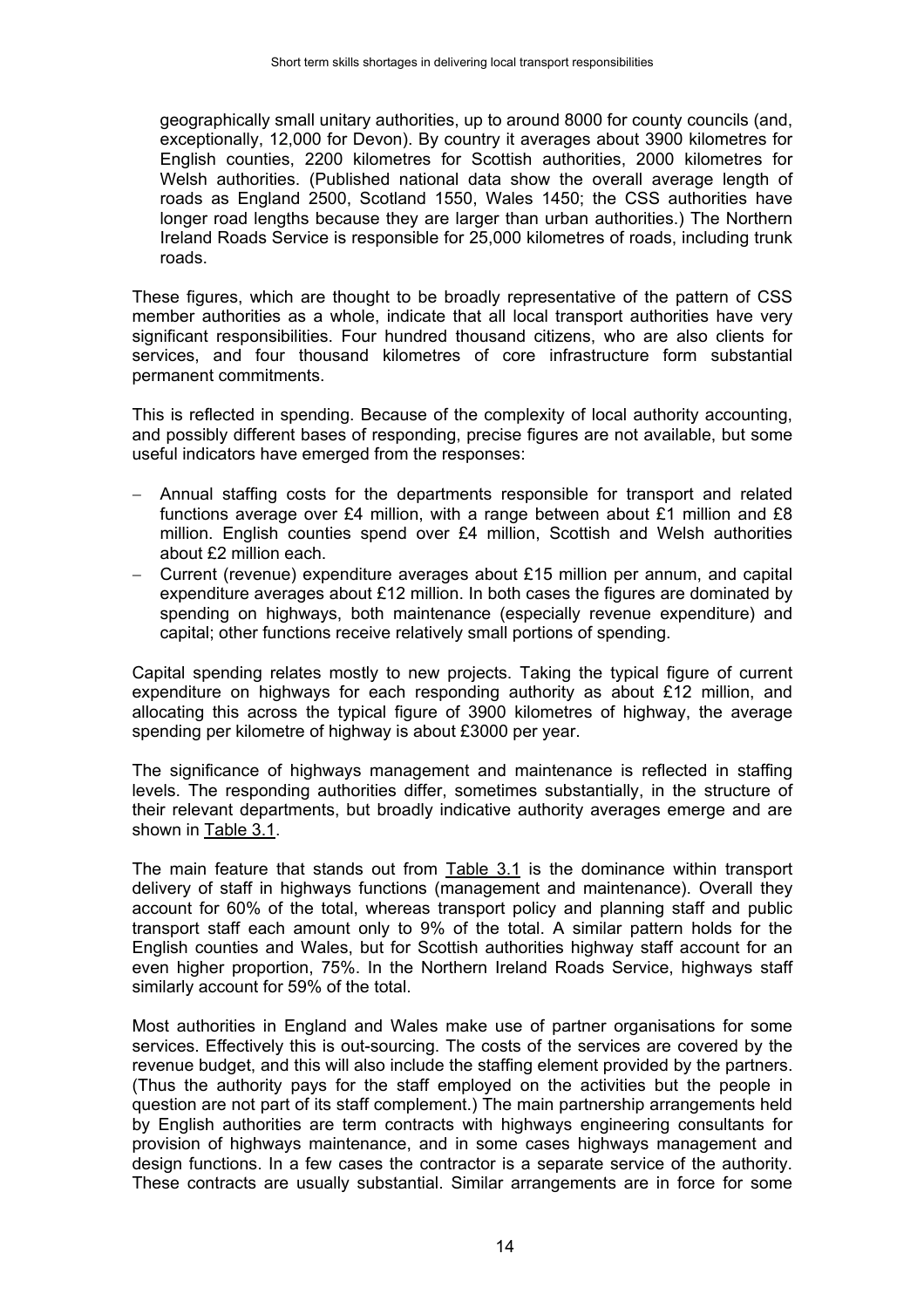Welsh authorities. In contrast, Scottish authorities make relatively little use of contract partners, while the Northern Ireland Roads Service does not use them at all.

| <b>Grade / Function</b>     | Average<br>for all<br><b>British</b><br>LAs ** | <b>English</b><br><b>Counties</b> | <b>Scottish</b> | Welsh | <b>Northern</b><br><b>Ireland RS</b><br>** |
|-----------------------------|------------------------------------------------|-----------------------------------|-----------------|-------|--------------------------------------------|
| <b>Total Staff</b>          | 170                                            | 220                               | 105             | 112   | 505                                        |
| By grade:                   |                                                |                                   |                 |       |                                            |
| Manager / Team leader       | 30                                             | 40                                | 14              | 20    | 81                                         |
| <b>Other Professional</b>   | 53                                             | 64                                | 33              | 37    | 146                                        |
| Technician / Assistant      | 64                                             | 84                                | 41              | 47    | 234                                        |
| Support staff               | 23                                             | 32                                | 18              | 8     | 44                                         |
| By function:                |                                                |                                   |                 |       |                                            |
| Transport policy & planning | 15                                             | 20                                | 5               | 11    | 25                                         |
| Highways - management       | 47                                             | 53                                | 38              | 47    | 50                                         |
| Highways - maintenance      | 55                                             | 73                                | 38              | 24    | 250                                        |
| Public transport            | 16                                             | 24                                | 9               | 7     | 0                                          |
| Development planning        | 9                                              | 11                                | 3               | 5     | 125                                        |
| Development control         | 13                                             | 14                                | 6               | 10    | 48                                         |
| Economic development        | 10                                             | 15                                | 4               | 4     | 0                                          |
| Regeneration                | 6                                              | 10                                | $\overline{2}$  | 4     |                                            |

#### **Table 3.1 Average staffing levels per responding authority by staff grade and job function**

\*\* Note

The Northern Ireland Roads Service data are not included in the British figures. Public transport and Economic development are the responsibility of other Northern Ireland agencies.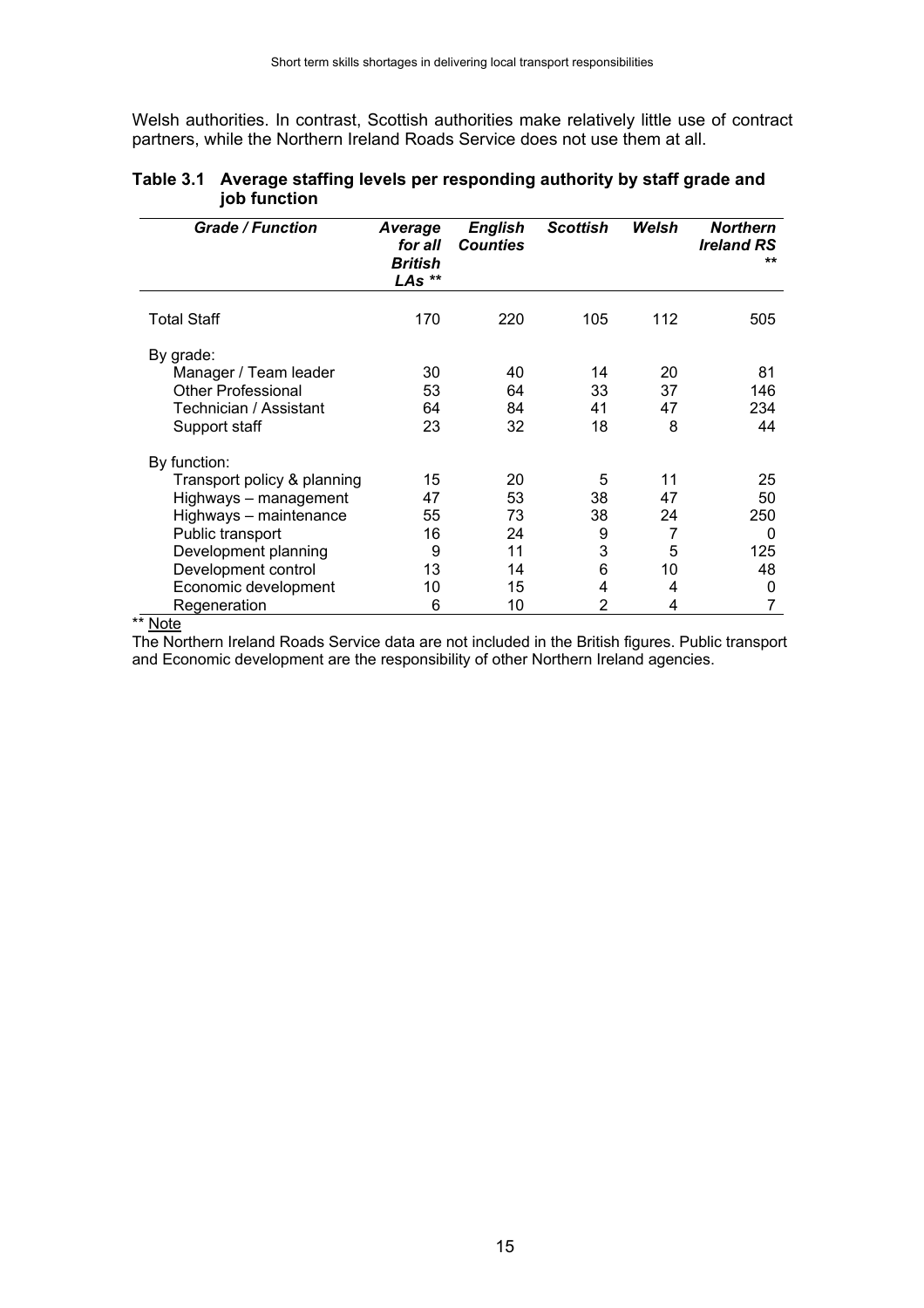#### **4. Delivering transport responsibilities: staff skills problems and issues**

This chapter examines in some detail the nature of the problems faced by CSS members with staff and skills shortages in transport delivery. It reflects primarily the responses to the central group of questions in the questionnaire  $(9 - 20)$  inclusive), complemented by some telephone follow-up and relevant material obtained from other sources. While every effort is made to focus on the various specific factors, and indicate their relative importance, it is clear that the challenges faced by CSS members reflect a mix of such issues. The scale and complexity of these problems explains the range of solutions being adopted by member authorities (see Chapter 5).

The chapter covers the main issues in turn. It tries to identify the scale and nature of any problems, reviews their impact and considers how and why they have arisen. It also seeks to indicate relationships between different problems.

#### **4.1 Vacancies**

The level and pattern of vacancies varies across authorities. Overall, vacancies reported amounted to 7.9% of all posts, nearly one for every twelve posts. The average numbers per authority overall and the percentages of vacancies for the main grades and functions respectively are shown in Table 4.1

| <b>Grade / Function</b>                                                                                    | Total staff              | Vacancies                       | as %                              |
|------------------------------------------------------------------------------------------------------------|--------------------------|---------------------------------|-----------------------------------|
| <b>Total Staff</b>                                                                                         | 170                      | 13.5                            | 7.9                               |
| By grade:<br>Manager / Team leader<br><b>Other Professional</b><br>Technician / Assistant<br>Support staff | 30<br>53<br>64<br>23     | 1.4<br>4.7<br>6.3<br>1.1        | 4.7<br>8.9<br>9.8<br>4.8          |
| By function:<br>Transport policy & planning<br>Highways - management<br>Highways - maintenance             | 15<br>47<br>55           | 1.4<br>4.0<br>3.5               | 9.3<br>8.5<br>6.4                 |
| Public transport<br>Development planning<br>Development control<br>Economic development<br>Regeneration    | 16<br>9<br>13<br>10<br>6 | 1.2<br>0.6<br>1.3<br>1.0<br>0.5 | 7.5<br>6.7<br>10.0<br>10.0<br>8.3 |

#### **Table 4.1 Average staff vacancy levels per responding authority by staff grade and job function**

**Note** 

These averages are for British authorities, excluding data for the Northern Ireland Roads Service

This brings out two main factors. First, although managers and team leaders are needed, the main shortages in terms of grades, for both numbers and proportions, are among the main group of professional and technical staff responsible for most of the work on local transport development and delivery. Second, whilst this shows that shortages in the transport policy and planning function are proportionally significant, the vacancies among highways staff exceed the total of vacancies in all other functions.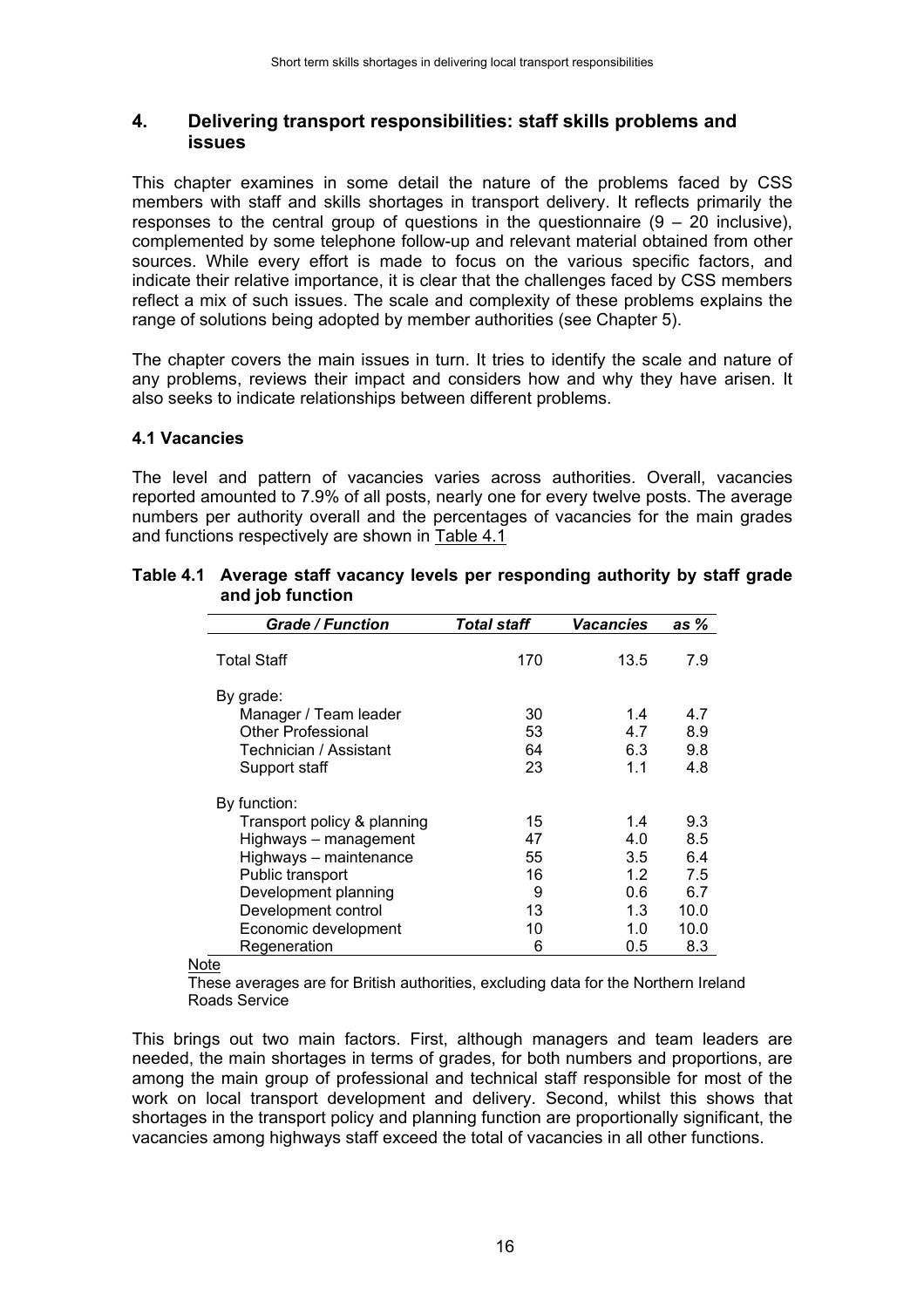The overall range of shortfall ran from one authority with no vacancies up to one with almost one in five posts unfilled. Geographically there is no simple pattern. On overall averages the Welsh authorities have slightly less vacancies than the English or Scottish authorities. Listing the (responding) authorities by level of vacancies, from highest to lowest, puts most of the Welsh ones in the bottom half of the list. But otherwise this listing shows an unclear picture, with more remote rural authorities having both the highest and lowest vacancy levels. Nor is there any relationship to size of authority with large and small authorities at both ends of the list. It is probable that vacancy levels reflect a complex mix, which may include factors such as the range of work, the attractiveness of the area (or its main city), the approach and structure of the authority, the cost of living in the area, and the priority given by the authority to addressing staffing and skills issues.

The Northern Ireland Roads Service has an overall vacancy rate of 9.9%, entirely relating to technicians and assistants. This includes both highways functions and transport policy and planning functions.

Technically, there will always be vacancies, due to staff movement: however, the overall scale of existing vacancies, and their severity in some cases, shows problems beyond this. What are considered to be the main causes? The overall message that emerged from many respondents was that increasing activity had led to additional work and some more posts, and therefore faster turnover; and in seeking to fill the consequential vacancies they did not obtain sufficient good applications from potential occupants for the posts; in some cases very few people applied. Nearly one third of respondents quoted specific examples of attempts to fill vacancies where serious problems had occurred. A common pattern for these examples was that the number of expressions of interest was moderate but that the number of actual applications was very small. Where short term assistance was obtained from agencies, the temporary staff employed had on occasions proved unable to handle the duties of the posts effectively.

Two main categories of staff by grade were identified as being of particular concern in the shortfall:

- − For about one third of respondents there is concern over the shortage of senior staff, such as principal engineers or others, who had experienced relevant responsibility in local authority work. There is considered to be a serious shortfall of people in this category, and good available staff are able to command a premium (a point expanded on later).
- − Many respondents were worried about shortfalls of new graduates. Gaining a share of graduates is important in filling more junior posts, especially with a specialist technical content, while adding to the number of career grade staff available for development.

Vacancies arise largely because of the normal processes of staff turnover. Older members of staff retire, and these are likely to include a good proportion of senior staff with valuable experience. Staff move on, to other local authorities or to private sector organisations, and balances are also changed by staff moving internally. This process has been accelerated by the present Government's major change in transport policy and its implementation. These changes have led to considerably increased workloads and this has created the need for some growth in staff numbers. However, it has also created more opportunities, especially for more experienced staff, with private sector companies and some major public authorities; this had probably created more mobility generally in the sector. The new policies have also led to new types of post (e.g. travel plan officers).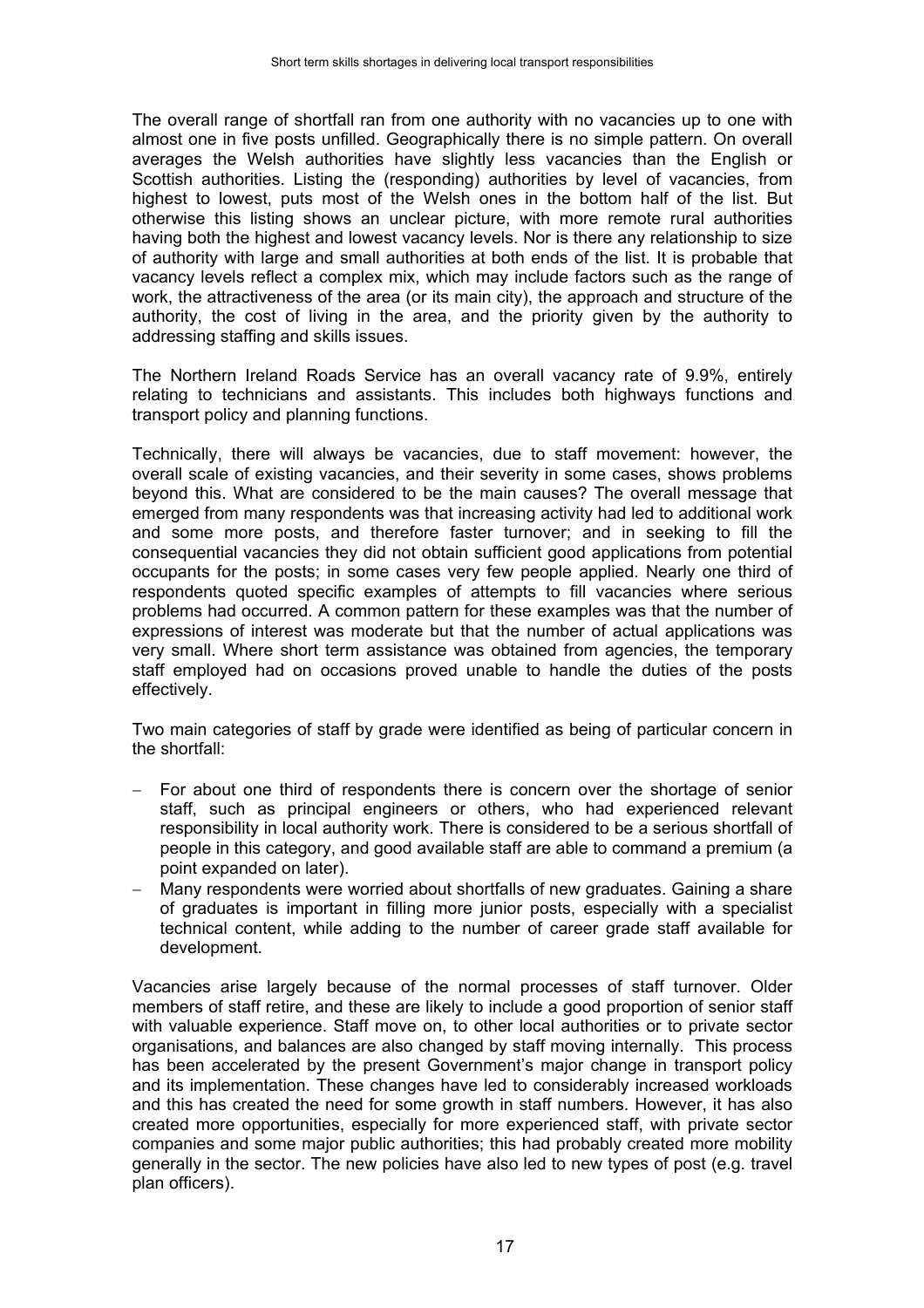Compared to the situation before the current set of transport delivery processes focused on the LTP (or equivalent) were introduced, respondents' views on change were as follows:

- Half considered that the number of vacancies had increased, the other half thought that the situation had not changed.
- − One authority thought that the problems of staff retention had lessened; of the rest, half thought that they had worsened; half thought they had remained the same.
- − Two authorities thought that the overall abilities of staff had improved, one quarter that they had worsened, the remainder that they had remained the same.

These views should of course be seen in the context of a much increased workload for local authorities.

#### **4.2 The nature of the skills gaps**

The level of vacancies clearly forms one aspect of the problem in delivery of transport. The other aspect lies in the mix of skills available among current staff. Three elements of this were covered by the survey: the extent of change in the skills needed, the adequacy of skills among current staff, and the key skills now seen as forming problem areas.

The majority of respondents did not consider that the changed regime (focused on LTPs or their equivalent) had affected the range of technical skills required by staff. There was one exception to this: several respondents emphasized the growing need for expertise in transport and travel demand analysis and modelling, while some references were made to wider appraisal techniques. However, there was widespread agreement that the expansion in the scale and breadth of activities required for delivery of local transport had significantly increased the need for what were termed transferable skills. Most respondents considered that a much wider range of skills was needed among staff. Areas mentioned particularly in this respect were:

- an increased awareness of political and community issues
- − strategic awareness *"seeing and taking account of the bigger picture and joined up thinking"*:
- − public consultation *"public facing", "customer focused"*;
- − liaison and negotiation with stakeholders and partner organisations;
- − project management;
- − understanding and assessing behavioural change;
- − abilities in presentation (to fellow professionals and council members); and
- greater understanding of integrated transport and modal shift.

With the move from large capital schemes to a myriad of smaller schemes (traffic management, public transport, etc.), the ability to develop and manage a range of projects in complex conditions was identified as of growing importance. This applied to all staff but was seen to have particular resonance for highway engineers responsible for design and implementation of such schemes:

*"The change of emphasis away from building large scale road improvements towards managing the existing network has necessitated a shift in highway engineering resourcing levels. However, the technical skills of a road design engineer are not necessarily directly comparable to those of a traffic engineer.*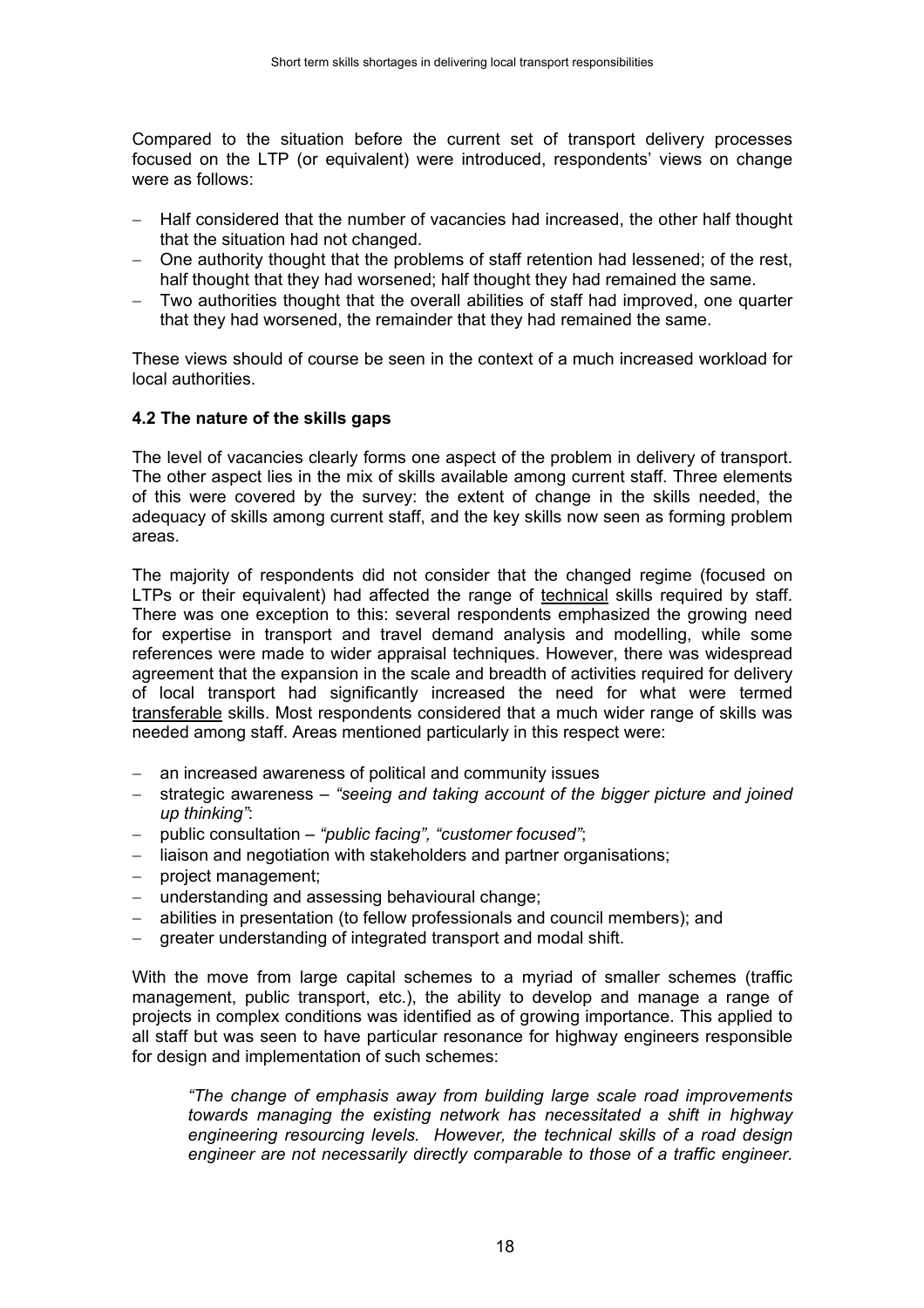*Small engineering schemes also tend to be more labour intensive and require more staff to spend an equivalent level of capital budget."*

*"In recent years there has been switch in need for design skills in traffic engineering, especially traffic signals, facilities for walking & cycling, and environmental improvements, away from design of large scale road schemes. Staff have also had to develop better skills in giving presentations to public meetings and entering into meaningful consultations with [the] public."*

A few unitary authorities (in Wales and Scotland) suggested that their smaller size was a disadvantage in acquiring and retaining a suitable complement of skilled staff: especially when compared to their (much larger) predecessor authorities or many existing (larger) English authorities. With fewer people in each function they also had much less scope for assembling staff in project teams or seconding them to other functions, even on a part time basis. This added to pressures on staffing to meet their transport delivery obligations and constrained their ability to offer more attractive jobs or enough personal development.

Respondents' assessments of their current staff skills range were surprisingly mixed. Some considered that their staff generally lacked the necessary range of skills, especially transferable skills, and felt that most staff still worked within the constraints of their defined (technical) work area (in line with the more conventional approach of local authorities). Others felt that their staff were generally now quite well equipped with the new range of skills, though they emphasised the need for staff to continue with their professional development. Within this there was general agreement that the rising levels of activity were adding to the pressure for all staff to have a wider range of skills, and any lack exacerbated weaknesses in this area. The loss of experienced older staff added to such problems. New younger staff generally lacked experience in the relevant areas but were seen to have the potential to learn transferable skills and a more innovative approach.

Although the focus is on wider ranging transferable skills many respondents also identified the shortages they were experiencing in particular technical skills. The major focus was on the widespread need for highway engineers. This covered all aspects of highways work, but design and implementation of traffic schemes and highways development control featured strongly. Some specialist skills, such as transport modelling and economic appraisal, are also highly valued and generally scarce. Even where most of the responsibility for engineering has been passed to a contractor, highway engineers are still needed for scheme management, highways development control, and other 'client side' functions. Vacancies in this group can lead to serious delays in progressing programmes of work or involve significant cost in replacing them (e.g. by use of consultants). These problems are exacerbated by the larger number of small but sometimes complex and even controversial local schemes now forming part of LTP / LTS programmes; these need careful design and management by staff having both highway engineering and 'softer' skills. Authorities also need to be able to determine that their contractor has sufficient skilled staff in these areas:

*"It is essential that the client retains an effective core of intelligence applicable to the work it is paying for; in some areas this has become difficult."*

Shortages of town planners are also seen as having an impact on delivery of transport plans and projects.

The views of respondents on the key skills which need to be held by staff within their department if their transport functions are to be carried out effectively covers a range of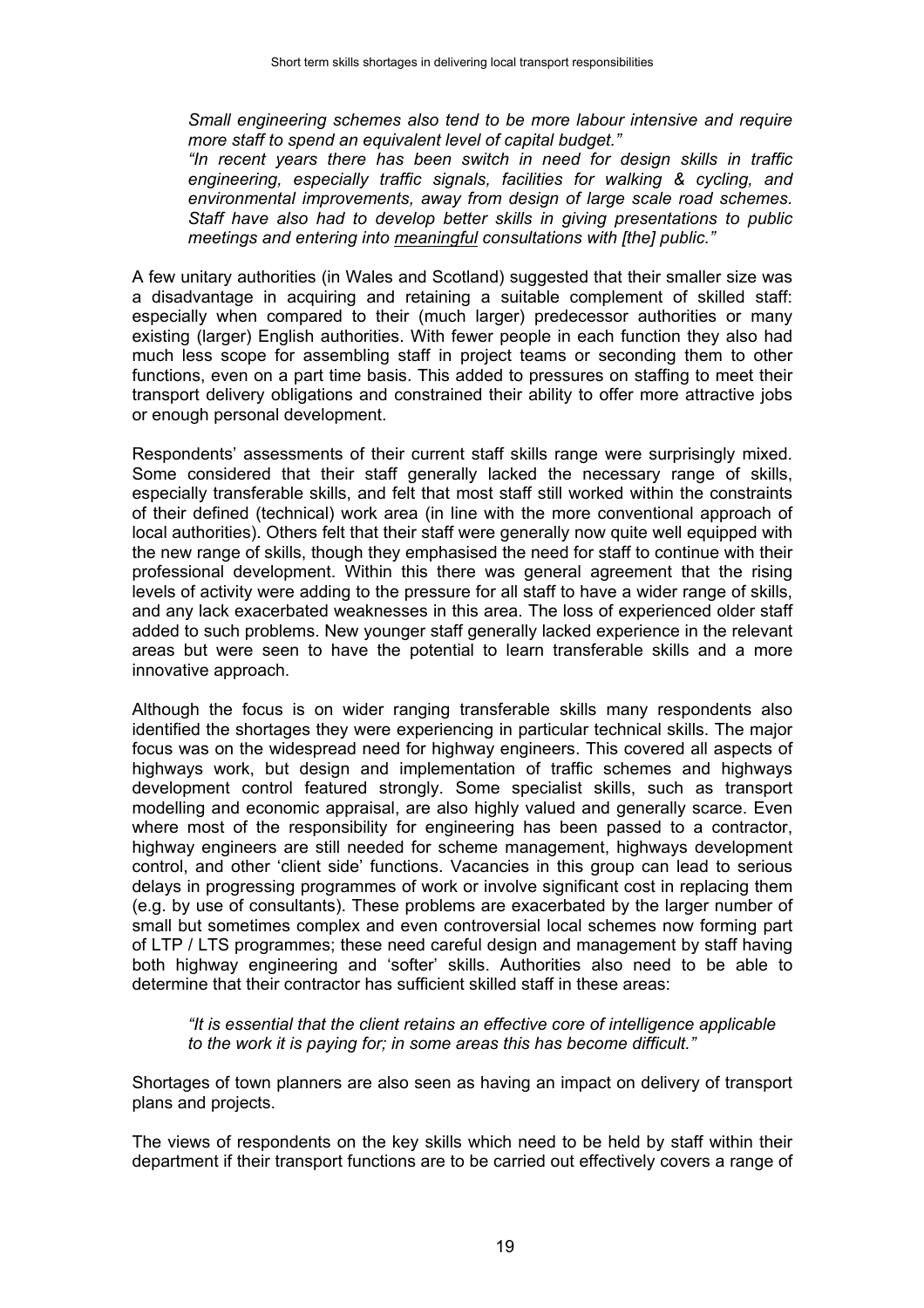both technical and transferable skills. The range of skills areas identified (in no order of priority) were:

- − Transport policy / strategy formulation
- − Transport planning / development
- − Public participation / consultation / community planning
- − Liaison and negotiation with stakeholders
- − Transport operations / rail and light rail schemes
- − Traffic engineering / scheme design
- Traffic management assessment, design and implementation
- − Traffic signalling and control
- − Economic appraisal of schemes
- − Transport / travel demand analysis and modelling
- − Development control (including highways)
- − Project management (including risk / change management)
- − Monitoring and performance review
- − Preparation and presentation of reports, to varying audiences (politicians, professionals, public)
- − Wide experience of integrated transport
- − Marketing and communication

The Northern Ireland Roads Service commented on the importance of transport planning skills and experience in developing and implementing local transport measures relevant to the size of towns in Northern Ireland, i.e. medium and small towns, pointing out that training courses tend to focus on larger towns and metropolitan areas. This may have resonance among a good number of British authorities with similar geographical characteristics.

#### **4.3 Impact of the skills shortage**

Respondents' views on the main impact of vacancies and skills shortages varied across the six areas specified in the questionnaire:

- − About half considered that the shortages have a serious effect on the preparation of plans and projects and on the implementation of projects. It is unclear whether this reflects a full understanding or whether the first two areas, being output driven, have a higher focus in the minds of managers in the current climate.
- − Nearly half considered that staff and skills shortages are having a serious impact on staff morale (a measure of the level of concern over staffing).
- − Only a quarter considered that there is any impact in the other areas specified: relationships with the public; relationships with partner and stakeholder organisations; and use and retention of funds.

More specific points made by respondents about the impact of vacancies and skills shortages included:

- − Shortages of staff in key technical positions (traffic modelling, traffic management, development control) have delayed progress, especially of larger schemes, even when approved and with funding committed.
- − Lack of development control staff has on occasions led to acceptable schemes proposed by developers being seriously delayed.
- − While the morale of individual staff remains varied, there has been some overall decline in morale, reflecting increased pressures on existing staff from a larger programme, questions over personal worth (especially where colleagues leave for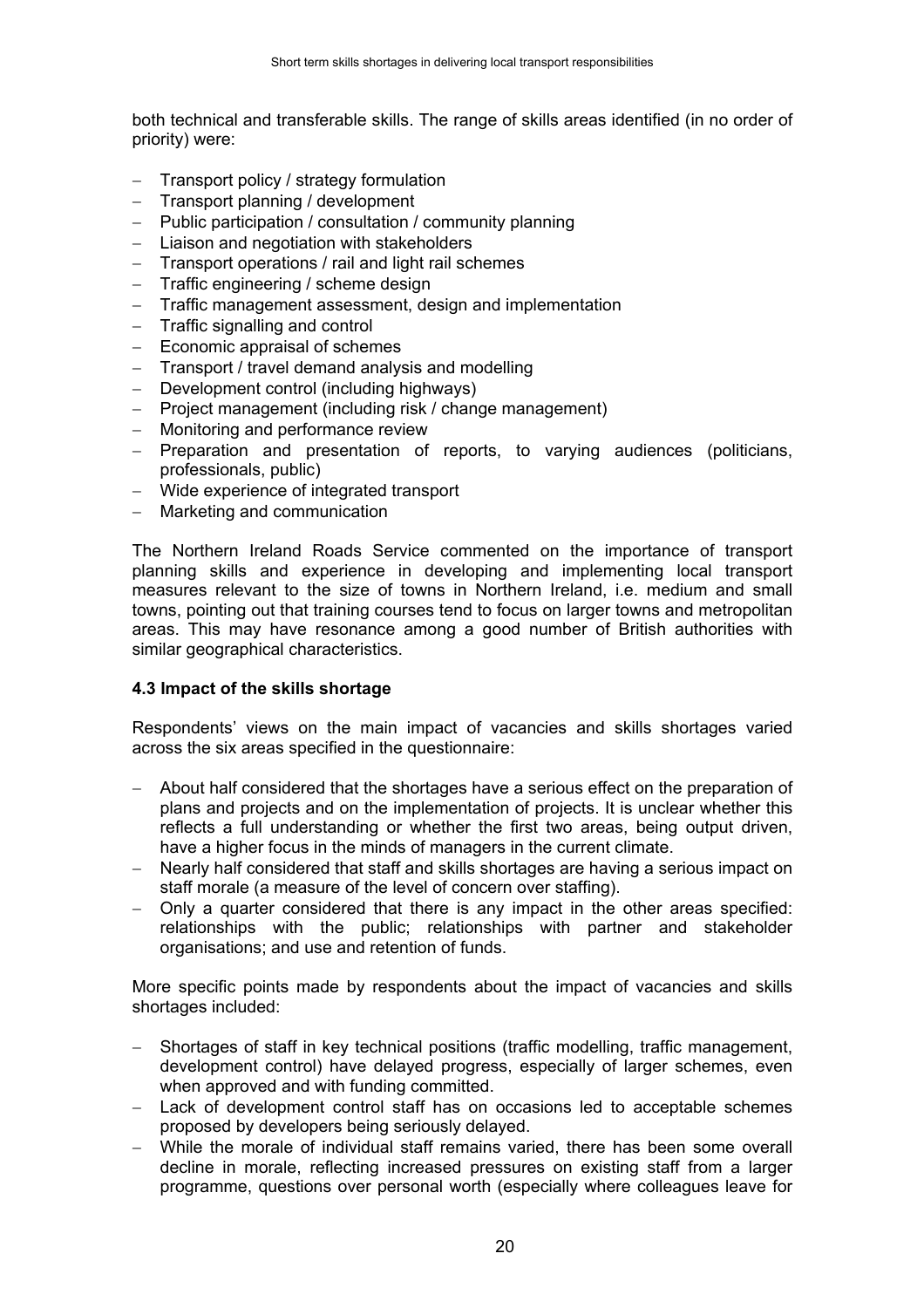higher paid jobs) and a lack of support from stretched management, especially for new entrants. All these can potentially reduce performance.

- − Generally relationships with the public have improved in the new approach. However, on occasion they have been weakened by the inability of staff to handle all liaison effectively because of stretched resources. Poor standards of scheme implementation have also worsened public perception.
- − Pressures to meet deadlines mean that 'silo working' (focusing on individual job outputs) becomes more common, reducing the strategic thinking that current policies call for. Team work suffers, and non priority work gets left out.
- The 'full business case' for schemes is often not thought through, and solutions tend to be brought forward before the issues are fully understood.
- With more pressures on less experienced staff, especially in highways engineering, poor design and specification of schemes have sometimes occurred, leading to delay, costly changes, and worsened public image.
- − Time and target pressures constrain the time available for staff training and CPD.
- − Pressures to achieve current plans and schemes reduce the real time for forward planning. This is accentuated by the annual funding basis, under which schemes may be brought forward rapidly to meet budget availability.
- − Because of pressures on time or lack of experience, existing forms of contract have tended to be used as a basis of scheme implementation where revised conditions might have proved more effective.
- Where liaison with stakeholders has slipped because of staff shortages or inexperience, joint schemes have been delayed through lack of coordination and leadership. This has affected public transport, community transport and regeneration projects.

#### **4.4 Causes of vacancies and skills gaps**

The issue of salary levels has been widely debated, and this formed the topic of a specific question in the survey. There was strong general agreement across all respondents across the UK that salary levels form a major factor in staff and skills shortages, with half of all respondents making specific comments about it; the topic was also raised as a key issue elsewhere in responses. Some respondents suggested that the broad local authority salary levels for jobs within the engineering and construction fields is about 10-15% lower than the overall industry rates: this specific figure was repeated by a number of respondents. This can cause serious problems for local authorities, as they generally have fixed staff pay structures; a situation that also brought frequent comment. In consequence they are sometimes simply unable to fill some posts, crucial ones on occasions. This applies particularly to more senior positions, where there is a shortage of people (as discussed earlier). Potential candidates in these groups can command a premium, but generally local authorities cannot simply increase the salary to meet the identified 'market rate' for the particular job. On occasions they may decide to do this (see Chapter 5), but then, because they also face fixed budgets, the extra staff payment made in particular cases means that economies must be found elsewhere, through reductions to other parts of the staff or training budget, or even by cuts in the amount available for actual projects.

To identify how CSS member authorities would actually rate specific positions, two detailed posts were set out in the appendix to the questionnaire and respondents were asked to say what salary they would pay for each. One was specified as a Senior Transport Planning Officer, the other as a Highway Projects Engineer. In principle both positions required an experienced professional, but by implication the former post carried slightly more responsibility and needed a little more width in the experience.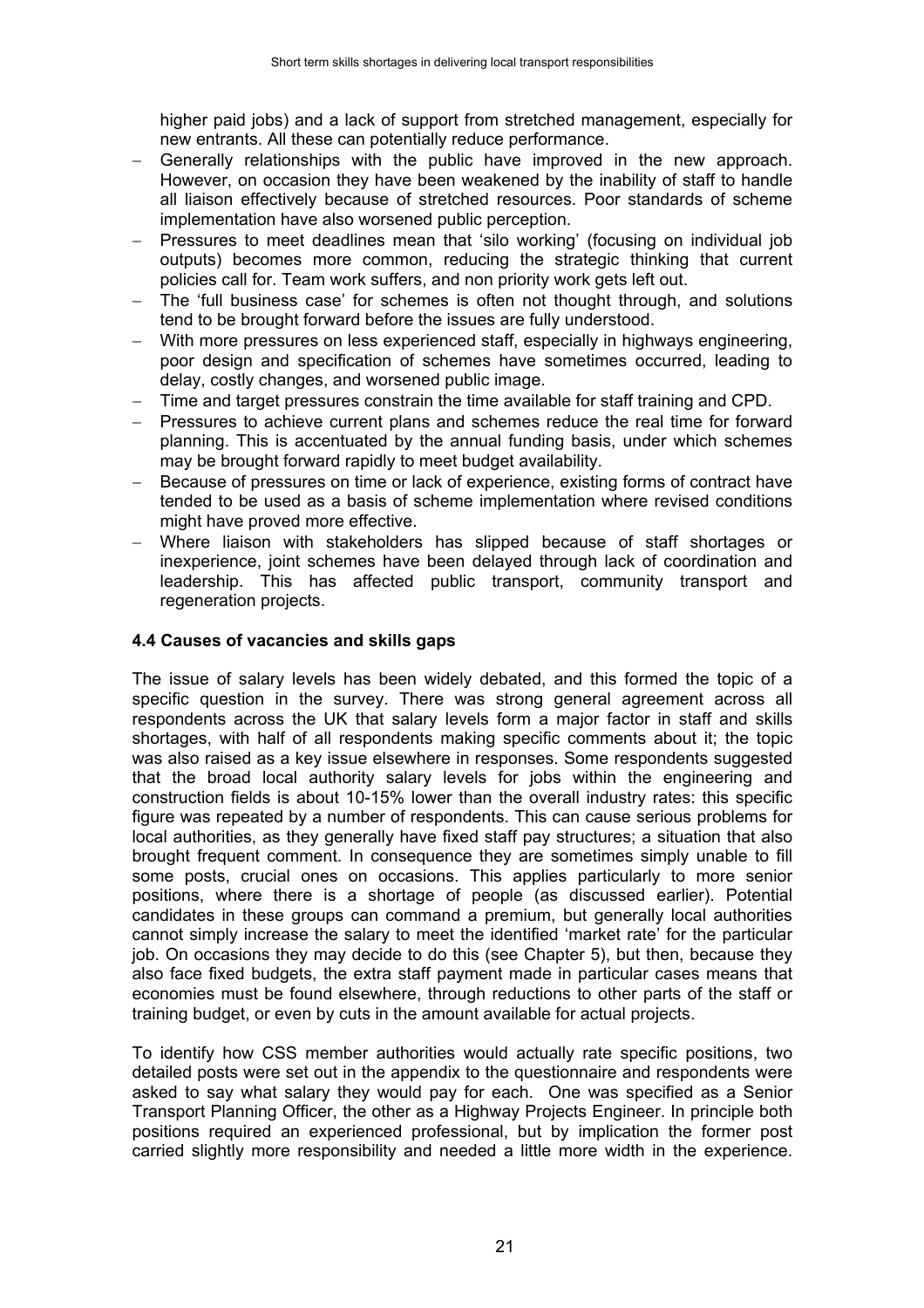This appeared to be generally reflected in the salaries proposed. The overall average  $^{29}$ for all responses was £26,400 for the first post and £25,400 for the second; a difference of about 4%. The averages for English counties were £26,600 and £25,600 (4% difference); for Scottish authorities £26,400 and 25,900 (2%); and Welsh authorities £25,800 and £24,400 (4%). The averages reflect a wide range: between £21,200 and £32,500 for the first post and between £19,700 and £30,000 for the second. The Northern Ireland Roads Service suggested a range centred on £27,500 for both. The highest figures for the first post (£29,000 and above) were quoted primarily by authorities in the South East and East Anglia, while more remote rural authorities in Scotland and the South West were among the lowest (around £22,000). However, listing the authorities by salary quoted did not produce any apparent pattern. Nor did it show any relationship to the listing of authorities by level of vacancies (discussed earlier).

Respondents were keen to emphasise that, although adequate salary levels remain a fundamental problem, they do so within a much wider picture concerning staff shortages and skills matters as set out below.

Pressure on salaries reflects a serious shortage in numbers of staff available, both for more senior staff and also for experienced staff. There are also serious shortages across some specific technical fields, notably highway engineering (as considered earlier). Furthermore, for some technical skills (e.g. transport modelling) there appears to be a particularly narrow pool of expert people. This situation follows the major increase in activities and funding created by the current Government policies, which contrasts with the many years of restrained local authority activity and limited funding for projects. Several illuminating phrases were used to define the implications of this very significant change:

*"Downsizing and a moratorium on recruitment [were normal in the 1990s] … We missed a generation."*

*"Overall funding increases accelerated at such a pace that in has not been possible to develop the skills base to achieve budget spends."*

*"LAs [were] ill prepared for the demands placed on them by the government's new transport agenda."*

Local authorities still have to operate within a structured framework of budgets, guiding their spending on current and capital programmes and on staff salaries and overheads. Although the 10-year Plan has led to much higher levels of funding for transport programmes and projects, approvals for local authority spending are still given primarily on an annual basis by the Secretary of State for Transport (in England) and by the Welsh and Scottish national administrations. This matches decisions on grant support for local taxes, which influences overall budgets and staffing levels. A reduction in the total funds available from Government and from local tax income can lead to posts being shed, especially senior posts (because they are more highly paid and hence cutting them out offers larger savings). In Northern Ireland most spending is carried out by the Roads Service, and by other national agencies (Translink for public transport).

Government has also brought about two very significant changes in the administration of local government in recent years, in two respects. First, the move to the cabinet system, replacing the former committee system, has required staff to change their style of working. It has strengthened the need for communications and political awareness skills among staff bringing forward policies and projects. However, the loss of executive

 $\overline{a}$ 

 $^{29}$  Note that in this analysis the mid-point figure was taken where ranges were offered, and all figures were rounded to the nearest £100.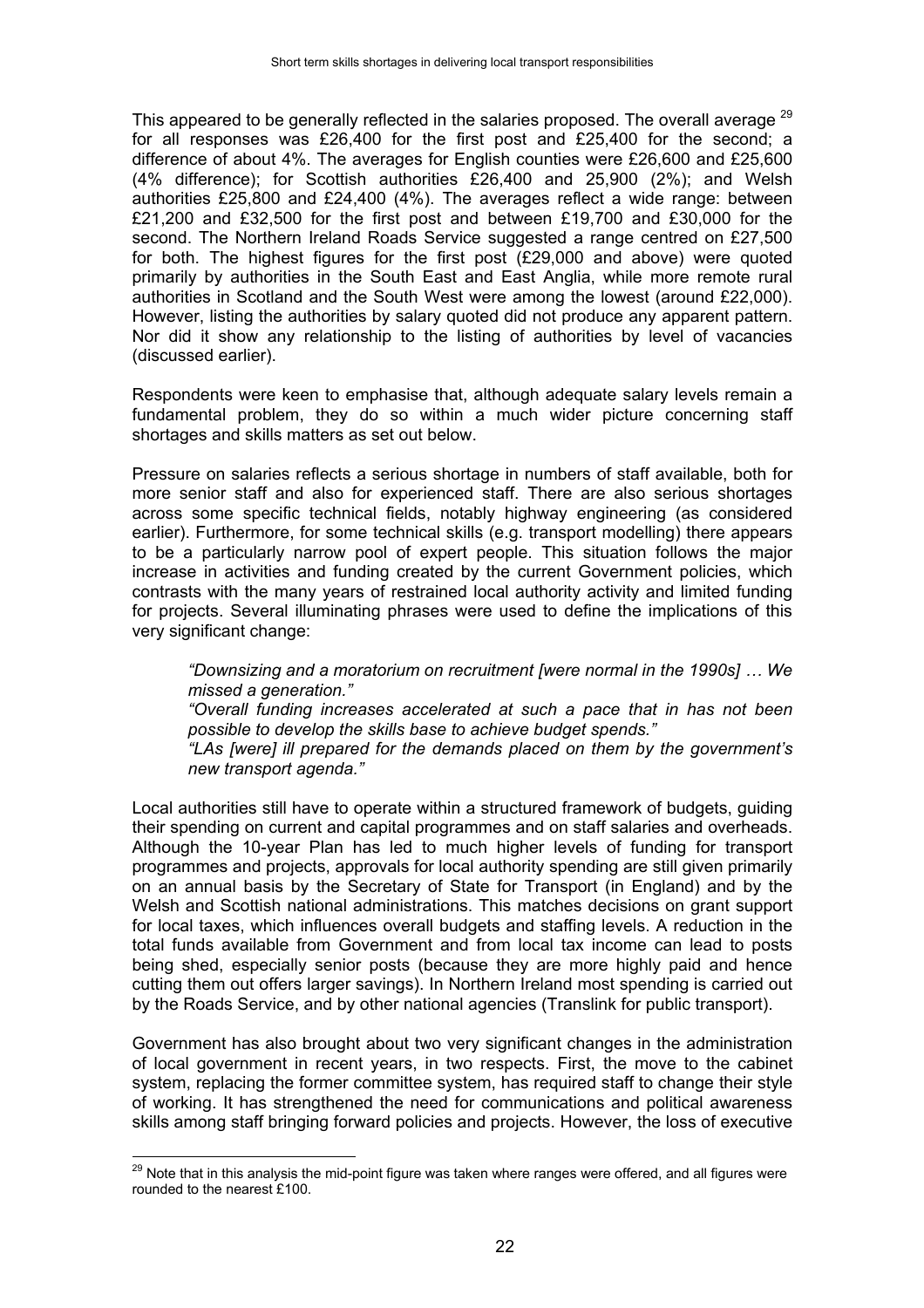committees has significantly reduced the opportunities for younger staff to be directly exposed to decision making and to engage in communication with key members of the authority. Second, there are now a large number of corporate / national performance type initiatives, which are widely perceived by staff as additional to their main work. These have tended to displace time available for developing new initiatives and ideas or undertaking CPD. Both have thus come in at the same time as the evolution of the new transport strategies, thereby adding to the impact of change on local authority staff resources.

In contrast, the private sector is generally in a better position to gain and retain staff and optimise their employment and rewards. The increasing involvement of consultants and other private sector companies in managing local highways and transport functions over recent years has enabled them, as several respondents pointed out, to offer suitably high salaries geared to the demands of particular professionals they wish to employ. Commercial companies can also adjust salaries (up or even down) rather more quickly to match current economic circumstances. They are able to back up salaries with flexible employment packages, which may include company cars, health and other insurance schemes, profit sharing, and support for professional institute fees and activities. Local authorities are generally not in a position to compete with this on anything like equal terms.

In addition the private sector is seen by respondents as able to offer a more attractive package in terms of job responsibility and interest. Based on their growing range of work areas, consultants can offer an appealing range of responsibility and experience. For some of the larger companies, their profile and public image is itself attractive. This can be of particular value to younger professionals, especially new graduates, to whom it offers scope to develop their experience and skills range quite rapidly. Respondents pointed out that consultancy work includes a much higher element of 'flagship' schemes. These will attract especially the better graduates. By implication this makes it harder for local authorities to secure a good share of high quality graduates.

In any case, new graduates often look on local authorities as staid organisations. Indeed, the perception of local authorities is generally poor among most people: they have a serious image problem, which cannot be easily overcome. This is evidenced in a lot of media coverage, especially at local level, which tends to present local authority actions in a negative fashion, and rarely explains the context of decisions. The very low levels of voting in local authority elections is perhaps both a symbol of poor interest and a cause of weak engagement of local people in local activities. For most young people, whatever their level of qualification, local authorities appear to offer where much less opportunity for interesting work or personal career development.

The problems hold good even where local authorities are able to take initiatives to fill posts and develop staff. Some respondents felt that good training schemes might on occasion lead younger staff to move on to positions with other more attractive organisations – especially consultancies - once they had developed appropriate skills through the training given them.

A number of respondents identified loss of staff through movement to another local authority. This will happen anyway over time through normal staff turnover, but it may be emphasised by shortages of people in some fields, heightening the competitive element. Examples quoted included staff in English county areas moving to district councils, who were able, it was suggested, to offer slightly better salaries in some fields (e.g. development control) for posts carrying lower responsibilities. The evolving fields of economic development and regeneration were identified particularly as having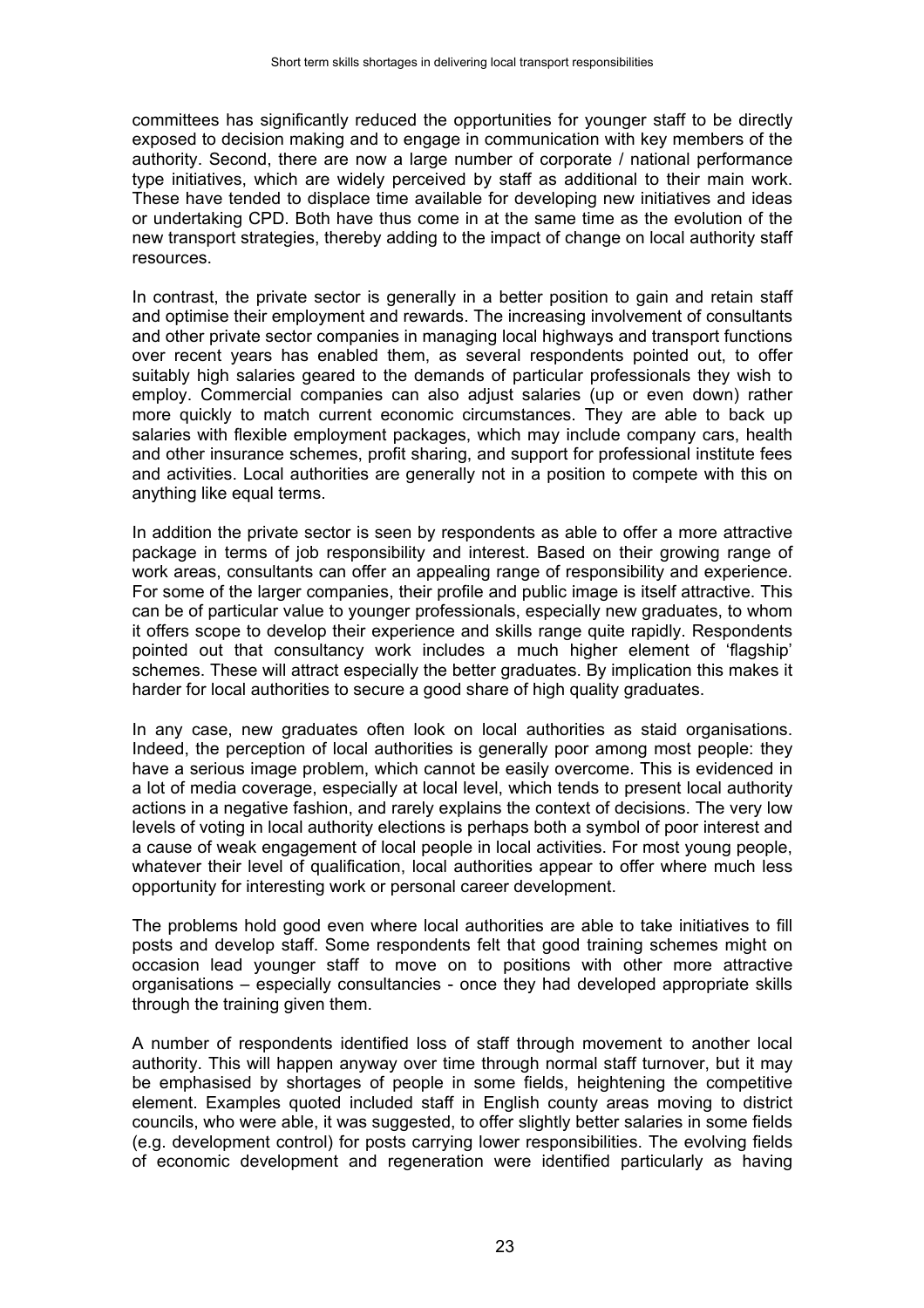substantial salary and retention problems, accentuated by the mobility and turnover of staff.

The age profile of the local authority staff base was identified as a background factor. Many local authorities have a higher proportion of older staff: the combined effects of constraints, until recently, on recruiting younger staff plus the tendency of many middle aged staff with family commitment to be less mobile. This pattern means that authorities face a potentially significant loss of staff over the coming years, and most of these people, whatever level of position they occupy, will have considerable experience which cannot easily be replaced.

Geographical factors were also identified, with two playing an important role. For some authorities in the South East, Avon and the West Midlands, the strong economies of their city regions means that house prices and living costs are high, and salary levels have to reflect this. In contrast, one or two authorities in more remote locations – South West England, parts of Scotland - suggested that their distance from larger centres, where there is more opportunity for career development through job moves and professional meetings, placed them at a disadvantage in gaining new skilled staff.

As mentioned earlier, size of authority was also identified as a problem by a few respondents, especially in Scotland and Wales. Smaller authorities are seen to be at a disadvantage compared to larger bodies (public or private) because they have little room to be flexible, and so in most fields they cannot compete well on salary levels, variety of job experience or scale of training. However, a couple of Welsh respondents considered that their authority's small size allowed them to work in a more flexible and effective style.

#### **4.5 Situation with partner agencies**

Those respondents whose authorities are working in joint arrangements with other agencies reported similar problems among their partners. For private contractors a few respondents said that they were not aware of staffing problems, but most thought that their contracting agencies did have significant problems, despite their more flexible position. Partner agencies were understood to have difficulties in recruiting in particular fields, mostly technical: traffic engineers, development control staff, highway design engineers and transport planners. These reflect similar problems experienced by member authorities themselves, and are primarily caused by the general shortage of staff in these categories. They appear to affect particularly work in the more pressured areas of the country (e.g. the South East). Some larger contractors can offset this by moving work to offices in other parts of the country; but some examples were cited where even this did not overcome all problems caused by staff and skills shortages. Concerns were also expressed that work outsourced to contractors was not always well done because their staff too lacked some skills (both technical and transferable, such as project management).

In fact the key issue for local authorities who out-source large amounts of work to partner agencies (a particular feature of English practice) is that, if the partner suffers from general staffing problems that prevent its delivering the service required by the commissioning authority, then that authority has in practice an interest in the staffing issue which is as strong as if it affected positions within its own establishment.

Staff do move between authorities and contractors: sometimes this involves positive development from a local authority perspective (see Chapter 5), but examples were also quoted of contractors recruiting staff from a local authority and immediately offering back the service they were providing!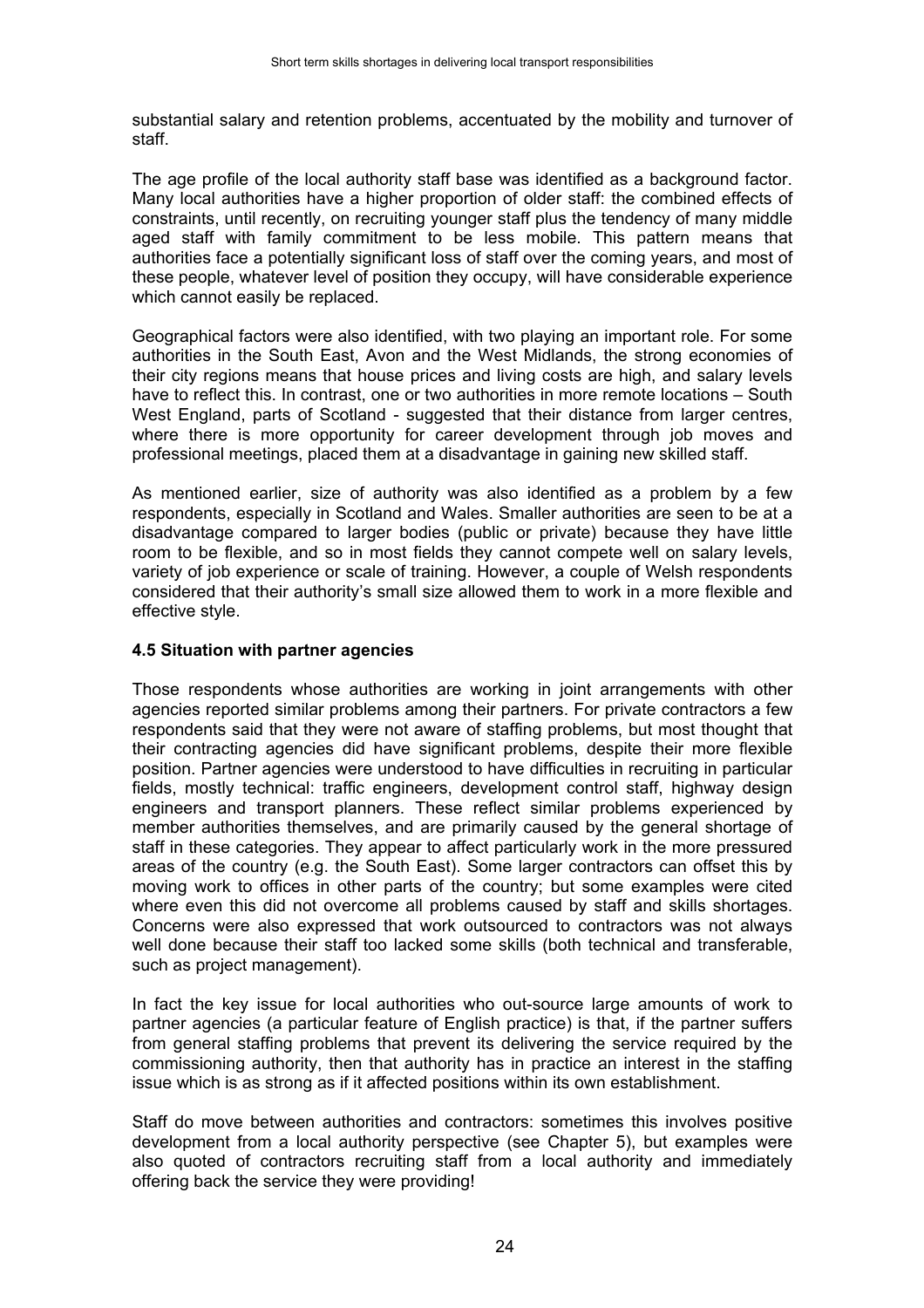# **5. Staff recruitment and retention**

This chapter looks at how CSS members are currently addressing the problems described earlier. It reflects mainly responses to questions 21 and 22 of the questionnaire, with some amplification gained from telephone follow-up discussions. The questions themselves were open, and a variety of approaches for staff development, retention and recruitment were described by respondents. These initiatives fall into a number of discrete areas, and the chapter reviews these areas in turn. Each section considers the various steps being taken, and the issues arising. A number of case studies are provided, to show how particular authorities have acted and what they have found: these are strictly illustrative, and not intended to be exhaustive.

While some initiatives were recorded by unitary authorities, the majority of schemes described (including those set out here as case studies) came from English counties. It appears that they are generally in a better position to do this because of their much larger (average) size and the resultant economies of scale offering more leeway to consider and develop such initiatives.

While the actions taken by authorities varied in their priority and depth, respondents generally appeared well aware that such initiatives need to be considered on a coordinated basis. For example, brighter or more focused advertising of vacancies is unlikely to give positive results unless the preferred type of candidate is carefully considered, together with possible effects on existing staff, and good training is made available. This principle should be understood as a key theme in this chapter.

Individually these various items of good practice demonstrate that CSS members are actively seeking to overcome problems of staff shortages and skills gaps, and that they have achieved real successes in some aspects. Nonetheless the overall problem remains severe, as earlier chapters of this report bear out. Adopting good practice in staff recruitment and development is thus important for local transport authorities; but it is not of itself sufficient to ensure that an adequate core of skilled staff remains available for all of them. Chapter 6 reflects this in picking up some wider issues.

#### **5.1 Improve advertising / promotion**

About a quarter of respondents described how they had carefully reviewed their recruitment advertising. The changes made as a result had two main objectives: to address the issue of poor local authorities' image, and to target useful candidates more effectively. The principal measures which they had adopted included:

- − improving the style of the advertisements to appear more attractive results generally unclear
- − concentrating advertising more within the sub region rather than at national level, particularly important for recruiting within the South East, where living costs are high – thought to be valuable
- − broadening the advertising coverage, e.g. also advertising community travel plan posts in travel trade journals – not thought to have proved successful
- − developing on line application systems, on the authority's Web site (usually done for positions in all departments) – considered useful in widening vacancy advertising and simplifying applications for candidates.

Advertisements need to focus on the positive elements of working for local authorities. For example, at present most graduates, and even some school leavers, face a serious problem with debts incurred during their education, and so a job offering a qualification,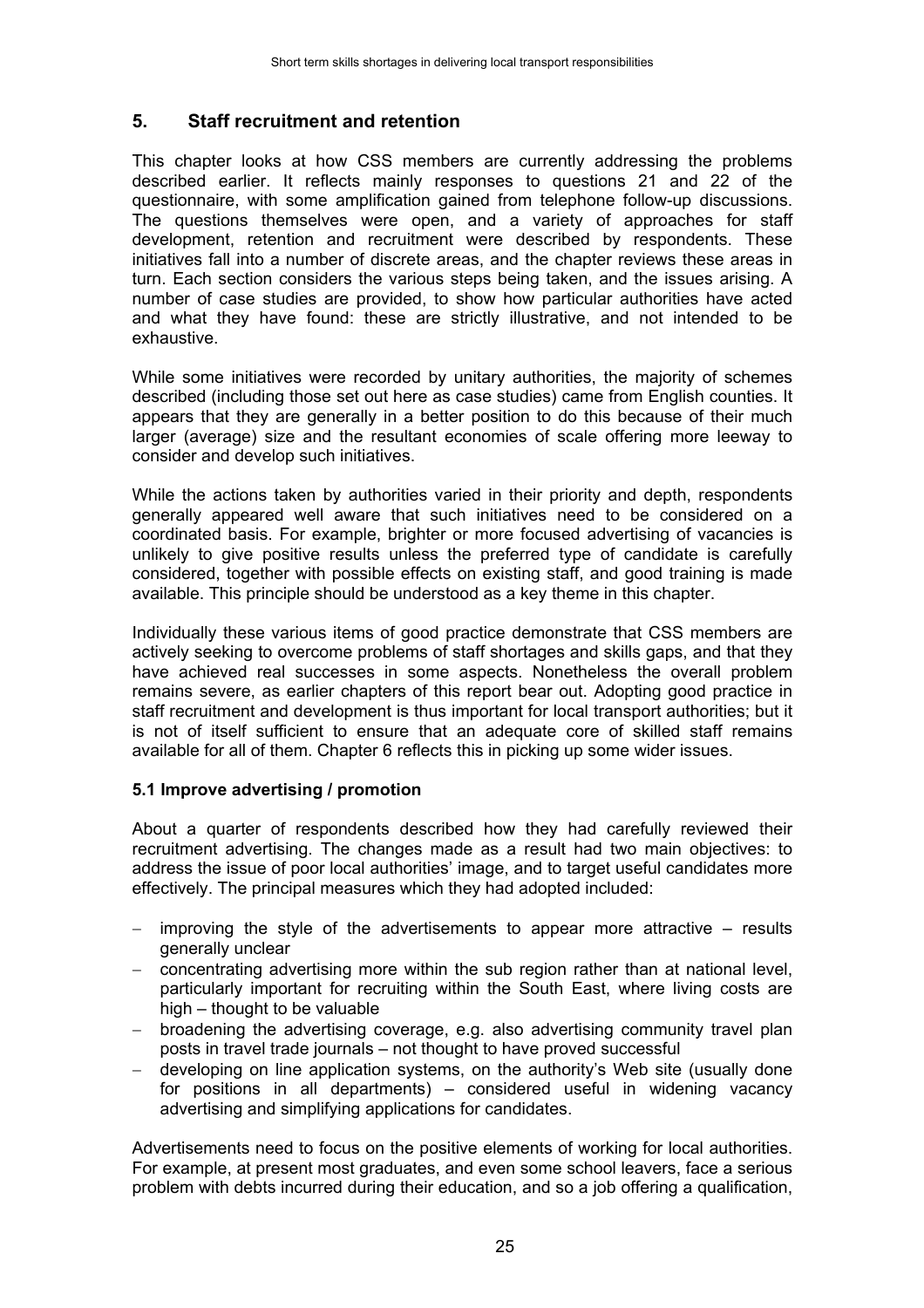a stable position and reasonable income could be attractive. Full advantage should be taken of this window of opportunity in promoting employment with local authorities.

Essex CC has an on-line recruitment job advertisement and applications process. Candidates can choose to apply on line, download a form to fill in and return, or email a request for a form. It applies for all County Council jobs, and runs in parallel with conventional advertising. (The process is managed by Capita for the authority's Human Resources department.) It simplifies and widens recruitment.

Hampshire CC has reviewed recruitment processes to make them easier and faster for applicants. It has introduced a recruitment microsite to make information on all current vacancies accessible. The system is also used to attract expressions of interest in working for the County Council; all such applications are logged, and passed on to relevant divisions; candidates may then be considered for vacancies arising, or possible opportunities. This has been very successful for highway management and maintenance staff. It has been less successful in some other areas (highways design engineers, ITS staff); although these are ones where there are general recruitment problems anyway.

#### **5.2 Use agency staff**

About a quarter of respondents said that they were using agency staff to tackle shortfalls of staff. This ensured that a position was actually filled – sometimes essential if work needed to be done urgently to implement a project – but it was usually seen as a stopgap measure. In general, agency staff tended to offer lower quality and commitment. Furthermore, using agency people did not add to the permanent skills pool. However, on occasions competent agency staff could be taken on to the permanent establishment where this was appropriate.

#### **5.3 Use consultancies**

A quarter of respondents specifically referred to the use of consultancies to fill significant vacancies. In particular a number of authorities use small firms or independent consultancies on a similar basis to agency staff; sometimes with a standing arrangement for their employment from time to time. This should be seen against the context in which some significant areas of work are outsourced to consultants anyway (considered in Chapter 3 above). Where this outsourcing operates as a full partnership, this may offer broader scope for developing staff skills. Other benefits may include joint advertising of posts, with candidates being offered the opportunity to work for either organisation.

However, concerns were expressed in two respects. First, consultants' work can vary in quality (as referred to in Chapter 4), and in any case their use can occupy quite a lot of in-house staff time for effective monitoring. Second, if employing consultants is not done on a genuine partnership basis, it could further strengthen their ability to offer attractive and well-paid jobs, thus adding to the longer term staffing and skills problems for local authorities.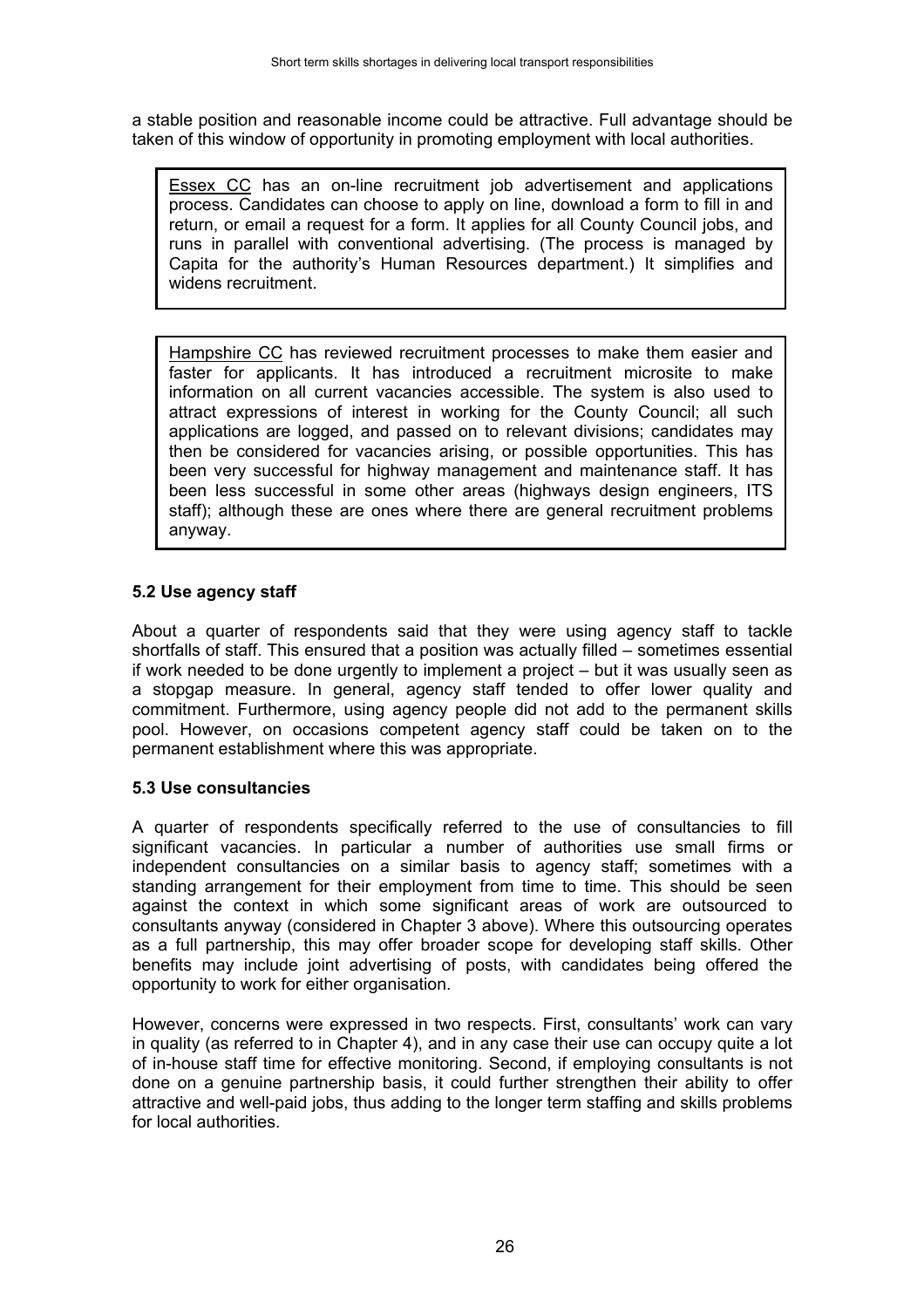Northamptonshire CC has established a partnership with Atkins for engineering and services, from 2001 for 5-8 years, worth £200 million. It gives the authority access to the whole range of Atkins resources, thus widening the expertise available in practice. This is a valuable long term deal. It still requires effective management from the 'client side'.

#### **5.4 Local authority partnerships**

A few examples were quoted of partnership arrangements between local authorities to carry out transport work. It is particularly the case in Scotland, where the unitary authorities have established four main regional groups to carry out strategic transport work; e.g. Aberdeenshire belongs to the NESTRANS (North East Scotland) group. This offers much wider and hence more attractive work for transport and related staff; it also provides the group's member authorities with more "strength in depth" in handling issues and projects at a regional level.

#### **5.5 Move staff / change structures**

There was general recognition of the inflexibility posed by local authority staff structures. However, only a few respondents indicated that they were trying to operate flexible staffing policies within this. These changes involved limited internal reorganisation, and usually focused on moving staff to higher priority areas to fill vacant posts, often at the expense of activities seen to be of lower priority. This is feasible within the normal conventions. While this was seen to offer benefits, it was recognised that such changes needed to be handled carefully; they could add to pressures in the areas from which staff had been moved, and they could also bring about wider imbalances or tensions.

If this approach is handled in a coordinated fashion, and combined with training, it does offer considerable scope for development of individual staff and the whole department, albeit at the cost of short term diversion ("short term pain for long term gain"?).

Warwickshire CC has on occasion seconded staff from one section to another, notably to fill gaps in regeneration and economic development. Members of staff involved are encouraged to see this as offering an opportunity for widening their career development, and some have made good use of this element. Such moves have usually been accompanied by targeted training. In addition the transport planning and policy group takes graduate engineers on 6 month placements as part of their development towards becoming chartered. In recent years secondment and peripatetic appointments have been used in highway maintenance to overcome staff shortages, and at times of any reorganisation. These measures have had mixed results – 'hit and miss' – some provide positive benefits overall, some do not.

#### **5.6 Recruitment of school leavers and graduates**

Several respondents emphasised that, with greater difficulties in securing experienced staff at all levels, they are now putting a lot of effort into recruitment of school leavers and of graduates. Graduates recruitment can include a range of disciplines beyond those conventionally employed, such as aeronautical engineering and marketing: people qualified in these areas can be developed to cover appropriate transport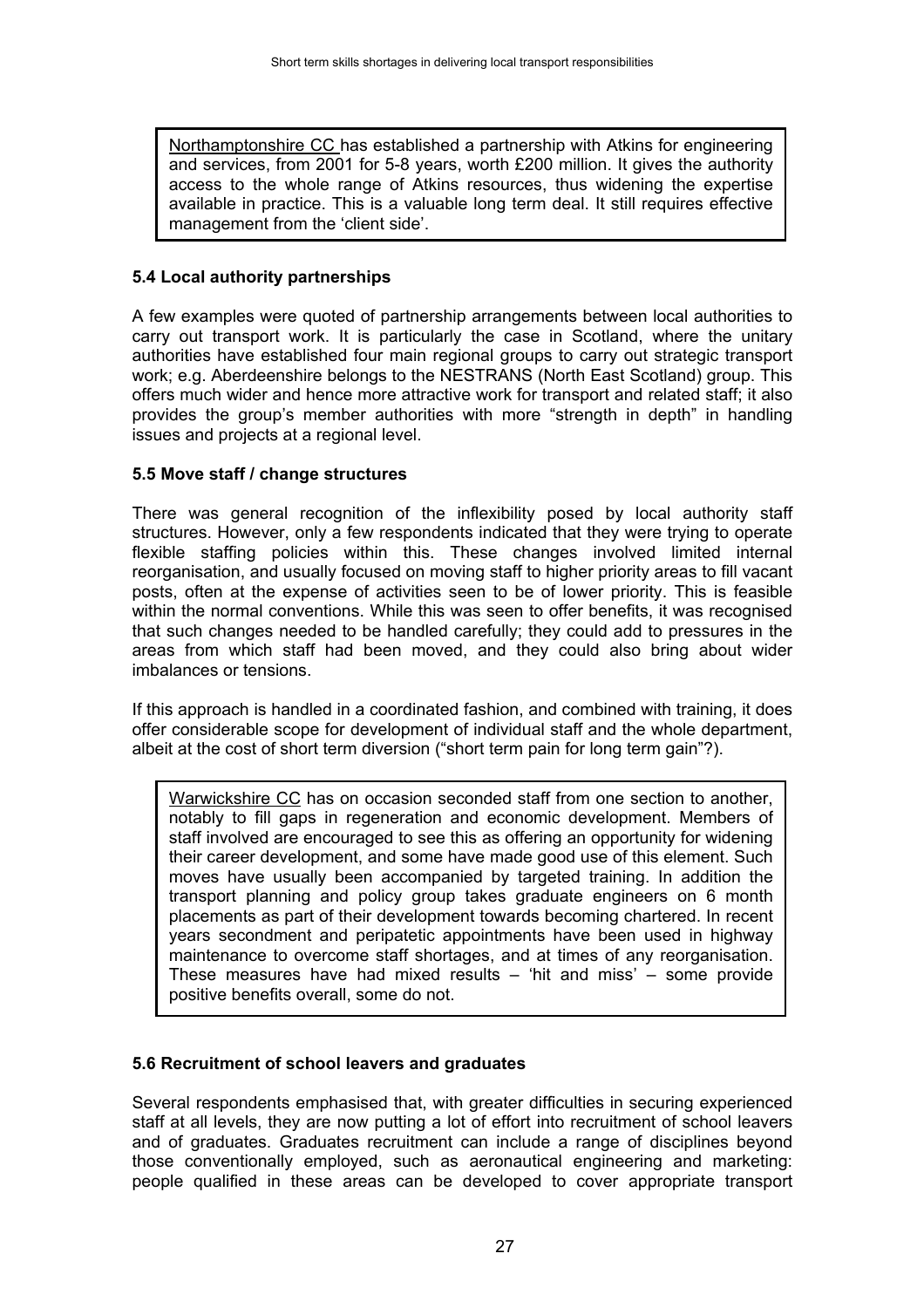planning and engineering, thus freeing up highway engineers for the more specific highway functions. There is undoubtedly a growing awareness that, with the competition for experienced staff at most levels, taking on new young staff and developing them is both necessary and potentially rewarding. Young people taken on through this are usually allocated to specific divisions and given training (perhaps including day release). Graduates tend to be obtained through national advertisements, but school leavers are, understandably, mostly recruited locally. In one or two cases authorities have developed Modern Apprenticeships linked to NVQs. No respondent was able to offer specific indicators of results, because this comprehensive approach is relatively new (perhaps within the last two to four years); however, most voiced satisfaction with the staff gained.

West Sussex CC has focused graduate recruitment on universities in its sub region: Brighton, Sussex, Guildford, Portsmouth, Southampton. This includes use of contacts and targeted leaflets. This is a recent initiative and it is hard to judge specific results so far.

Essex CC is sponsoring graduates through university. Currently there are three sponsored, all in relevant degrees (including geography as well as engineering). They receive support payments and are also employed in the department during their vacations. On completion of their degree they join the authority's staff in a career grade post, which can lead to further development. There is a formal agreement, under which they would pay back all or part of their support funding to the authority if they did not remain in employment for a minimum period (normally two years). This is a fairly recent initiative but one that appears likely to prove useful in gaining good staff.

Cornwall CC is taking on both graduates and school leavers. A recent general advert for good graduates brought in about 140 applications, with various degrees (geography, environment, mathematics). After interviews, a number were taken on and allocated to various tasks in transport policy work. These people are intended to utilise transferable skills in order to free up existing technical/skilled staff to concentrate on specific delivery of programmes. They are given appropriate training for the tasks they are working in, including day release in some cases. For school leavers the focus is on people with reasonably good A levels and an aptitude for the work. They are employed in lower level support roles, for which they receive appropriate training, mostly internal, but with some external courses if they have the aptitude. All of these trainees could progress to more senior positions over time. While time has to be committed to monitoring trainees, the two schemes have proved successful in significantly increasing the number of skilled staff and allowing staff resources to be used more effectively

Warwickshire CC has a defined 'graduate launchpad' scheme, for staff in economic development. This involves 2 years employment plus training, with on-the-job courses. In 4 years the authority has taken on 10 graduates, and the earlier ones have progressed to more senior positions with the authority or with economic development organisations in the sub-region. The scheme is designed to help resident graduates in Warwickshire, either attending a local university or being local to the area. The posts are advertised locally and on the Warwickshire web site and there is no tie-in with any university. At present this scheme is limited to the Economic Development group. The scheme is thus considered very successful (other authorities are known to have copied it).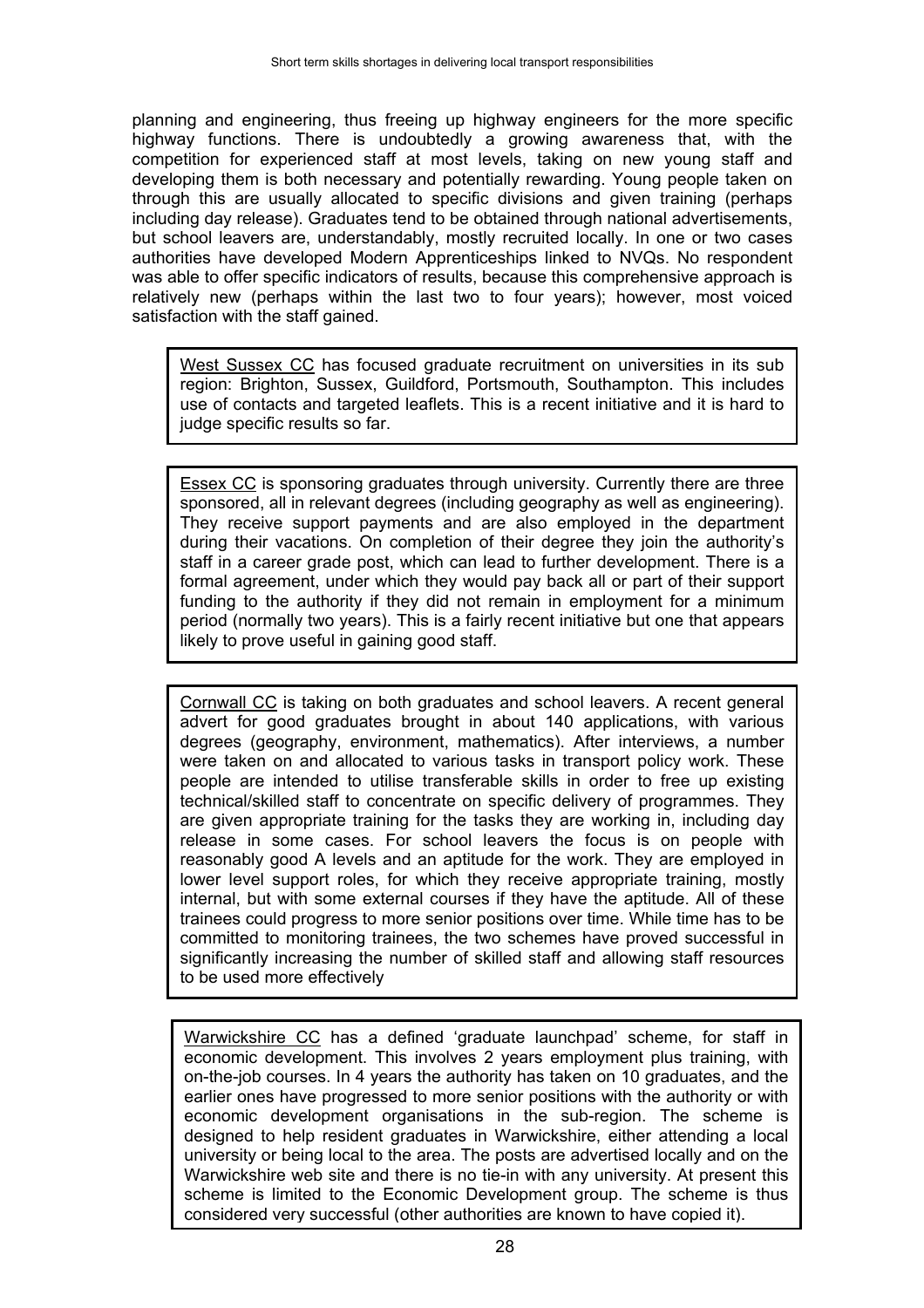#### **5.7 Improve training / CPD**

Most respondents made some reference to training, and about half specifically described initiatives to improve training and CPD for staff. This was broadly accepted as a general need throughout the workforce. In a number of cases it was specifically linked to acquiring and training new staff, both graduate and school leaver (as outlined above). Priority tends to be given (understandably) for training and development in areas where staff and skills shortages are most evident. Most authorities have some form of staff review system, linked to departmental performance planning, and guiding training programmes. One or two require staff to have a personal development plan (PDP), to guide their continuing professional development (CPD); quite a few encourage this but do not require it, though experience shows that most staff will prepare one if encouraged. Effective training and CPD initiatives require adequate resources to be devoted to the training budget. They can also occupy rather more time of experienced staff, through their supervision or mentoring of staff under training.

Although each authority will have its own particular focus for training and CPD, respondents generally recognised the importance of achieving wider (standardised) goals for staff skills and knowledge. For this reason a career grade scheme linked to formal qualification with a professional body is seen as valuable. These exist for engineers but are not generally available for staff in other fields.

While some training and CPD may be led by internal staff (experienced professional staff and other authority staff where available), most of it is likely to need involvement of outside educational expertise. Links with local universities and colleges are seen as particularly important for this. Often short courses and seminars can be developed for several authorities in a region, perhaps with transport providers and other interested bodies also sharing in them.

There is general agreement that good training and support for CPD provides a solid return in having more effective and well motivated staff. The only downside lies in instances quoted where, after gaining experience backed by significant training, staff then leave to take up better paid jobs with other organisations!

Cornwall CC has a strong training programme, especially for newly appointed graduates and school leavers, aimed at developing their skills and experience. This is focused on achieving particular qualifications, especially the NVQ3 in Transport Technical Support (which the authority helped to pioneer). This has an identifiable short term cost in two respects. First, there is a short term overall performance loss until the new trainees (currently a large number) develop the experience to carry out their jobs effectively. Second, the performance of experienced staff is affected by the time which they are required to dedicate to training. Nonetheless, the medium term impact in building up experienced staff is considered as positive.

Wiltshire CC is now supporting five staff at various stages in relevant MSc courses, mostly transport planning. The authority pays the course fee and provides the time for attendance etc. This is done under an agreement by which the employee stays with the authority for at least two more years or repays all or part of the fees. The initiative is seen as useful, and the authority is now promoting it further.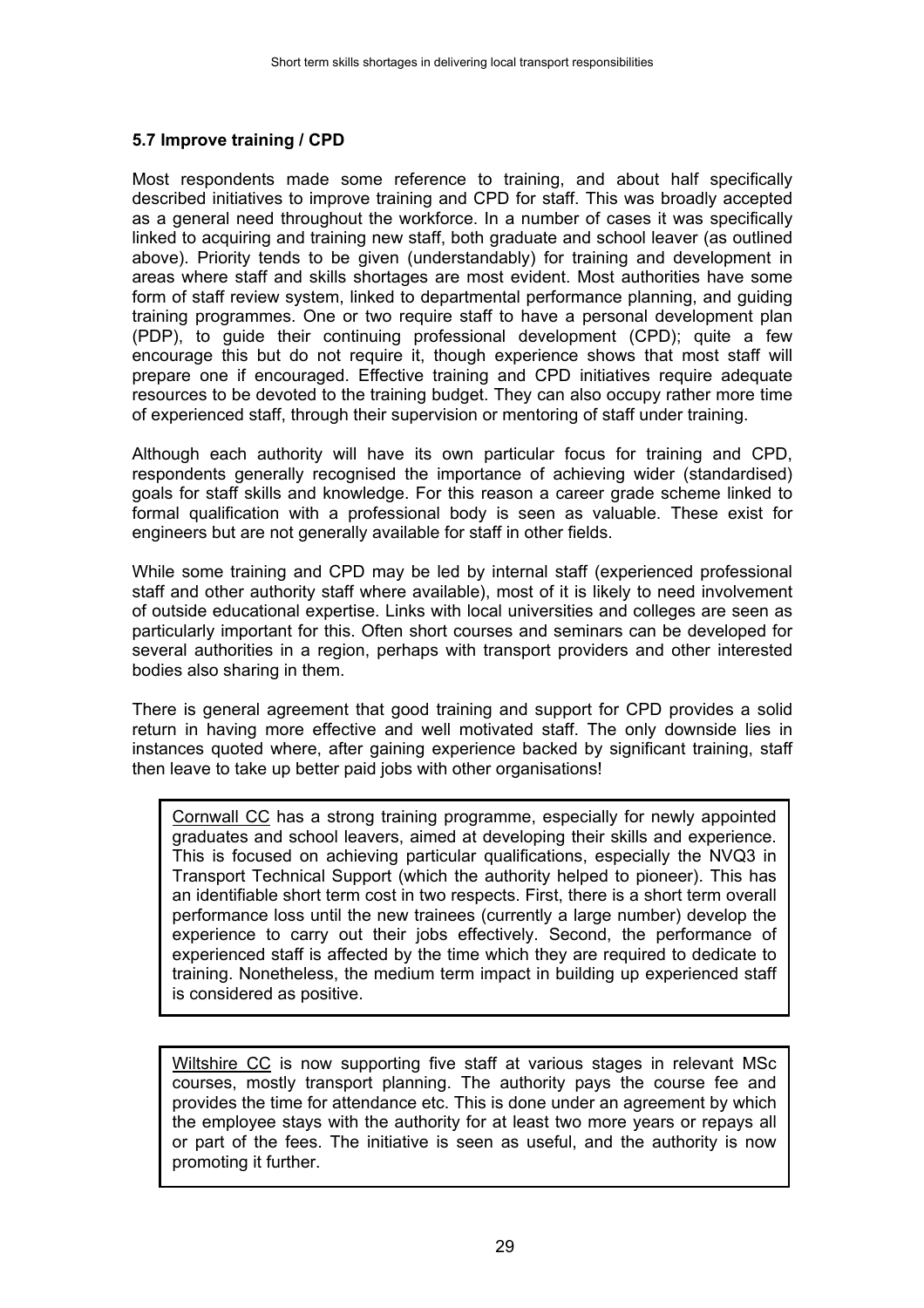Derbyshire CC has, as part of the annual staff review process, encouraged all staff to develop a PDP with their manager, and most have done so. This helps focus on training and CPD needs and guide the training programme. The overall progress is monitored by the departmental management team, and is linked to departmental performance management. Because the PDP process is used seriously, staff are much more confident in asking for training / CPD support and for changes in responsibility. Training resulting from this has covered both technical and transferable (e.g. communications) skills. The review / PDP process has also led to some changes of post. The system is considered to be valuable.

West Sussex CC advises all staff to prepare PDPs, as part of their annual review, and supports training reflecting suitable options from this. Currently the authority is also assisting the Construction Industries Council (CIC) with a trial of revised NVQs in Transport Planning, with one person trialling NVQ5. At this stage it is too early to judge the effectiveness of this.

# **5.8 Career progression / Salaries linked to qualifications**

Quite a few authorities have a formal career progression scheme, in which salaries are specifically linked to achievement of qualifications. Some relate this to achievement of chartered engineer status, which appears to aid retention of experienced staff.

Essex CC is developing a career progression scheme for technician / engineer level staff. Competencies are agreed at management level, and used in the review of staff, especially those at lower levels. The outcome of reviews is used to identify training needs to bring members of staff up to defined competences. This approach is considered valuable and is now being developed to allow movement further up the career structure if qualifications are gained.

### **5.9 Market supplements and salary increases**

A few respondents provided examples of paying market supplements in some form. These include 'golden hellos' for certain (senior) posts which were seen as difficult to fill for salary reasons – however, the limited experience so far suggests that this usually does not increase the level of competent applicants. Supplements to existing (experienced) staff have also been paid in a few instances and these have helped with retention of staff. There is however some concern that use of supplementary payments in certain cases can cause a general loss of morale among other staff.

Leicestershire CC has put market supplements on to 200 posts (out of an establishment of 500 of all grades in the department) for a period of three years, to May 2004; this has helped to retain staff. A major department review is now in hand to re-evaluate all posts; the new gradings will replace the current salaries including market supplements.

Shropshire CC Has raised salaries through regrading for highways development control and traffic management posts (by about £1500-2000 and £1000 respectively); this has helped attract good applications for a couple of vacancies and also to retain existing staff.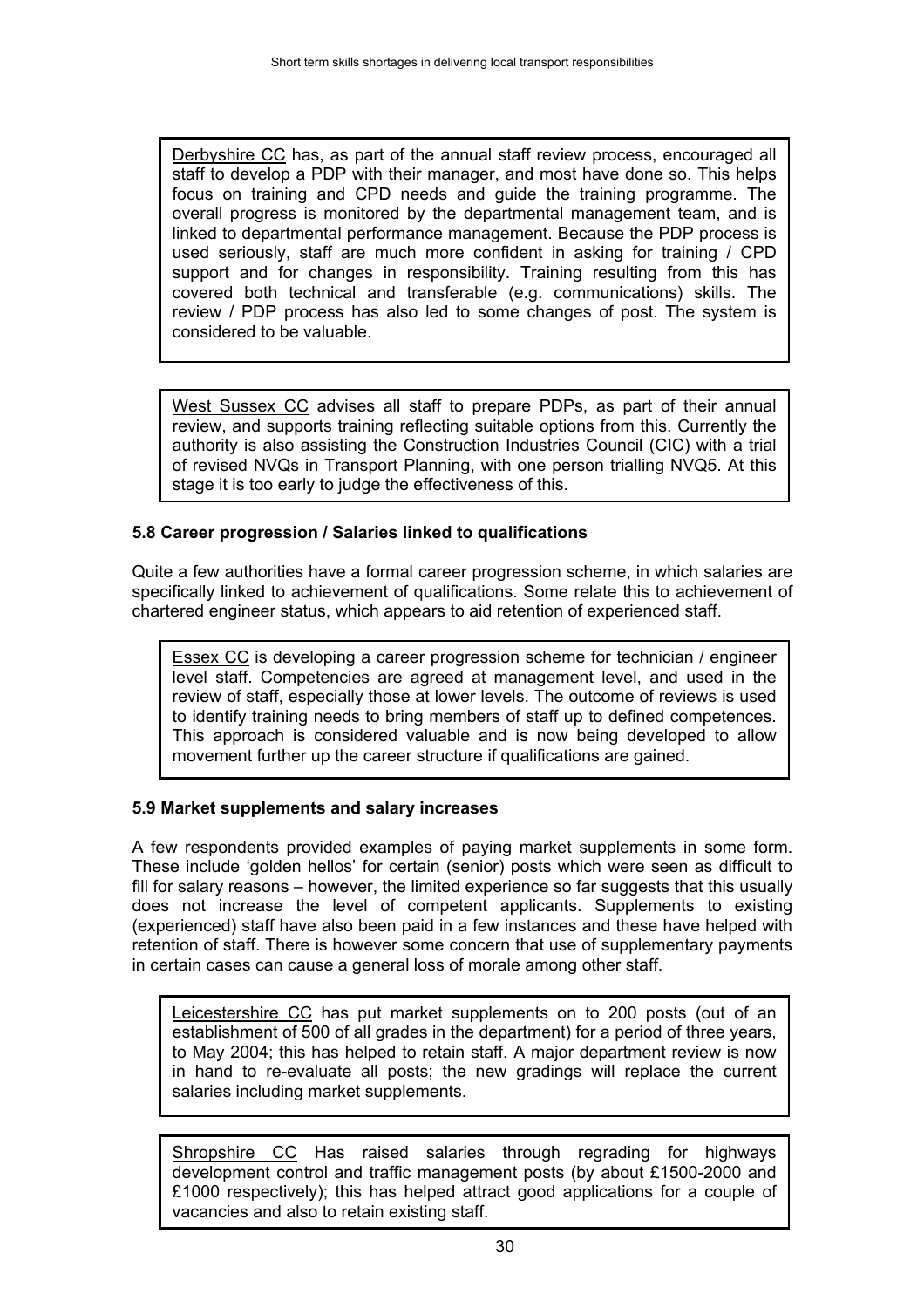#### **5.10 Initiatives by partner (contractor) agencies**

Respondents indicated a number of steps which partner agencies (contractors) were known to have taken:

- − Some consultants openly advertise for graduates from a broad range of disciplines to assess suitability for training
- − One or two companies have successfully recruited overseas to fill vacancies notably in South Africa and Australia.
- − Larger partners have overcome staff problems in particular areas through their ability to move work between offices.
- − Consultancies evaluate carefully tasks given to individuals to ensure that those with the most appropriate skills are used (i.e. do not give tasks that can be done by others to people who have skills that are in demand)
- − Consultants employ temporary staff on short contracts, including recently retired professionals on a part time basis to supplement pensions, other freelance staff and agency staff. (They can usually pay premium rates for temps.)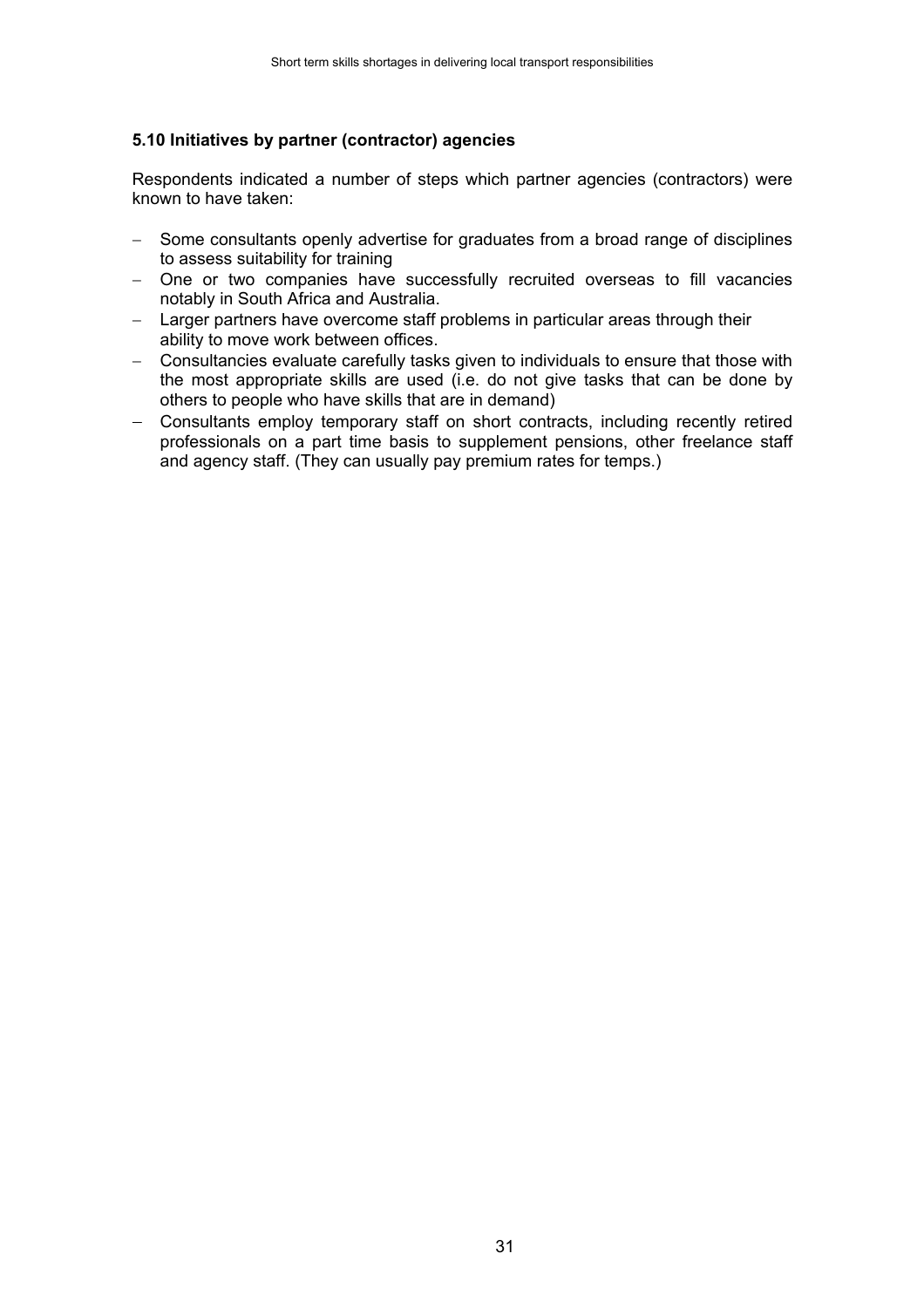# **6. Other factors in transport delivery**

Local authorities are required to carry out their responsibilities, including those related to delivery of transport policies and programmes, within the context of national policies, including those related to economic, social and environmental matters. Policies in these areas are directed by Government, but Government in turn needs to understand the aspirations, trends and cultures of British society to create a workable policy framework for all organisations involved. Unless such a conducive national context is established, local authorities are not in a position realistically to improve their delivery of transport responsibilities on their own. Indeed, it is arguable that, even where they take initiatives, these can bring significant results only if they are broadly supported by wider factors. Most CSS member authorities do not consider that Government is setting a sound framework in which they can carry out their transport responsibilities.

This chapter looks at what CSS members consider are the wider issues and needs in this respect, reflecting the responses to questions 23, 25 and 26 in the questionnaire. Question 23 identified three particular bodies – Government, the CSS, professional associations – and asked what steps respondents thought these might take to improve the situation. In considering the wider issues, respondents identified a number of important needs. In some cases it was suggested that particular organisations have a primary responsibility for tackling certain topics. The following paragraphs describe the wider issues raised and indicate where respondents thought responsibility for addressing some topics might best lie.

#### **6.1 Promotion of the transport industry and professions**

The poor image of the transport profession is seen as a major constraint on gaining new staff. To offset this, active steps must be taken to promote the industry generally. The professional associations are considered to have a major role to play here, and they should be seeking to raise the standing of engineering, transport and planning. In doing this, they should work in coordination rather than individually, and should focus on marketing. Respondents also thought that the CSS itself should take steps to promote the industry. However, the primary responsibility is seen to lie with Government, who should be promoting the engineering industries and local authorities as sound, rewarding and indeed esteemed places to work, as the nursing an teaching professions are now being promoted. The Government's "wavering commitment to transport" was considered to be reducing confidence in the profession and hence reducing potential interest in entry.

#### **6.2 Establish stability over time**

Despite the long term focus of the White Paper and the 10-year Plan, many decisions by Government are made on a short term basis. This in part at least is caused by a concern not to be seen as "anti car", even though policies actually focus on encouraging people to use other means of transport. This does not allow consistency in plan development and project implementation. This approach is reflected in short term decisions also made by local authority members, either to optimise a short term opportunity or to meet political objectives. Annual funding (discussed below) is another facet of this issue.

Industry appears to be 'fire fighting' in order to fulfil its responsibilities. The pressure is on to spend more money on quality and best value outputs and it is being assessed against performance at a time when the skill levels are not fully available in the market place. When the next industry trough occurs (all processes are of a cyclic nature), it is essential that those responsible for leading the profession do not make the mistake of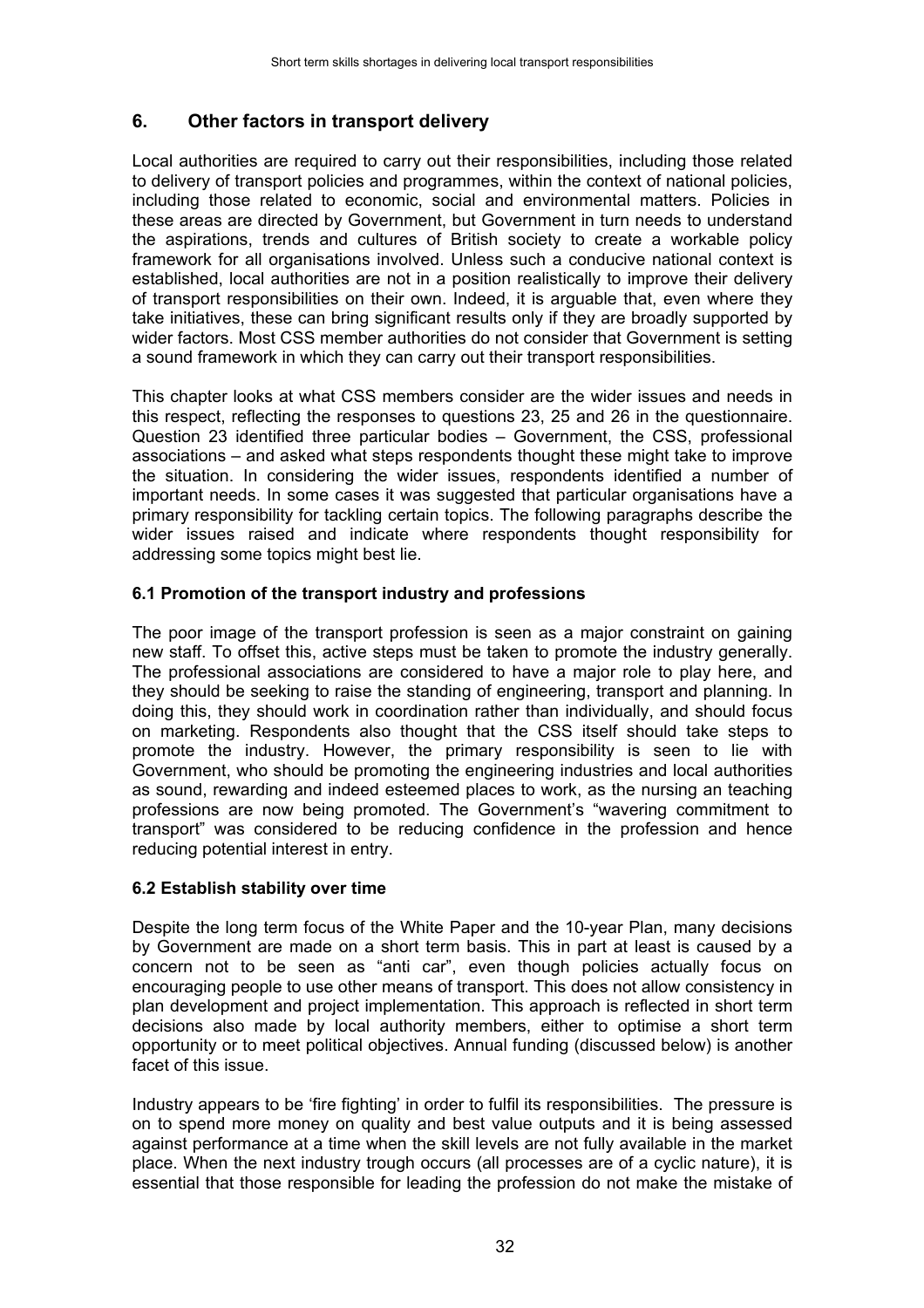disposing of skilled people and cutting back on training schemes. The next peak will be just round the corner.

Government needs to address this, by moving decision making on to a more consistent basis over time.

#### **6.3 Increase the funding available**

The level and form of funding available to transport authorities over time has significant implications for transport delivery, including its effect on staffing. Clearly projects can only be carried out within the funding available; and, although the 10-year Plan has raised total funding levels significantly, it has not created funding sufficient to meet all the expectations generated by the Government. Furthermore, funding grants and authorisations from Government are still issued on an annual basis. This means that projects are often developed and implemented on a short term basis, to fit within the year's budget, and often this adds to costs, whereas consistent development over a period of time would enable more effective use of staff time. Sometimes this leads to small projects being chosen to fit the budget, while more ambitious schemes which might offer substantial benefits are dropped because they cannot be funded at the time.

Such constraints on funding also impact directly on staff. The obvious issue is the total level of funds available to pay staff and to provide for their training. Because salary levels form a major cause of problems, higher levels of funding for local authorities are needed on a stable basis, over a long term period. This is something which Government has to provide for if they wish local authorities to deliver transport policies effectively. Respondents recognise the increase that Government has put into transport, but point out that the jump in activities underpinned by the 10 year Plan funding has itself created a demand for more staff resources, and hence much higher staff costs, that Government has not addressed. One response pointed out that professions such as doctors and lawyers enjoy high status in society but also enjoy generally high salary levels.

There is also an indirect but serious effect on staff. Weaknesses in funding which lead to both delays and short term rushes to implement some projects, which makes working in local authorities more pressured and uncertain, further reducing morale and effectiveness of staff.

#### **6.4 Improve entry to the industry and support for education and training**

There is a widespread belief that promotion of the industry should start at school level, with much more being done to market the opportunities among school pupils, especially when they are considering going into work or moving on to higher education. This is particularly seen as the responsibility of the professional associations, who should actively promote the various opportunities open, via education and training. Professional associations should maintain the standards for their professional qualifications but should also make entry as accessible as possible.

However, Government is also seen to have an important role here, through the attention being paid to education in its widest sense ("lifelong learning"). Creating a positive atmosphere for learning and personal development is essential if young people especially are to be encouraged to move into professions such as highway engineering and transport planning. This should be supported by Government, especially through formal and general educational requirements (including NVQs). The potential for sponsored studentships was considered useful; it was suggested that this could be by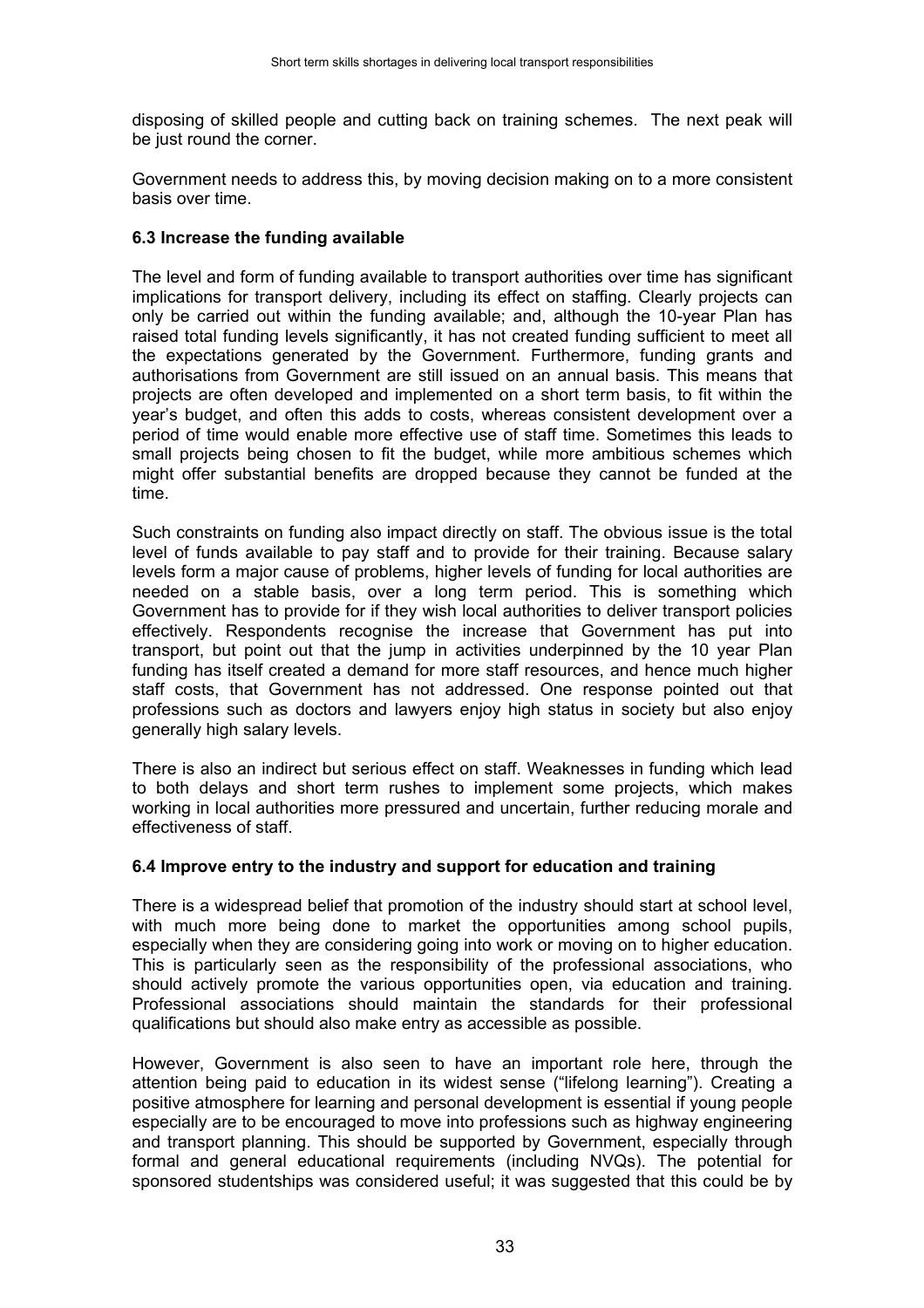individual local authorities (see examples in Chapter 5) or possibly through a coordinated scheme led by CSS.

#### **6.5 Review processes to speed up delivery**

Government has established more substantial consultative processes with the public and stakeholders as part of the implementation of plans. The time and resources for these have to be built into projects and managed properly. Local schemes, especially where they are seen to be "anti car", can become controversial, and thus may become delayed, or even on occasions abandoned. This means that staff resources are used less efficiently, and the image of the authority suffers. This needs to be reviewed.

Some other statutory processes also take up substantial time:

- − Preparing plans along closely formalised lines.
- − Bidding for transport scheme funding, in accord with the laid down system.
- − Preparing assessments of performance as part of Best Value and similar regimes.
- − Bidding for funding and support under the various separate initiatives available, such as regeneration funding, rural bus challenge, etc.

While some formal processes are to be expected, all of these various groups take significant time of senior staff, reducing the time they have to manage people and oversee project development and implementation.

#### **6.6 Coordinate public transport decision making**

Developing public transport forms an important part of national transport policies, and the bus strategy now forms a required element of the LTP strategy. However, implementing public transport schemes, both service development and infrastructure schemes, is very difficult because of the fragmented nature of public transport provider organisations. The bus industry is deregulated (outside London) and its legal framework can cause difficulty in delivering transport projects involving bus service improvements, as local authority control over bus routing decisions is limited to contract services. Getting bus company support for transport schemes can be difficult where those companies have different investment priorities. The rail industry structure involves a very large number of organisations. It currently faces serious funding difficulties and appears to lack any clarity of direction. In consequence, securing funding and / or agreement from Network Rail (formerly Railtrack) and rail industry companies for rail projects is proving difficult. These are matters which Government has to address if public transport is to provide an attractive means of travel for most people as envisaged.

In Northern Ireland the unique situation of a sole public sector bus and rail operator tends to make practical public transport planning responsibilities unclear. This lack of clarity often slows planning and implementation issues on local transport measures. Lack of technical knowledge within the Roads Service on planning and providing for buses adds to this difficulty.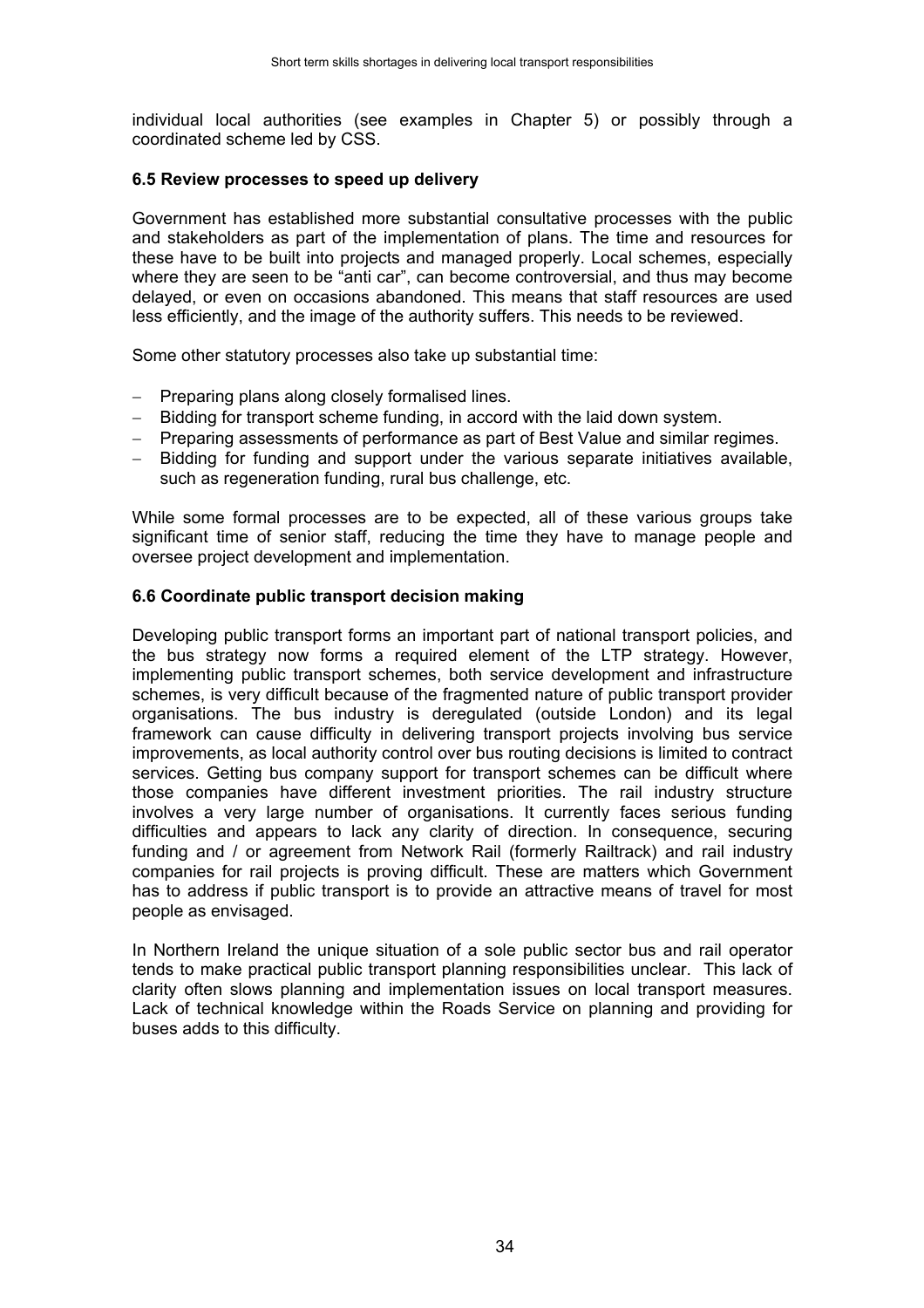# **7. Conclusions and Recommendations**

This chapter draws together the findings of the report and sets out some recommendations for the County Surveyors' Society in relation to member authorities' responsibilities for delivery of transport strategies. These are grouped under four main themes. They include strategic actions and practical steps. Some items might be implemented in the near future while others would require development over time.

These recommendations address the interests of all UK authorities with responsibility for the delivery of transport plans and projects. CSS may therefore wish to consider taking forward actions in this field with the Local Government Association (LGA), and perhaps seeking partnerships with other bodies as appropriate.

#### **7.1 Establish a forum for coordinating good practice**

CSS member authorities face serious and immediate problems, with one in twelve posts vacant, severe difficulties in replacing experienced staff, a particular shortage of highway engineers, and some lack of sufficient breadth of skills among staff. Authorities have responded to these issues with a range of initiatives, reviewed in Chapter 5. These vary widely in their approach, reflecting circumstances, including the pattern and scale of problems each authority is facing, its resources and its judgement of what may secure the best results. However, they have two common features: they are primarily short term in nature; and they are generally not coordinated between authorities.

CSS should therefore consider establishing a coordinating forum for bringing together good practice in staff development, retention and recruitment. This might have a remit to:

- act as a focal point for exchange of experience and information between authorities on initiatives taken and their effectiveness (the material in Chapter 5 of this report may act as a starting point)
	- establish an Internet based discussion group exchanging views, feeding in material and drawing on it
	- develop an Internet based good practice manual, regularly updated
	- agree common positive factors to use in promoting employment with local authorities
- − develop coordinated action on some key aspects, perhaps at regional level, e.g.
	- information exchange on educational establishments and training organisations, and the services they offer
	- an Internet based job application site for all local authorities in a region, and perhaps for partner organisations (transport providers, consultancies, etc.) $30$
- − arrange regular "skills for delivery" monitoring reports, to update CSS members, Government and the profession
- − commission further research studies on staffing issues when considered necessary

#### *These steps could be implemented in a fairly short timescale.*

 $\overline{a}$ 

 $30$  A proposal is already being considered for developing such a site for use by all West Midlands authorities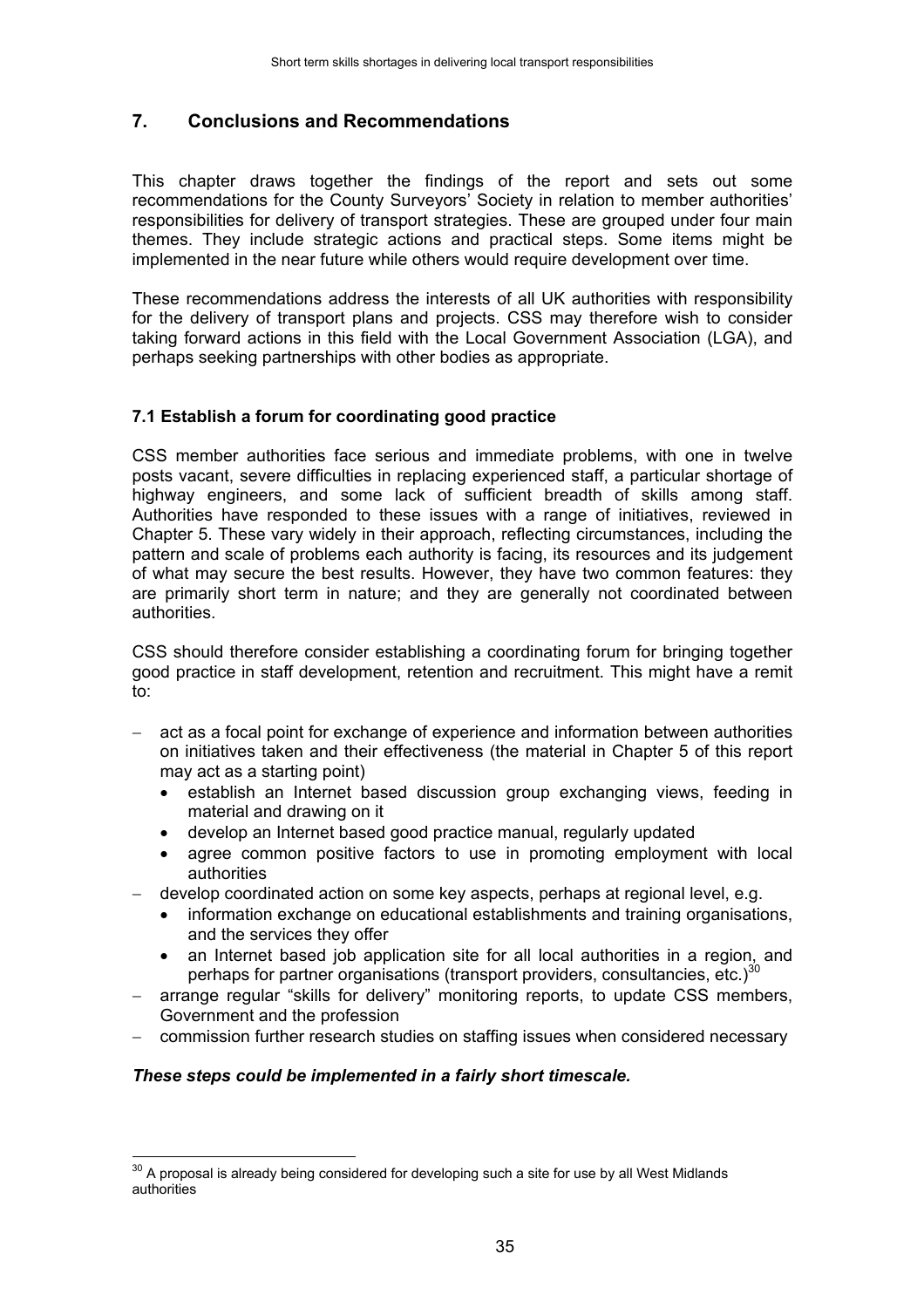#### **7.2 An open case should be presented to Government**

The survey brought out strongly the extent to which problems of staff skills and shortages faced by local transport authorities reflect a national context of uncertain and short term decision making, on transport and other policy areas. Although short term initiatives by authorities remain essential, these can only work effectively if a context for their success is established firmly at a national level. The policies being applied and implemented by local authorities, in which the public at large have a strong interest, are those which Government has set out at a national level. It is Government which must be persuaded to evolve a stable and supportive policy framework.

CSS should therefore consider undertaking a national campaign to establish the nature and scale of the hurdles facing local transport authorities, with the aim of seeking changes in Government's approach. Such a campaign would draw together the key facts (as set out in Chapters 4 and 6) and present them to Government, in whatever formats seemed appropriate. It might in particular stress the importance of commitment to measures ensuring adequate staffing over a period of time if national transport policies are to be implemented. It might take the form of an open letter or report to Government, publicised through the professional press.

Such a campaign may lead to the Government taking specific steps in the transport field. The campaign might also – or alternatively – encourage Government to make some regulatory or funding changes in the administration of local authorities giving them more freedom to act on their own. The concern about skills shortages is shared by other organisations besides CSS. In any national campaign CSS should therefore consider the merits of coordinating with other relevant organisations.

#### *This campaign could, and arguably should, be developed and launched in a fairly short timescale.*

#### **7.3 Comprehensive career development should be established**

The principal initiative by local authorities to address the serious problems of staff shortages and skills gaps lies in their evolution of personal development and training programmes for staff. As Chapter 5 shows, these cover a wide spectrum, reflecting each authority's needs and resources. Simple in house courses have an important role to play, and may prove of particular value for smaller and less pressured authorities. However, some larger authorities with particularly large shortages of skilled staff have evolved programmes of recruiting both school leavers and graduates and developing them through career progression by combined training and job placements. This often involves use of educational establishments and training companies in the authority's region.

In principle the professional institutes might be playing a larger role in this activity. However, while all of them are active (as Chapter 2 shows), their primary focus is on their own major area; transport does not feature widely. Furthermore, although all are committed to supporting the Transport Planning Society and the Transport Planning Skills Initiative, they are in practice not providing a coordinated response to the current transport staff skills gap. The role of TPS and the work of TPSI are primarily geared to transport planners, especially at graduate level, not to the wide range of personnel needed in delivery of transport responsibilities.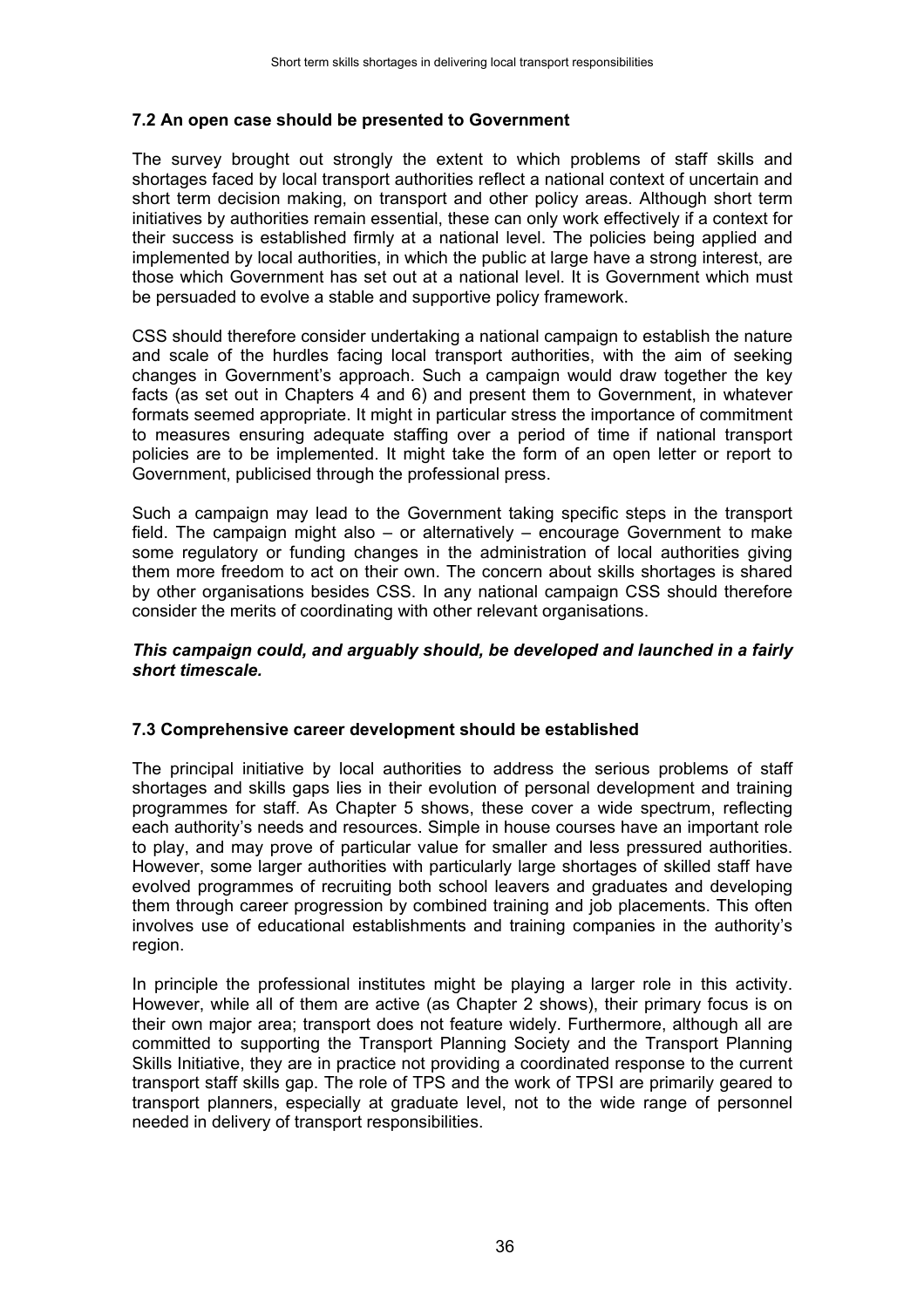CSS should therefore consider taking the lead in setting up, for its members, a comprehensive career development programme for transport and related staff across all grades. The main features of such a programme might include:

- − coordination of contents and standards at national level
- − emphasisi on development of transferable skills for all staff involved in delivery of transport strategies
- − close links with the main professional institutes, associations and initiatives involved in transport
- − organisation at regional level by member authorities working together, perhaps in cooperation with all local authorities in the region
- involvement on an appropriate basis of other bodies:
	- − national organisations, such as TPI / TPSI
	- − transport and infrastructure providers
	- − engineering companies and consultancies
- − close links with universities, colleges, and commercial training bodies providing courses and facilities in the field
- − establishment of
	- a programmed approach to recruitment of school leavers and graduates, leading to a specified early career progression
	- comprehensive training and CPD for all staff
	- a clear focus on career development, through formal career grade schemes linked to professional qualifications

Such programmes would aim to generate greater numbers of people with the necessary skills, both to fill the most obvious gaps – especially highway engineering – and also to widen the pool of transferable skills, especially to ensure that technically skilled staff also have these transferable skills. It should seek to generate "strategic thinking" throughout the community of transport personnel.

In parallel it might also form the basis for developing more flexible staffing structures within local authorities. This would enable people to move round between types of work more easily, support the creation of additional rewards as necessary to meet market needs, and allow development of more interesting career paths, improving CPD opportunities. At the same time the authority could more rapidly adjust to changing circumstances. It should seek to develop a "strategic direction" throughout the organisation. Of course it is well recognised that making changes of this nature across local authorities poses a serious challenge.

#### *This would require considerable development, and forms a medium term option.*

### **7.4 The relevance of other European experience should be explored**

The development of effective transport forms a key task for regional and local authorities throughout Europe. Many regions, districts and cities within the European Union face similar pressures of demands for greater mobility from citizens and organisations who also want better accessibility, economic stability and a quality environment. The general perception within the UK is that continental countries have a much better integrated transport system – a view that is generally correct but not wholly so. Regional and local authorities are responsible for much of the implementation, as in the UK. While there are strong differences between countries, in culture, regulation, funding, and public authority structures, there are undoubtedly lessons to be learned from liaison with other European organisations over good practice. Formal links already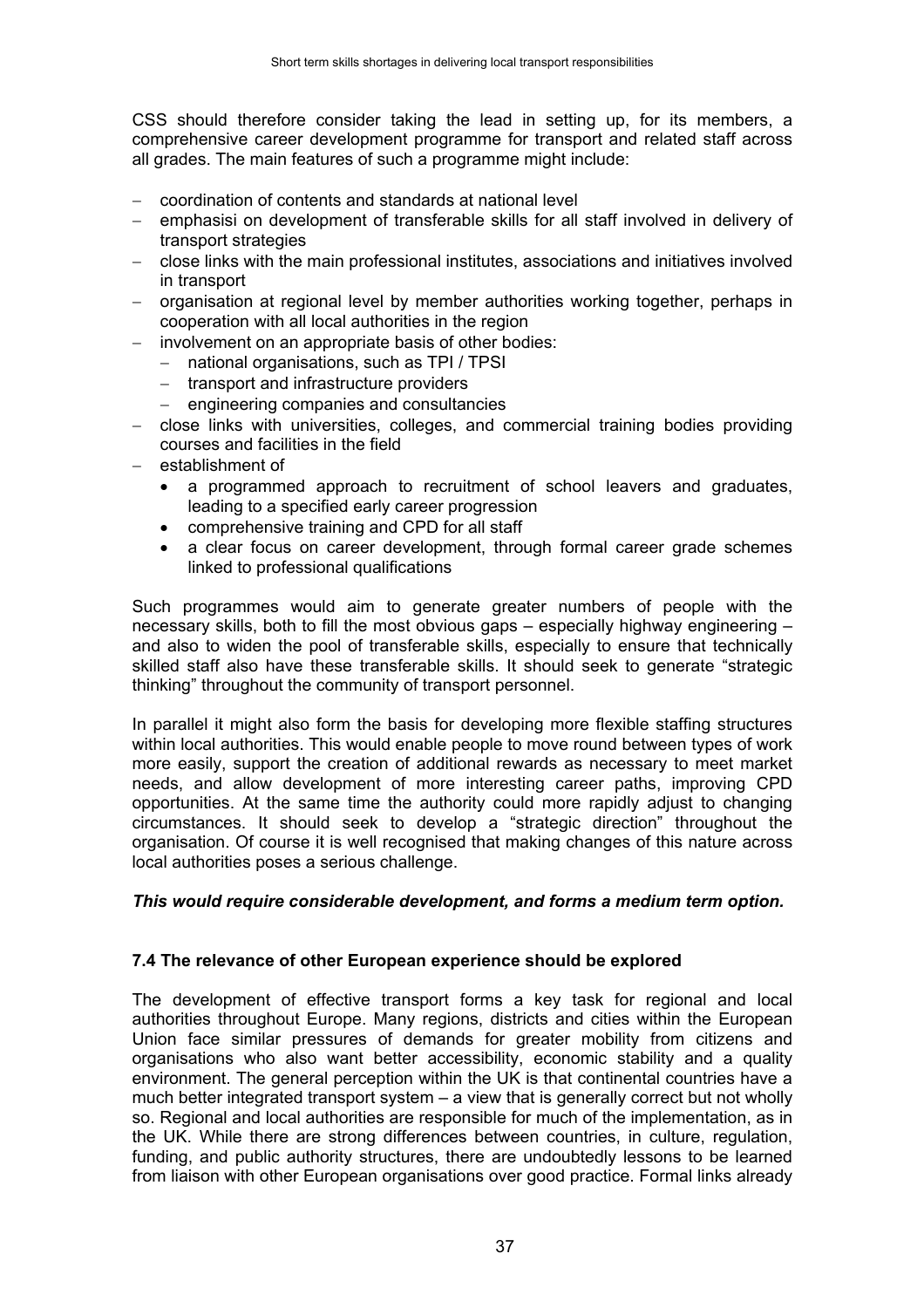exist via the International Union of Local Authorities (IULA), of which LGA is a member. Other practical connections also exist, albeit on a piecemeal basis, via EU research programmes, twinning, links between academic and commercial bodies. All of these offer scope to compare staffing and training processes among other European authorities, and follow up potential initiatives; but at present they are generally fragmented.

CSS should therefore consider coordinating liaison with other European authorities over matters for which it is responsible, including transport. This might include formal links with other countries' local authority organisations, and practical contacts by UK authorities with authorities in other countries. These would address a whole range of matters reflecting current interests of CSS (and LGA) members or individual authorities. They might include three principal objectives in terms of staffing and skills:

- Study of transport and planning practice in other countries and how staffing and skills development relates to these, including review of education and training programmes.
- − Development of short term exchanges of staff between authorities, to develop experience for the staff and to bring potential new approaches into the host authorities.
- − Exploration of the scope for UK authorities to employ skilled staff from elsewhere in Europe, adding to the potential staffing pool and again offering the chance to import new approaches.

Acting on these will require commitment of resources, including time and expertise, but they may offer valuable widening of opportunities to address staff and skills issues.

#### *This could be started in the near future but the real development would be possible only in the medium term.*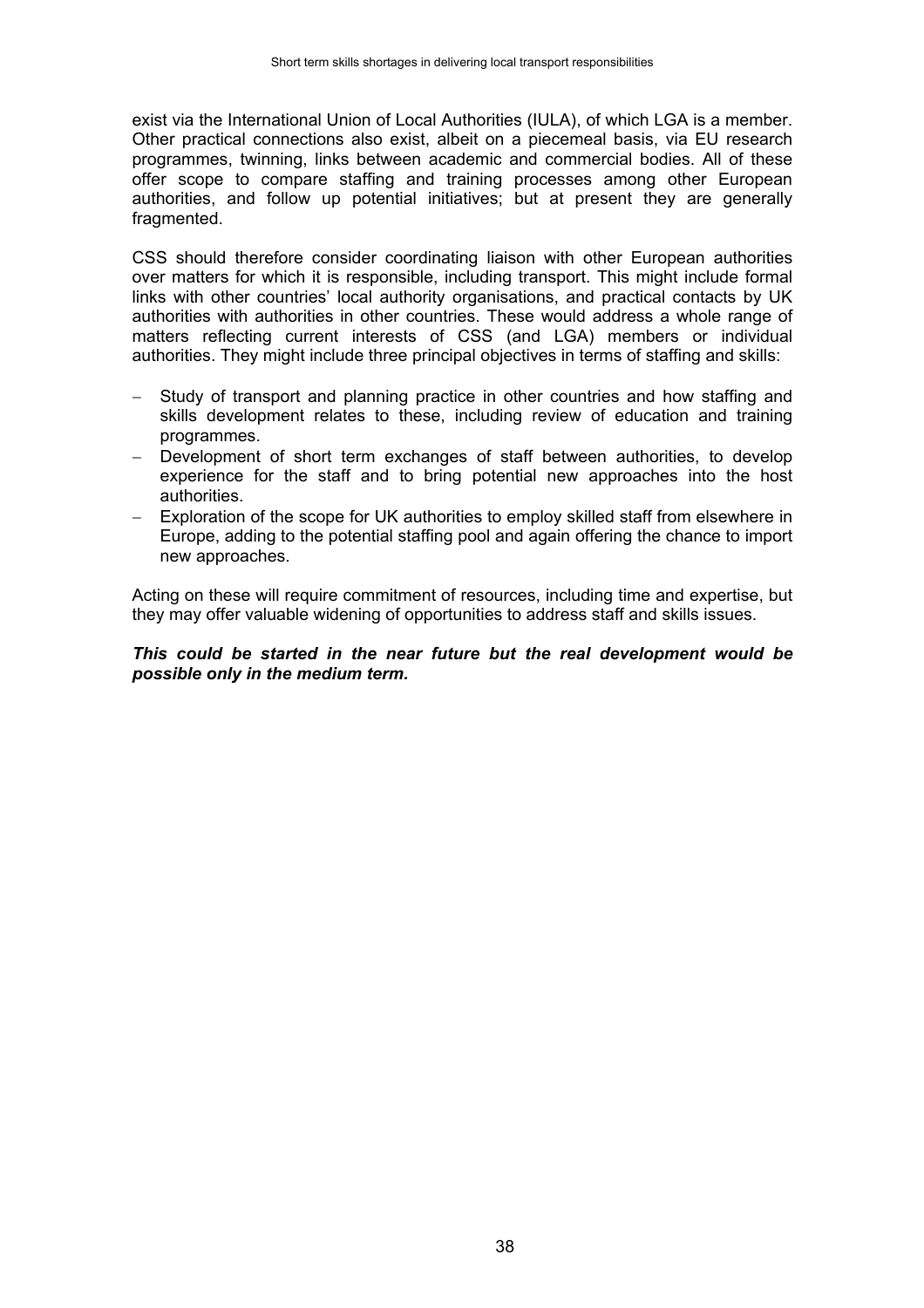### **Appendix 1: Design and management of the survey**

The remit from the CSS SPARC Committee identified the main focus of the work as a survey of CSS members to identify their problems in staffing skills and vacancies and what actions they were taking to address these. These would provide material, along with desk research, for a report which (a) set out the problems and issues in depth and (b) provided recommendations on tackling the problems, based on existing good practice by CSS members.

Development of the questionnaire and proposed dates were initially agreed at an inception meeting with the CSS client manager, on 31 October 2002. Design of the questionnaire was then developed, input being obtained both from the client manager and from two very experienced senior managers in other authorities. The aim was to enable respondents to provide focused comments on a number of key points without committing much time; though the opportunity to offer substantial information was also given. Most of the questions were guided but open, with a few factual questions (to allow indicators to be drawn) at the start.

In preparing the questionnaire, account was taken of the TPSI employers' survey, dispatched to potential respondents in academic organisations, consultancies and local authorities in early November 2002. Some concern was expressed by the TPSI Management Committee about potential conflicts, but analysis by both the UWE study team and the manager of the TPSI employers' survey confirmed that, while a small degree of overlap existed, the two surveys differed quite widely in focus, content and style. The Chairman of the CSS SPARC Committee circulated a note to member authorities advising of the CSS survey but also encouraging them to complete the TPSI questionnaire if they received one.

Despatch and return of the questionnaire were to be by email, managed by the CSS secretariat (based at Lincolnshire County Council). As the pre Christmas period was not thought to be a good time for circulating the questionnaire, and TPSI planned to carry out their follow-up of non-respondents during the period, it was decided that the survey would be sent out on Friday 3 January 2003. The closing date for receipt of responses was set as Friday 24 January. The survey was fronted by a covering letter, written by the project manager. The front sheet of the questionnaire set out guiding principles for completion, and also invited anyone with queries over completion to contact the principal researcher.

Relatively few questionnaires were returned by 24 January, while only a handful of inquiries about it had been made. A reminder was therefore circulated by CSS secretariat early in the following week; this produced a few more questionnaires and contacts, but not many. After consideration at senior level in CSS, a memorandum was circulated to all non-respondents on 10 February over the CSS President's signature; this urged member authorities to complete the questionnaire, but especially requested them to email the principal researcher within 24 hours to advise either when they would submit their completed form or if they felt unable to off a response. This too drew hardly any responses.

At this stage responses had been received from 21 authorities, and 3 had indicated they would not respond. The completed questionnaires provided a substantial amount of valuable material on which to base the intended report. However, this left open two related questions: why had the majority of CSS members not responded to the questionnaire? did the pattern of experiences and views expressed by respondents hold good for the remainder of the CSS membership? In order to draw this out, it was decided to carry out a telephone follow up of as many non respondents as possible.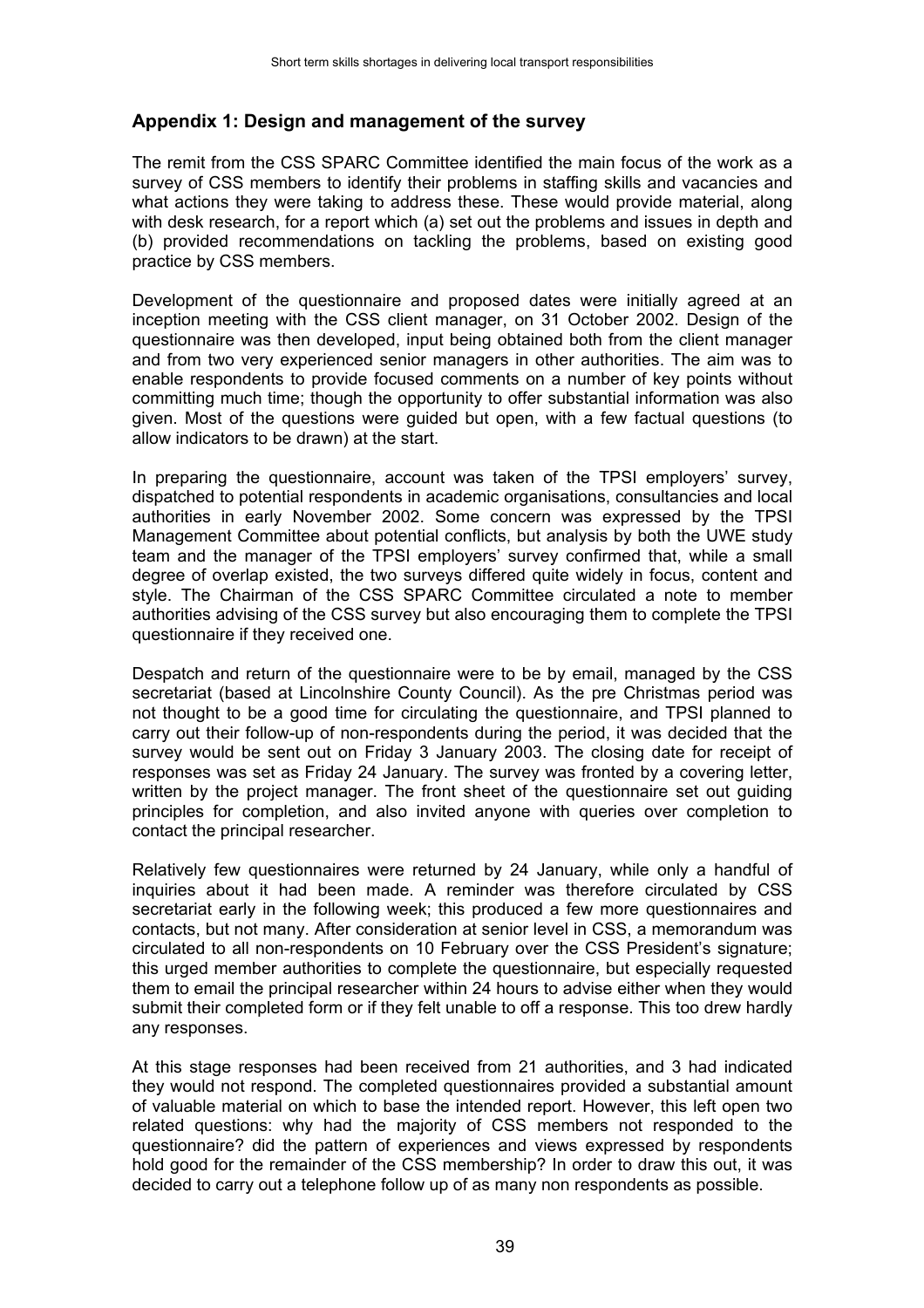Telephone follow up was carried out (by the principal researcher), during two periods: 19 to 21 February, and 7 & 8 March. Calls were made to the CSS contact manager for almost all those authorities who had not responded. This brought the following results:

- a few authorities arranged completion of questionnaires, received over the following days – the contents of these were added into the analysis sheets
- for a number of authorities a short telephone discussion was held, at the time or at a later date, to establish the authority's experiences and views relating to staff and skills shortages – the points made were recorded on a summary form
- quite a few authorities advised that they were not able to complete and return the questionnaire because of the serious pressure on staff resources
- − there remained a number of CSS members for whom no useful response could be obtained.

| <b>Authority type</b>                   | Number of<br><b>CSS members</b> | Questionnaire<br>completed | <b>Telephone</b><br>interview held | No useful<br>feedback |
|-----------------------------------------|---------------------------------|----------------------------|------------------------------------|-----------------------|
| <b>English County</b>                   | 33                              | 18                         |                                    | 8                     |
| <b>English Unitary</b>                  | 5                               | 2                          |                                    | 2                     |
| English Metropolitan<br><b>District</b> | $\overline{2}$                  | 1                          | 0                                  |                       |
| <b>Welsh Council</b>                    | 13                              | 6                          | 3                                  |                       |
| <b>Scottish Council</b>                 | 32                              | 8                          | 3                                  | 21                    |
| Sub total                               | 85                              | 35                         | 14                                 | $\overline{36}$       |
| Northern Ireland [1]<br>Other [2]       | 2                               | 1<br>0                     | 0<br>0                             | 0<br>2                |
| Total                                   | 88                              | 36                         | 14                                 | 38                    |

Thus the final coverage of the survey among CSS membership was as follows:

#### **Notes**

1. The five divisional offices of the Northern Ireland Roads Service are all members of CSS, however for the purposes of this survey the Service chose to submit one questionnaire covering all its divisions together.

2. Isle of Man Government, Transport for London

Following completion of the survey returns, the principal researcher contacted a number of responding authorities by telephone to discuss points they had made, primarily with regard to initiatives on staff retention and recruitment (questions 21 and 22). This yielded some useful extra material.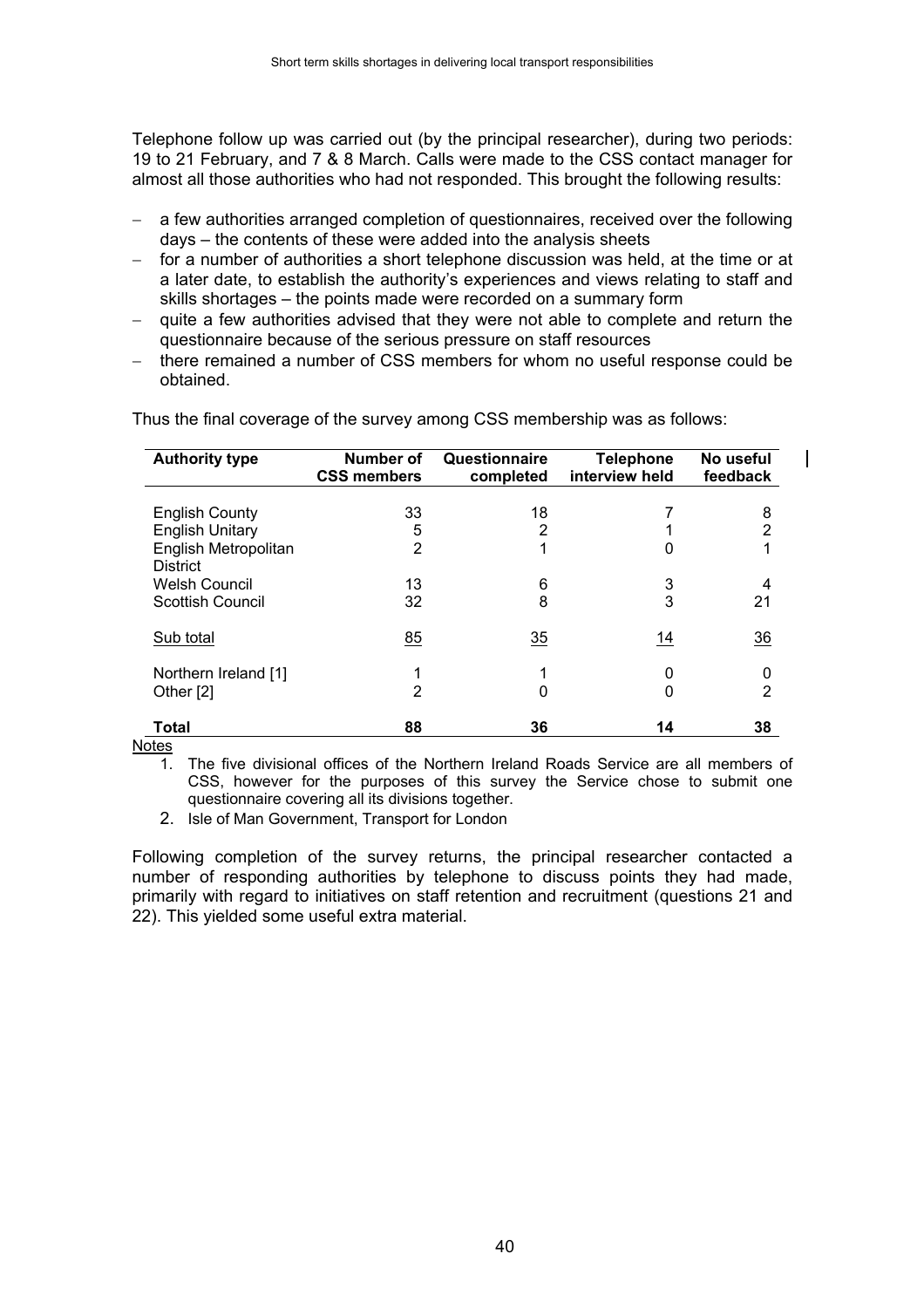# **Appendix 2: The survey documents – covering letter and questionnaire**

# **The covering letter**



Faculty of the Built Environment University of the West of England Frenchay Campus Coldharbour Lane Bristol BS16 1QY

Director: Prof Glenn Lyons

Email Glenn.Lyons@uwe.ac.uk Telephone 0117 344 3219 Fax 0117 344 3899 www.transport.uwe.ac.uk

3 January 2003

Dear Colleague,

# **Short term skills shortages in delivering local transport responsibilities**

As you have been advised, the SPARC Committee of the County Surveyors' Society has asked us to carry out a survey into the short term skills gap among member authorities. This is primarily aimed at addressing staffing problems which you may be experiencing in carrying out the range of policies geared to the Government's aims for transport; especially those based around defined responsibilities for local transport strategies. It also includes other main areas of CSS member authorities' responsibilities relevant to this, including planning and economic regeneration. I append an outline of the context and broad aims (this also appears on our Unit's Web site).

We appreciate that this is a very wide area. However, CSS wishes to establish so far as possible a holistic view of the problems its members face. This is reflected in the questionnaire, which comes to you with this letter, also as an electronic file. The initial items call for some specific numbers (actual figures or reasonable estimates) so that we can draw out (a) the total scale of the problem and (b) if any variations exist by size of authority. Most of the remaining sections are open, seeking both information and views on your authority's experiences and initiatives in this field. Nevertheless, we would like as much specific information as possible (e.g. numbers of staff brought in by a specific initiative) or even estimates where appropriate (e.g. number of staff who might have left without a specific initiative). I am sure you will make clear the basis of any such entries.

You may have commissioned partner organisations (usually established consultancy firms) to carry out some of your transport and related functions for you. We have within the questionnaire provided opportunities for you to set out any relevant issues related to this (including skills problems faced by partner organisations if they are known to you).

If you have any questions or comments, please do not hesitate to contact the study's principal researcher, Reg Harman, on 01992 415248. Please note that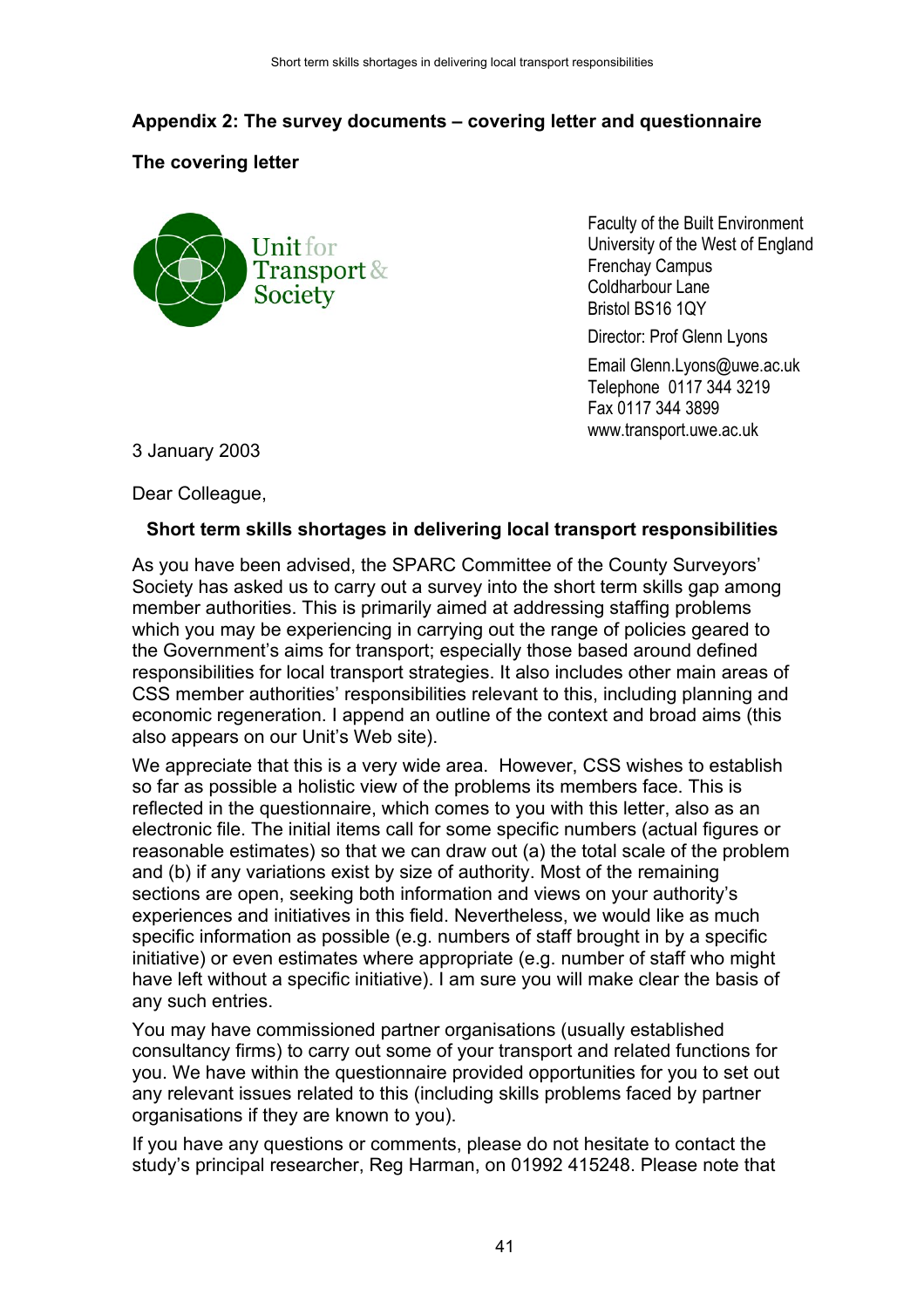he may contact you following receipt of your questionnaire if there are any queries about your response.

Please would you let us have your response by Friday 24 January. If you face any problems in meeting the target date, please contact Reg Harman. With thanks in anticipation of your help with this study.

Yours sincerely,

fflam byon.

Professor Glenn Lyons

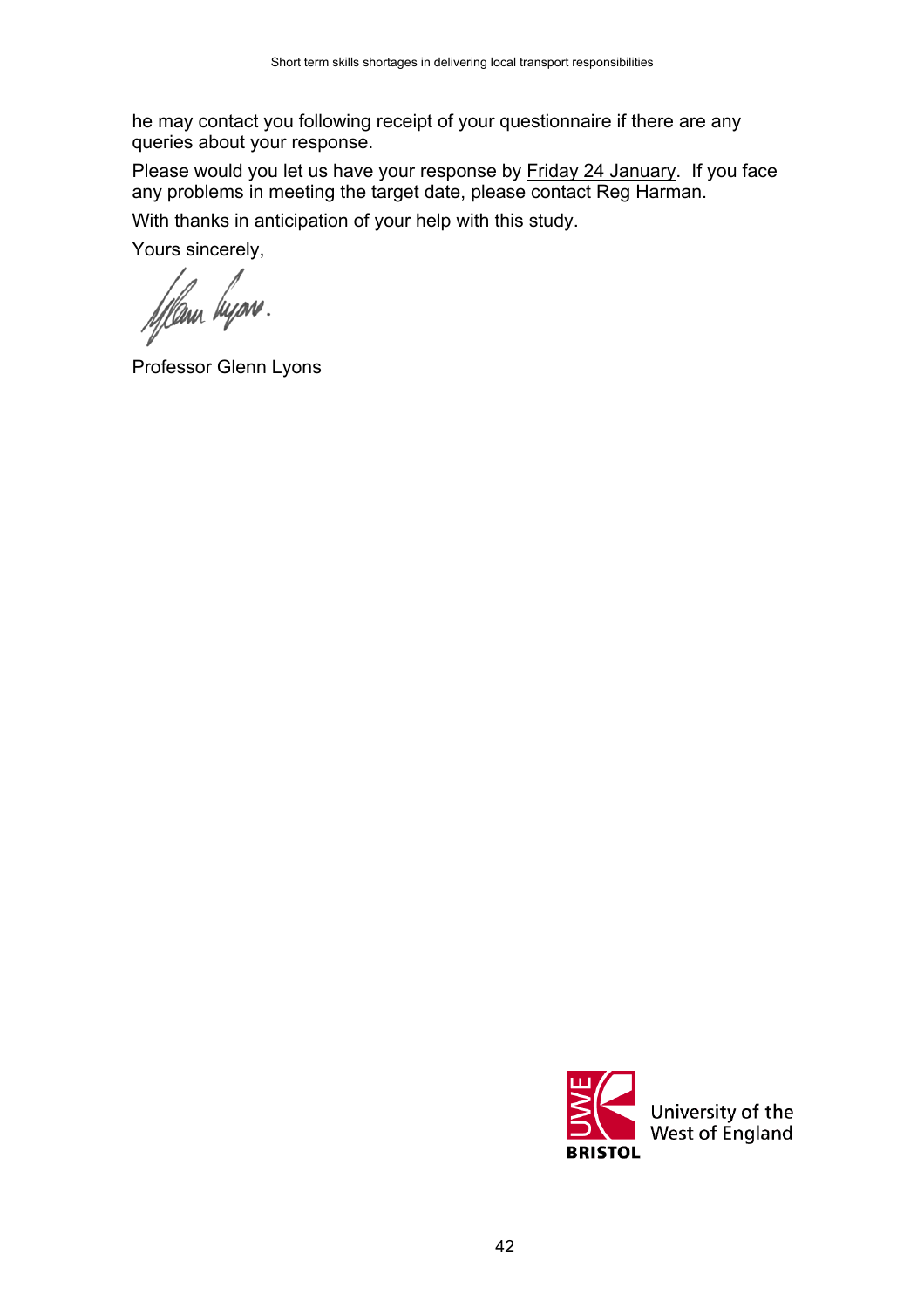# **The survey questionnaire**

# **Implementing Plans for Transport and the Built Environment: Addressing the Short Term Skills Gap in Local Authorities**

# **Survey of Member Authorities of the County Surveyors' Society**

#### **Introduction**

This study concerns the skills gap regarding local authorities' capacity and ability to deliver (to the satisfaction of their officers and members) against their goals as set out in Local Transport Plans or equivalent strategy documents.

#### **Please complete and return this questionnaire electronically.**

We have deliberately designed this questionnaire to fully elicit your experiences and opinions. You may find it helpful to read through the whole questionnaire first in order to make best use of the succeeding questions.

Questions 6, 7 and 9 ask for definite numbers (money and people) by specific categories, in order to establish firmly the scale of the issues. Where specific figures are not available, sensible allocations will prove valuable. The definition of functions and staffing structures will vary between authorities: if you are unclear about how your own groups fit, please refer to the fuller definition of the categories in Appendix 1.

Please type your responses in the box provided for each question. For most questions the box will expand as you type to provide for entry of as much information as you care to give us. Where documents exist providing information on topics covered in the questionnaire (e.g. reports to Committee or to the management team), you might find it useful to send these, preferably in electronic form, rather than re-enter the material on the questionnaire. If in doubt over the relevance of material, we suggest you include it.

The questionnaire should then be returned to *reg.harman@ntlworld.com*, copy to *glenn.lyons@uwe.ac.uk*. Please would you title the Word document as 'CSS survey – Xxxxxxx CC' (or '... DC', '... Council', or other authority title). Any supporting documents should be sent electronically with it if possible, otherwise posted. The closing date for completion is **Friday 24 January 2003**. Please contact Reg Harman on 01992 415248 if you have any queries or comments.

We would like to elaborate on the written submissions by discussing the initial results with a representative sample of responding officers. If you would be prepared to take part in this, please respond 'yes' to question 27 at the end of the survey.

Many thanks in advance for your time and input to this study.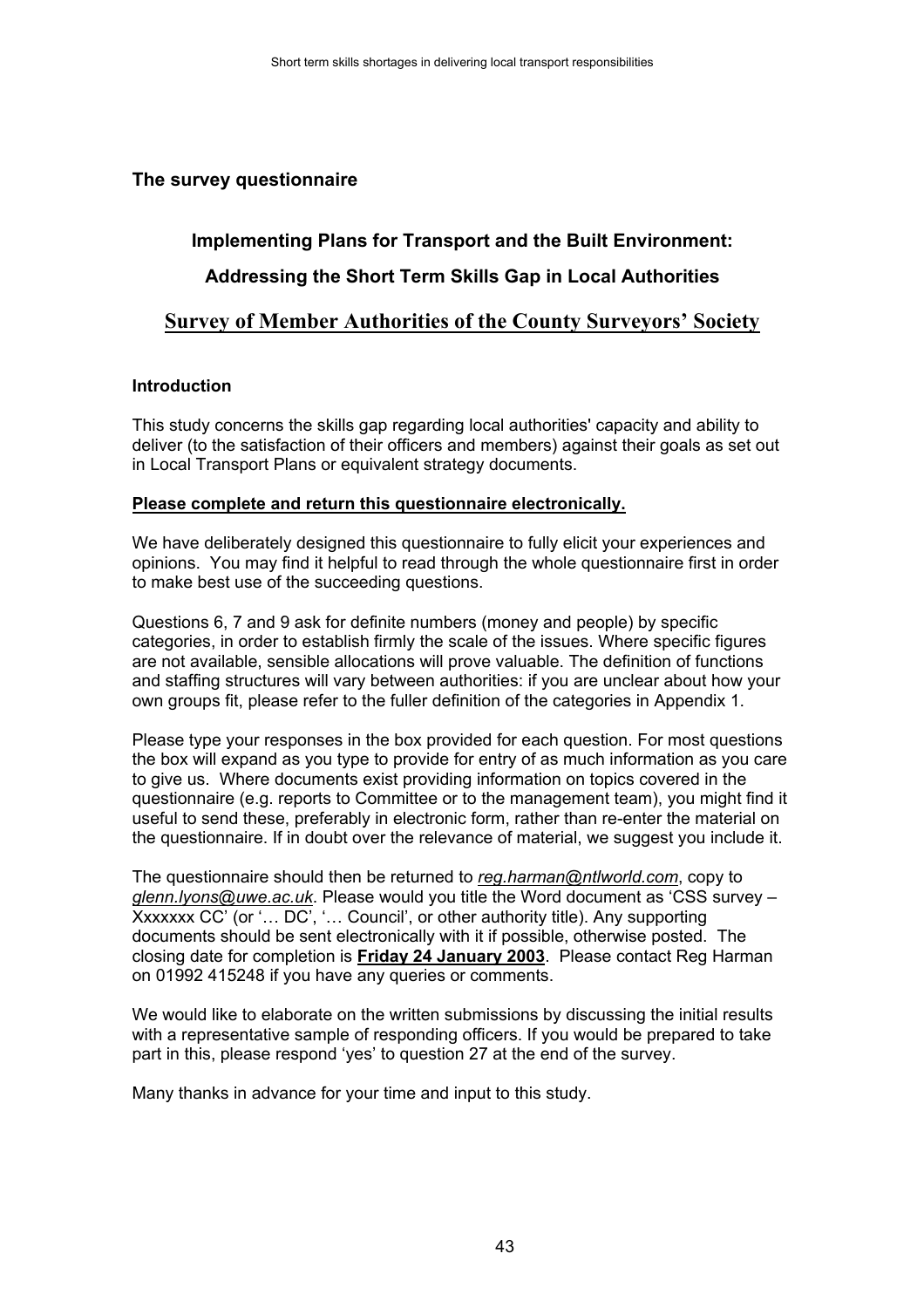#### **Section 1: Context**

This section aims to establish an overview understanding of the nature of your authority

#### **1. Name of Authority**

#### **2. Type of Authority** (please delete as appropriate)

county council / English unitary authority / Welsh council / Scottish council

#### **3. Please give a brief overview of your organisational structure and size in relation to delivery of the functions covered by this survey** (e.g. listing of groups/teams/sections by function and no. of staff)

#### **4. Officer completing survey**

| Name:            |  |
|------------------|--|
| <b>Position:</b> |  |
| Telephone:       |  |
| Email:           |  |

#### **Key Indicators**

#### **5. Key information for your Authority [as at 2001]**

**Area**: hectares **Population ('000)**: ,000 **Road length (excluding motorways and trunk roads)** km.

#### **6. Main spending on transport & related built environment functions 2001/2002 [£'000]**

If you do not have specific information to hand, please provide estimates. Please enter estimates in *italics*.

| <b>Function</b>                          | Staffing | Revenue (other<br>than staff) | Capital |
|------------------------------------------|----------|-------------------------------|---------|
| Transport policy & planning              |          |                               |         |
| Highways - management                    |          |                               |         |
| Highways - maintenance                   |          |                               |         |
| Public transport (strategies & services) |          |                               |         |
| Development planning                     |          |                               |         |
| Development control                      |          |                               |         |
| Economic development, regeneration       |          |                               |         |
| Information services                     |          |                               |         |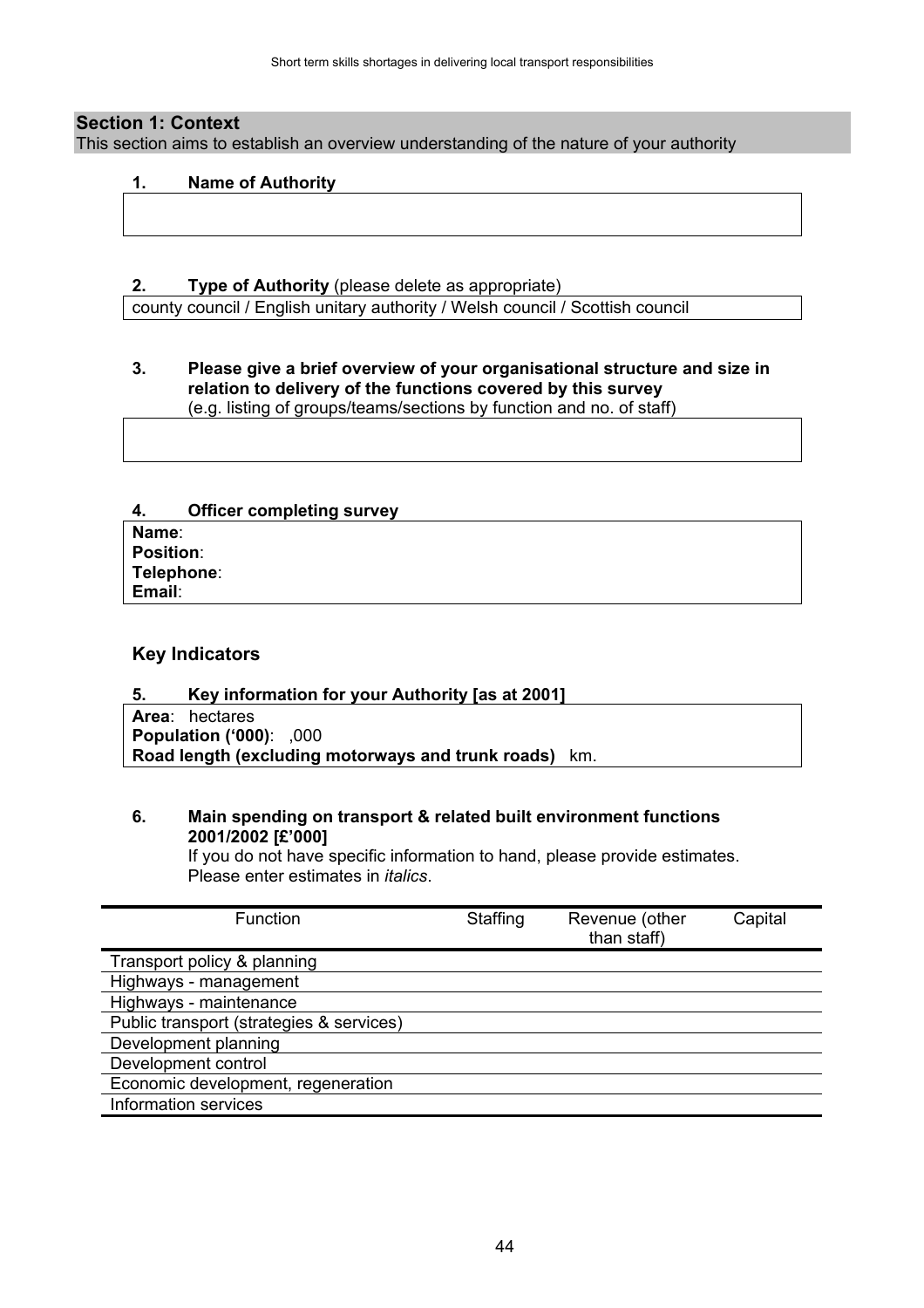#### **7. Breakdown of staff numbers in main functions related to delivery of transport functions and responsibilities** (current establishment, excluding directors)

| Managers<br>& team<br>leaders | Other<br>professional<br>staff | <b>Technicians</b><br>& assistants | Support<br>staff |
|-------------------------------|--------------------------------|------------------------------------|------------------|
|                               |                                |                                    |                  |
|                               |                                |                                    |                  |
|                               |                                |                                    |                  |
|                               |                                |                                    |                  |
|                               |                                |                                    |                  |
|                               |                                |                                    |                  |
|                               |                                |                                    |                  |
|                               |                                |                                    |                  |
|                               |                                |                                    |                  |

**8. Are any relevant local authority functions carried out, partially or completely, by partner agencies (consultants / contractors)? If so, please provide a brief description, setting out for each function the role played by the partner agency, the staffing allocated and the budget.** (This excludes stakeholders such as developers or public transport companies with whom the authority is jointly progressing projects of common interest.)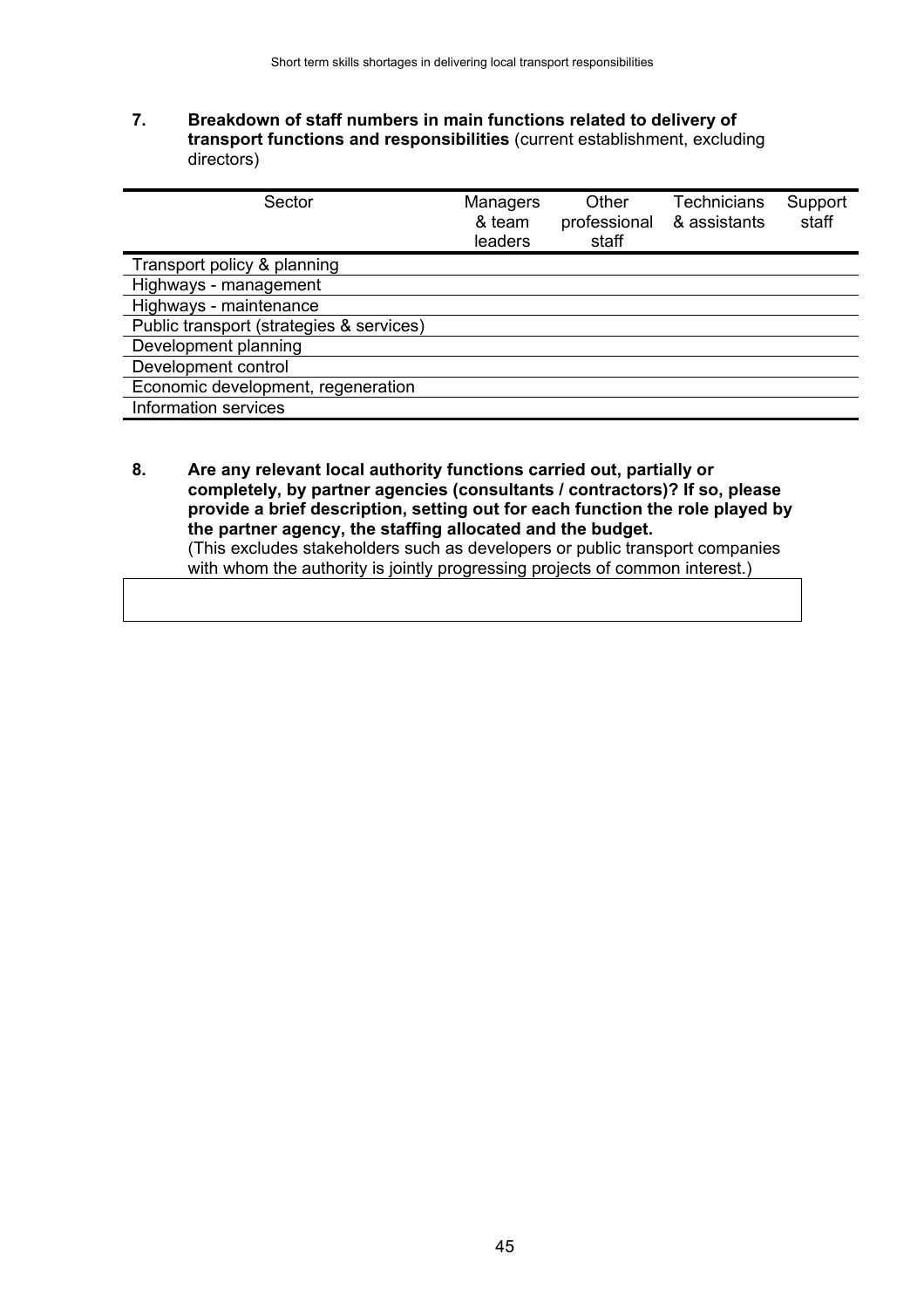#### **Section 2: Understanding the problems**

This section aims to establish the level of vacancies you face, your experience of trying to fill vacancies, how things have changed or not in the last 2-5 years, and why and how such vacancies have arisen.

#### **Vacancies**

#### **9. Current positions unfilled**

(exclude current vacancies for which appointments have been made)

| Sector                                   | <b>Managers</b><br>& team<br>leaders | Other<br>professional<br>staff | <b>Technicians</b><br>& assistants | Support<br>staff |
|------------------------------------------|--------------------------------------|--------------------------------|------------------------------------|------------------|
| Transport policy & planning              |                                      |                                |                                    |                  |
| Highways - management                    |                                      |                                |                                    |                  |
| Highways - maintenance                   |                                      |                                |                                    |                  |
| Public transport (strategies & services) |                                      |                                |                                    |                  |
| Development planning                     |                                      |                                |                                    |                  |
| Development control                      |                                      |                                |                                    |                  |
| Economic development, regeneration       |                                      |                                |                                    |                  |
| Information services                     |                                      |                                |                                    |                  |

#### **10. Please describe in more detail any problems you have experienced in trying to fill such vacancies.**

(quantity and quality of applications, success in making good appointments, etc. Experience and results of specific initiatives are covered in questions 21. and 22. below.)

#### **11. How and why have such vacancies arisen?**

(internal movement of staff, expanding workload, restructuring, loss of staff to other local authorities, consultancies or sectors, etc)

#### **12. How would you describe the current situation compared to that before the LTP or equivalent processes were introduced?** (please put 'x' in the relevant column for each line)

*Issue Better Similar Worse Don't know* Number of vacancies Staff retention Overall abilities of staff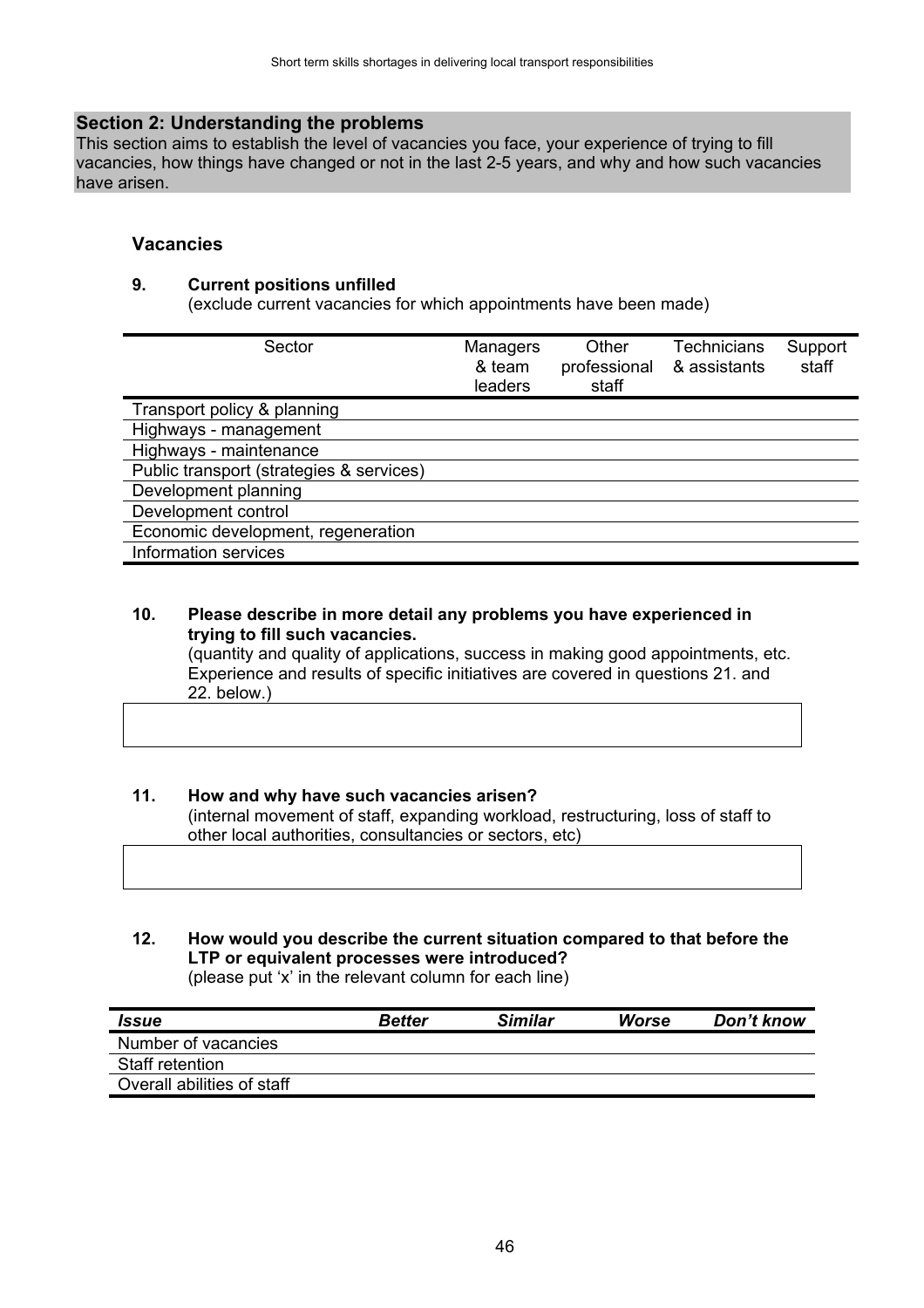# **Skills gaps**

**13. To what extent do you consider that the skills needed for delivery of Local Transport Plans (or equivalent) have changed overall?** Please distinguish between technical skills (e.g. travel demand modelling, highway design) and transferable skills (e.g. preparation of reports, presentations to colleagues and council members, communicating with the public)

#### **14. To what extent do you consider that current staff are equipped with these skills?**

### **15. What key skills do you now see as forming problem areas?**

#### **Impact of vacancies and skills gaps**

- **16. What if any have been the impacts of the shortages and skills gaps which you have identified?** Please identify these, as specifically as possible, in relation to the various functions and how they affect: i. preparation of plans and projects ii. implementation of projects
	- iii. relationships with the public
	- iv. relationships with partner and stakeholder organisations
	- v. use and retention of funds
	- vi. staff morale
	- vii. other aspects

#### **Causes of vacancies and skills gaps**

**17. Do you consider that salary levels form a major factor in problem vacancies and skills gaps? If so, please identify those positions which this affects. To what extent do you consider that salaries might realistically be raised to address the problem?**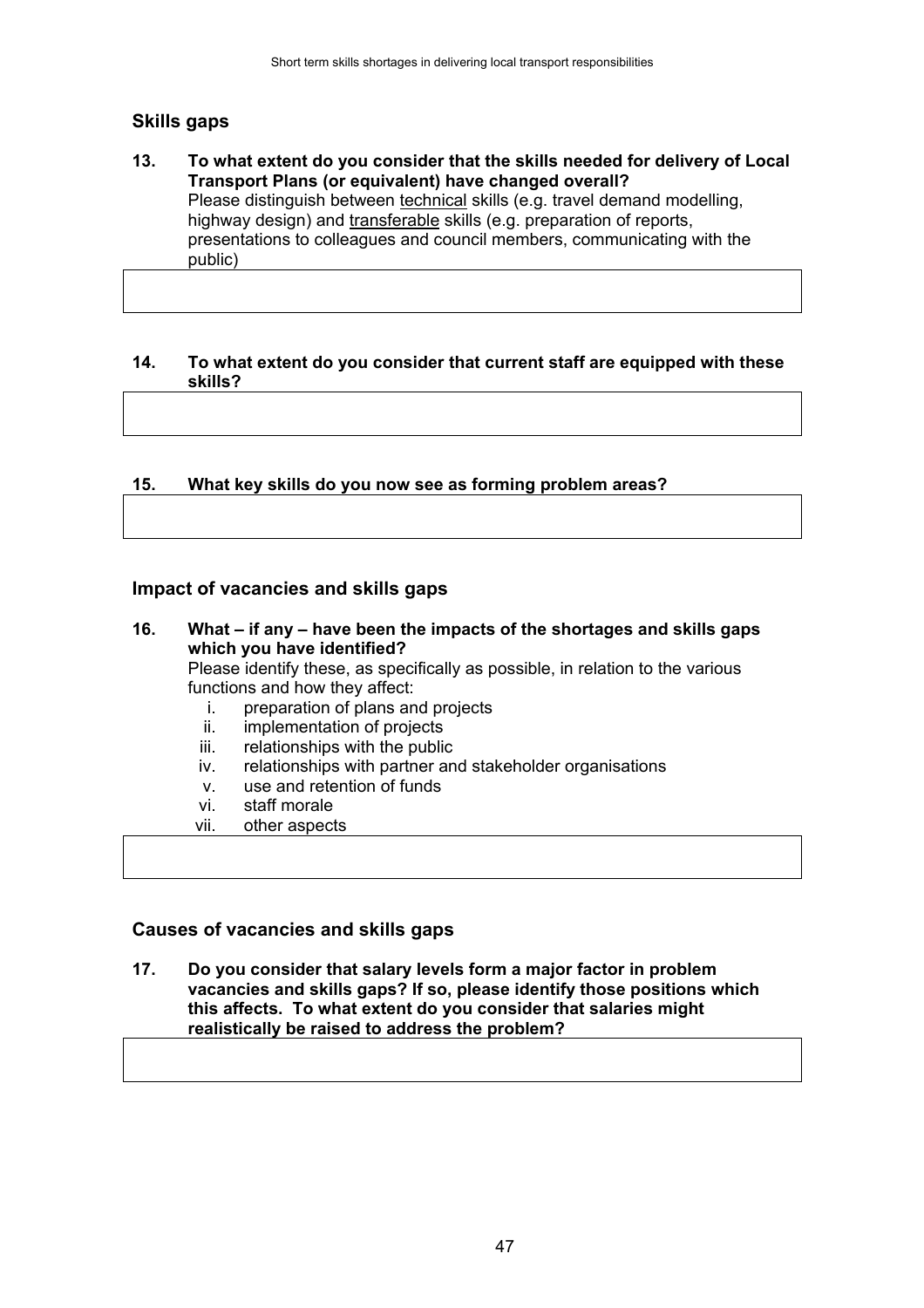**18. To gauge approaches to salary levels (without a wholesale survey), we wish to have indicators of salaries for two typical jobs. Appendix 2 sets out two job descriptions. Please indicate what salary (salary range) you would currently advertise for these positions.**

**Position 1:** £

**Position 2:** £

#### **19. To what causes do you attribute any problems of vacancies and skills gaps that your Authority has encountered? Do the causes differ by function and type of staff?** Please be as specific as possible

#### **Partner agencies**

**20. Are any of your partner agencies experiencing problems with vacancies and / or skills gaps, so far as you are aware? If so, please explain (a) the nature and extent of these, and (b) what impact, if any, they have on the delivery of transport services in your authority.**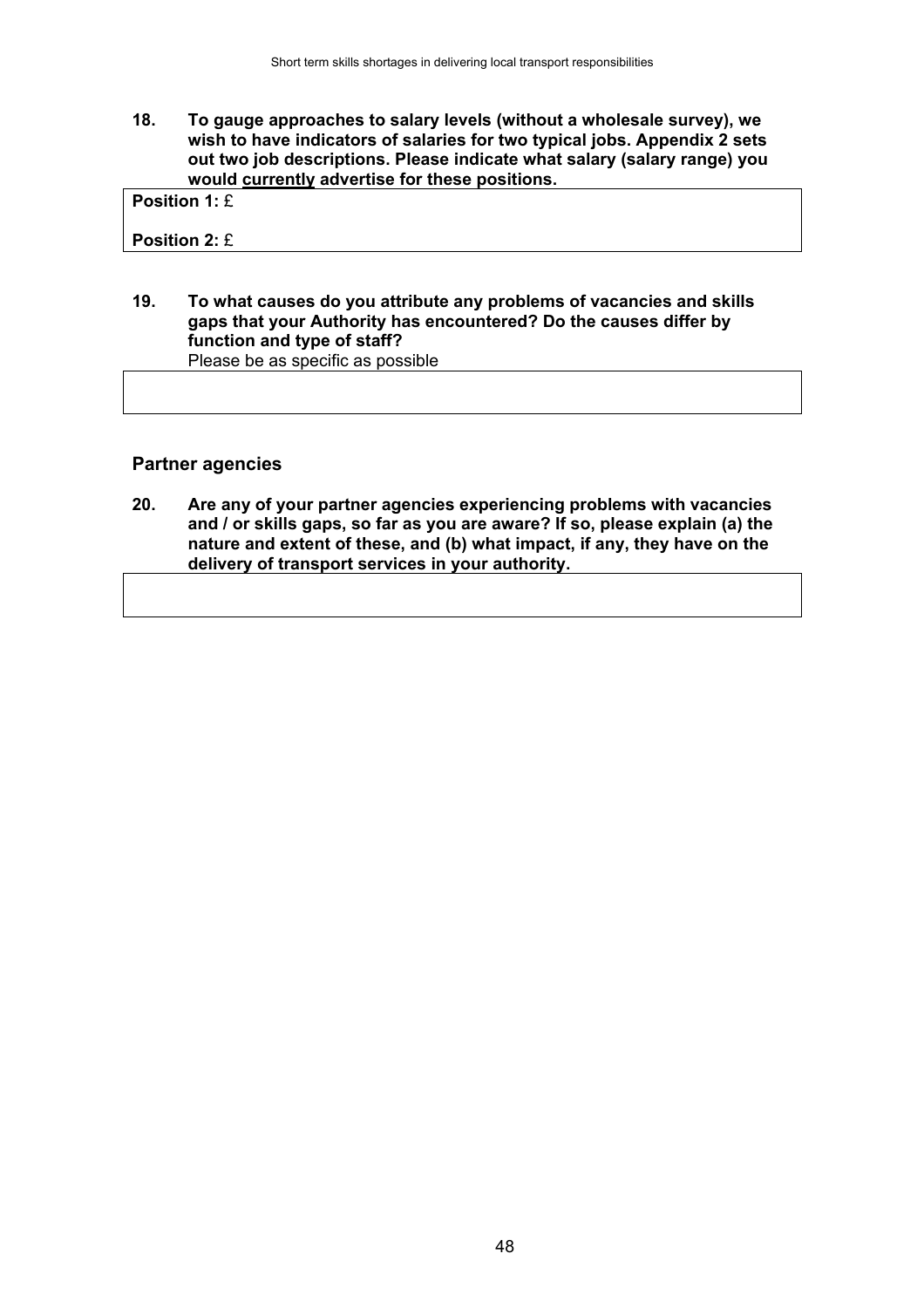#### **Section 3: Addressing the problems**

This section aims to establish what measures you have undertaken or plan to undertake to deal with the problems experienced, what the results of these initiatives have been and what further ideas you have on dealing with the problems.

## **Staffing initiatives**

**21. What measures have you taken to address problem vacancies and skills gaps? What results have these had on (a) numbers and (b) performance of staff in the positions concerned?**

Please identify results as specifically as possible – including those from initiatives which did not work as expected as well as from successes

#### **22. Are you currently considering any new initiatives (by the Authority alone or in partnership with others)?**

### **23. Do you think that there are steps which should be taken by**

- **A. Government**
- **B. County Surveyor's Society on a corporate basis**
- **C. professional associations**
- **D. other organisations / initiatives**

### **Partner agencies**

**24. Please explain your understanding of the nature and effectiveness of any steps or initiatives to address vacancies and skills gaps that have been or are being taken by partner agencies working for you.**

#### **General**

#### **25. Have you any other points to make about staff vacancies and skills shortages or any specific recommendations for solving problems?**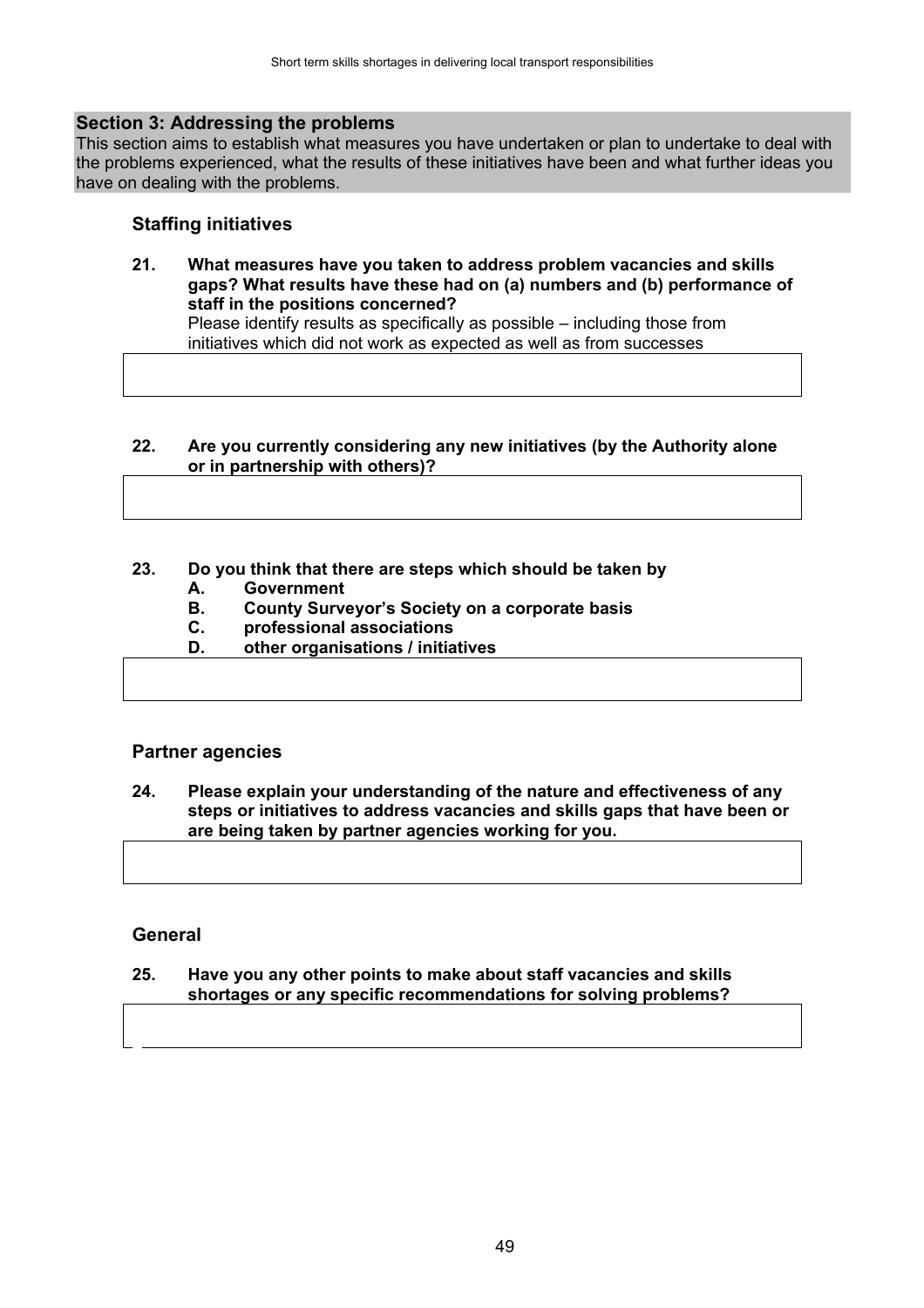#### **Section 4: Other problems with transport delivery**

This section seeks your views on possible problem areas in transport delivery other than staff vacancies and skills shortages.

#### **General**

**26. Do you consider that factors other than staff vacancies and skills shortages cause major problems in delivery of transport responsibilities? If so, please identify these factors and indicate how significant you think they are. Are they separate from staffing and skills shortages or do they complement them in any respects?**

#### **Section 5: Conclusion**

This offers you the opportunity to provide further input by discussion with the survey team.

#### **Conclusion**

| 27. | (please delete as appropriate) | Following analysis of the survey results, the survey team would like to<br>carry out further discussion of these topics with a number of<br>representatives from responding authorities (probably by telephone).<br>Would you be prepared to take part in this? |  |
|-----|--------------------------------|-----------------------------------------------------------------------------------------------------------------------------------------------------------------------------------------------------------------------------------------------------------------|--|
|     | Nο                             | Yes.                                                                                                                                                                                                                                                            |  |

# **Thank you for taking the time to complete this questionnaire.**

# **Please now return it to** *reg.harman@ntlworld.com* **and copy to** *glenn.lyons@uwe.ac.uk* **by 24 January 2003.**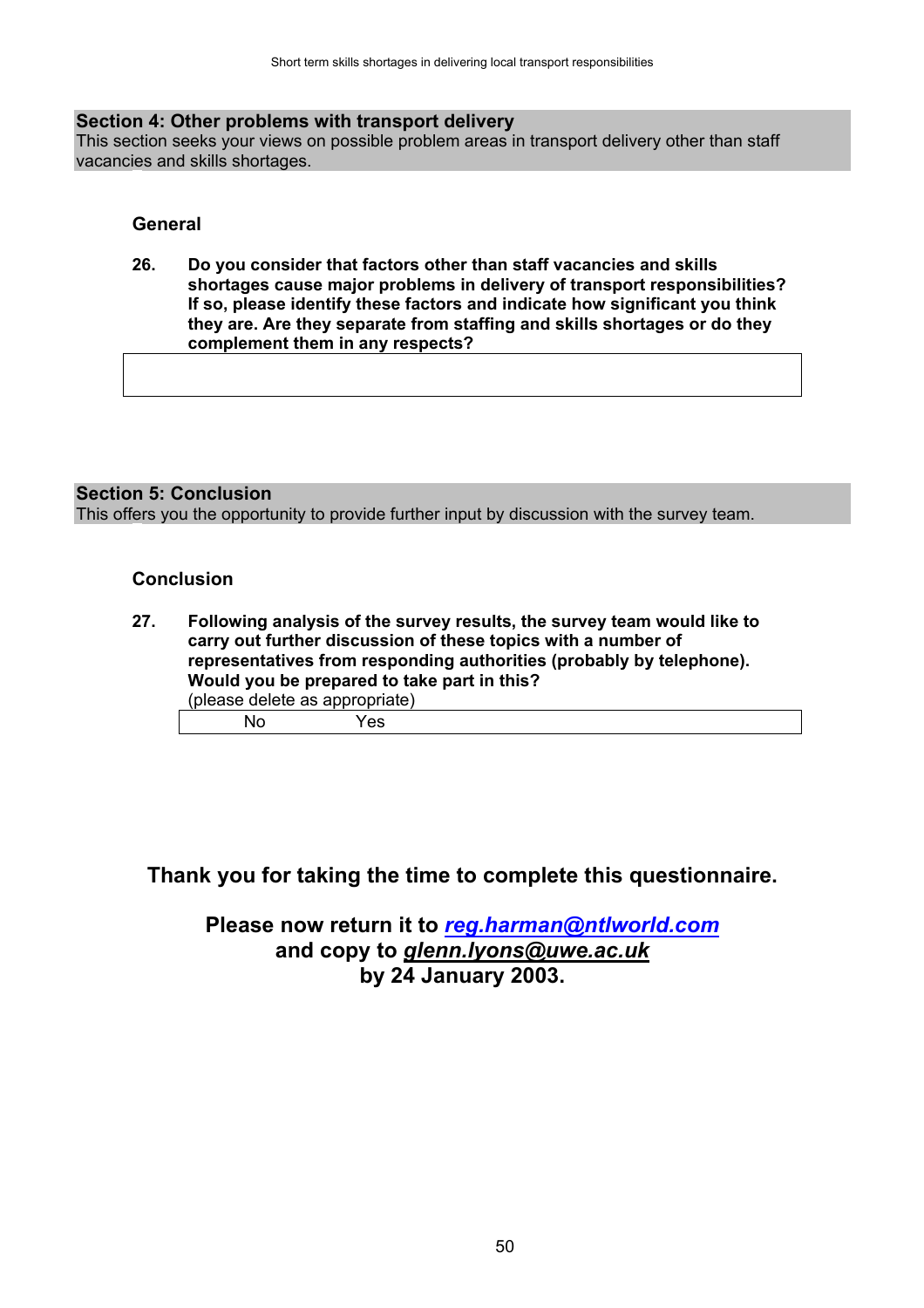# **APPENDIX 1**

# **Definition of categories**

| <b>Function</b>                | <b>Definition</b>                                                                |
|--------------------------------|----------------------------------------------------------------------------------|
| Transport policy & planning    | Development & monitoring of Local Transport                                      |
|                                | Plan / Local Transport Strategy.                                                 |
|                                | Development / coordination / management of                                       |
|                                | LTP/LTS projects & programmes.                                                   |
|                                | Coordination with other agencies' strategies                                     |
|                                | & programmes. Liaison with other local                                           |
|                                | authorities, Government, Highways Agency,                                        |
|                                | regional agencies, SRA, other stakeholders.                                      |
| Highways - management          | Development, implementation & monitoring                                         |
|                                | of highway network programmes, e.g.                                              |
|                                | engineering and traffic management. Liaison                                      |
|                                | with Highways Agency (or equivalent), other                                      |
|                                | relevant agencies. Highways development                                          |
|                                | control (S.106 etc.).                                                            |
| Highways - maintenance         | Programming & supervision of highway                                             |
|                                | maintenance, including street lighting.                                          |
| Public transport (strategies & | Development & monitoring of public transport<br>strategies. Implementation of PT |
| services)                      | programmes & projects. Coordination of                                           |
|                                | service provision (commercial & contract)                                        |
|                                | Liaison with PT providers, SRA, other                                            |
|                                | relevant agencies.                                                               |
| Development planning           | Development & monitoring of economic,                                            |
|                                | social and land use strategies under                                             |
|                                | Development Plan and other responsibilities.                                     |
|                                | Coordination with transport and other                                            |
|                                | strategies & programmes. Liaison with other                                      |
|                                | local authorities, Government, regional                                          |
|                                | agencies, other stakeholders                                                     |
| Development control            | Development control functions                                                    |
| Economic development,          | Development & monitoring of economic                                             |
| regeneration                   | development & regeneration strategies &                                          |
|                                | programmes. Liaison with other stakeholders                                      |
| Information services           | Provision of IT, information & technical                                         |
|                                | support for internal & external clients.                                         |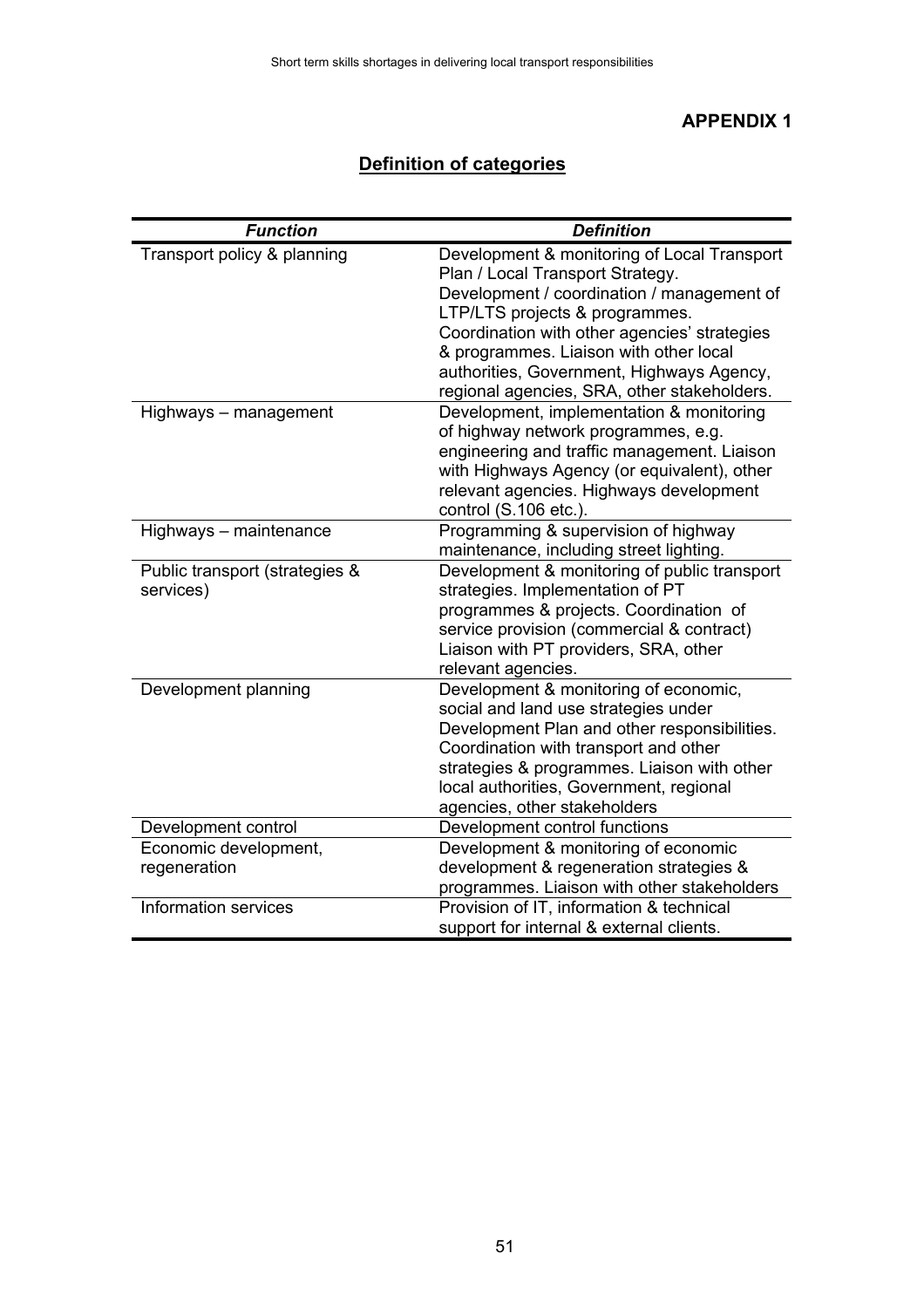# **APPENDIX 2**

# **Job descriptions for two typical jobs**

*[Note – Authorities in Scotland and Northern Ireland should read reference to the Local Transport Plan (LTP) in these examples as local transport strategy.]*

#### **Position 1:**

#### **Senior Transport Planning Officer**

An experienced person is required for our forward thinking transport policy and planning team, to work on strategies and projects which form a major focus of the Authority's strategies. You will be involved in the monitoring, development and review of the Local Transport Plan (LTP), and also contribute to the development of strategies for sustainable transport. You will also be expected to take on project management responsibilities for transport related schemes, from inception through to the end of feasibility, when appropriate.

This is an excellent opportunity to develop a career in transport planning and to influence transport provision in a major transport Authority as part of a dedicated team. The Authority is fully committed to the professional and personal development of its staff and offers scope for gaining a variety of experience to meet your career development needs. In addition we offer a competitive salary and benefits package.

The main responsibilities for the post include

- To contribute to the development of transport strategies contained in the LTP, in particular walking, cycling, parking and highway network management.
- To contribute to the production of the LTP Annual Progress Report.
- To represent the County Council in dealings with other transport authorities and undertakings.
- To act as project manager for schemes from inception through to end of feasibility and public inquiry when appropriate.
- To work effectively with those officers having responsibility for promoting and developing improvements to the transport network as part of other initiatives, (e.g. Safer Routes to Schools).
- To work with officers involved in development control and regulation to establish the Authority's requirements for infrastructure improvements arising from new development as required.

The qualifications and experience required are

- Education to degree level or equivalent.
- Membership of IHT, ILT or another recognised professional institute.
- Five years' experience in transport planning, management or research.
- A thorough understanding of key transport themes and issues.
- Ability to manage people and resources effectively.
- The ability to establish effective working relationships with a wide range of partners, within and outside the Authority.
- Good skills in oral and written communication, presentations, and press contacts.